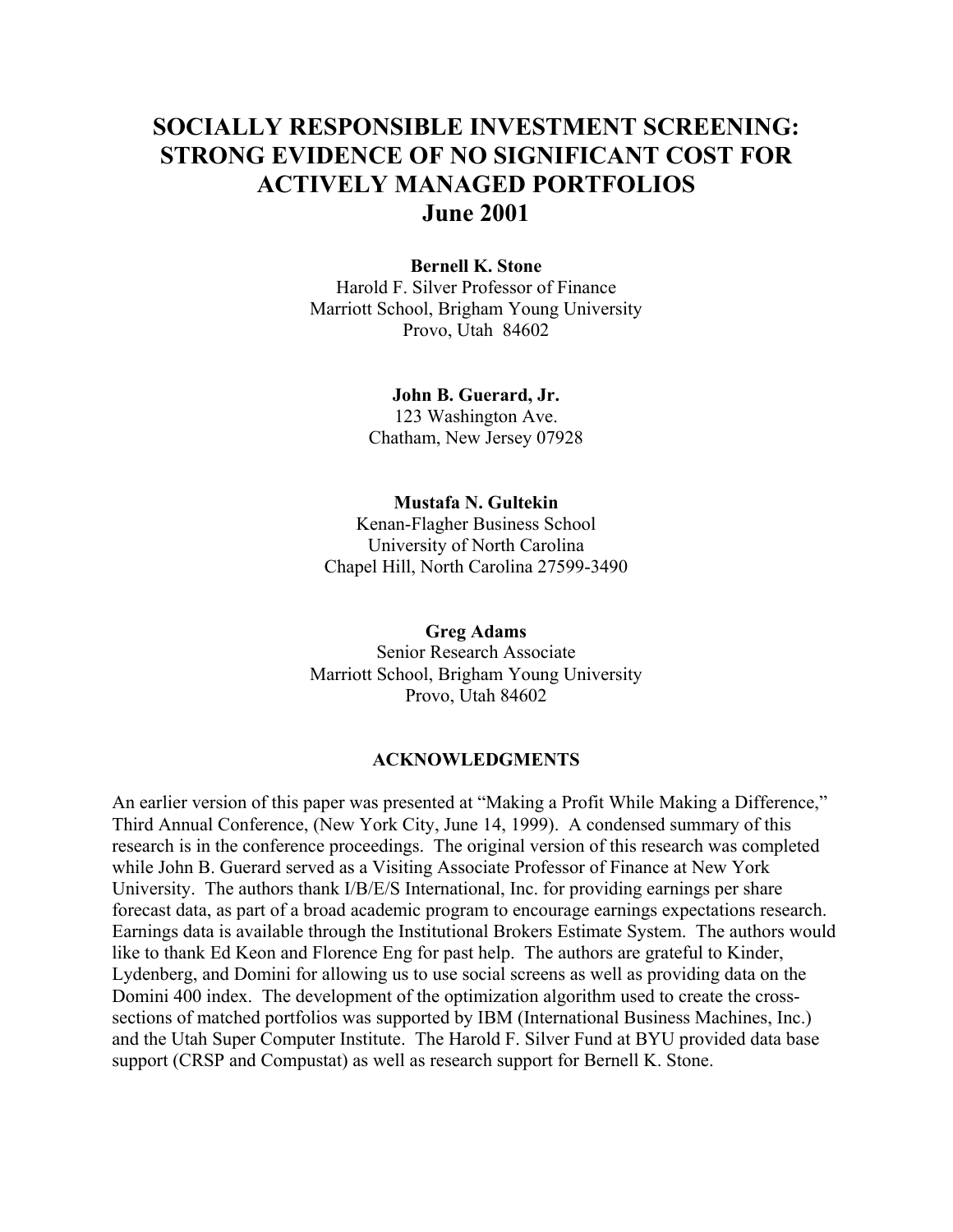#### **1. INTRODUCTION AND OVERVIEW**

 In **Investing for Good**, Kinder, Lydenberg, and Domini [1994, p.3] identify three main types of social investors: 1) social guideline investors, 2) shareholder activists, and 3) community-development investors. This article treats social guideline investing.

**Social guideline investing** (SGI) includes two types: 1) social screens and 2) positive social tilts. **Social Screening** is prohibiting investment in the securities of companies/industries that the investor perceives to be engaged in socially negative behavior such as defense, alcohol, tobacco, gambling, pollution, etc. **Positive social tilting** is proactively investing in the securities of companies that the investor perceives to be engaged in socially positive business activities and/or to be exhibiting socially proactive management practices such as affirmative hiring/promotion, progressive child care, employee education, etc... This paper concerns the performance cost of social screening. It does not treat positive social tilting.

#### **Background**

 Religious investors such as Catholics, Mormons, and Quakers have a long history of social screening. A broadened, active interest in social screening arose from exclusions of companies doing business in South Africa (see Grossman and Sharpe [1986]). Social screening then moved on to other social exclusions including alcohol, defense, gambling, guns, nuclear, pollution, pornography, and tobacco. In the 1990s SGI expanded to include positive social tilting as well as social screening. By 2000, nearly two trillion, more than 20% of institutional funds, are socially focused.

 There is now an infrastructure including not only investment management per se but also support organizations (such as the Interfaith Center on Corporate Responsibility and the Social Investment Forum), newsletters, annual conferences, introductory literature including books/monographs such as *Ethical Investing* by Domini and Kinder [1984]*, Making Money While Being Socially Responsible* by Kinder, Lydenberg, and Domini [1993]*, The Social Investment Almanac* by Kinder, Lydenberg, and Domini [1995], and *Investing With Your Values* by Brill, Brill, and Feigenbaum [1999]. A growing number of investment management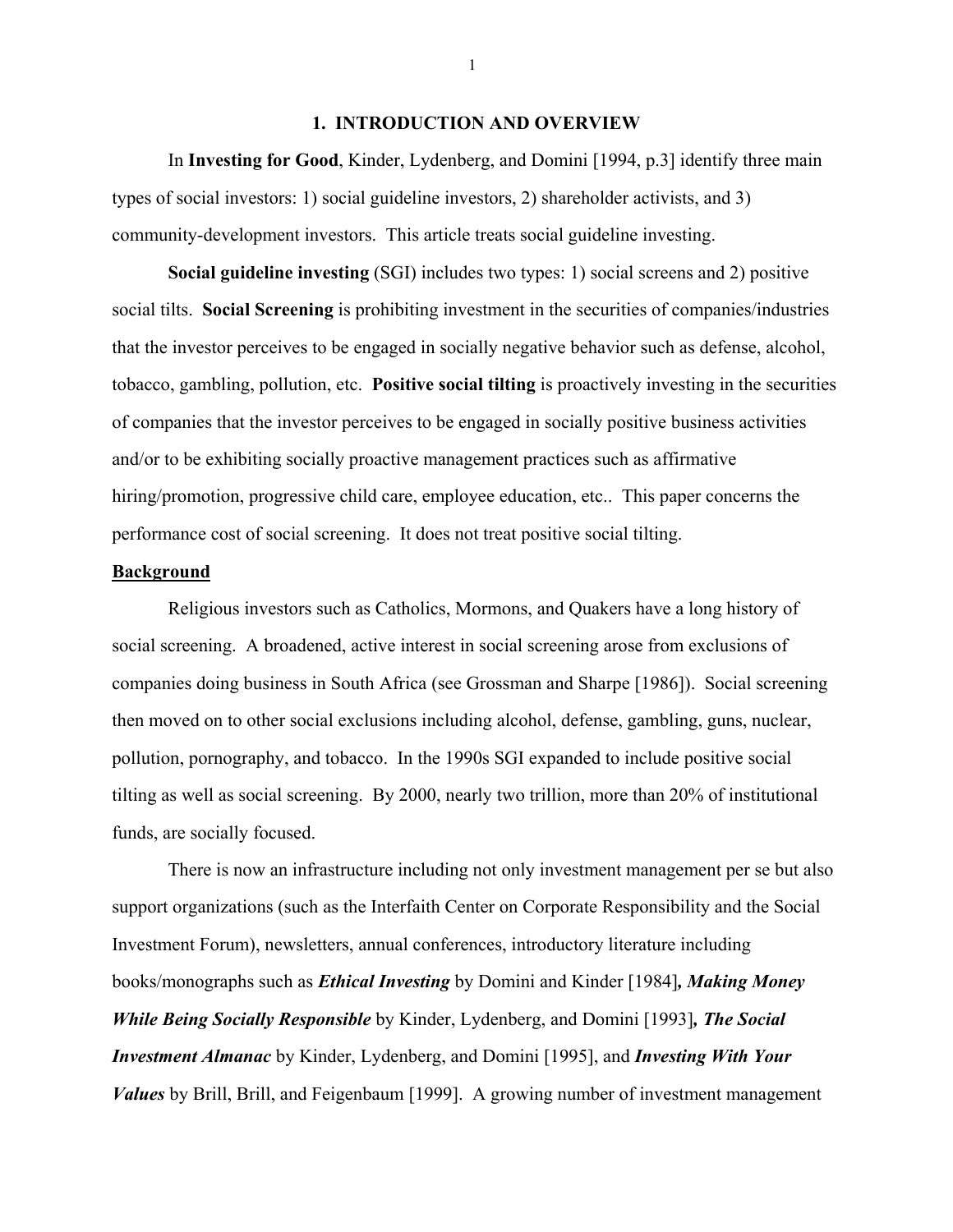organizations specialize in SGI, can implement client-customized social screens, and/or can implement positive social tilts.

#### **2. PERFORMANCE ASSESSMENT**

 In addition to the extensive information and management support infrastructure, an emerging literature on SGI investment performance exists. An important SGI performance milestone was the creation of the Domini 400 index in 1991. The Domini 400 was created by first applying social screens to the S&P 500 index to exclude approximately 250 companies and then adding back 150 companies not in the S&P 500: 100 large companies selected for size and industry and 50 smaller companies selected for positive social attributes. The net result was an index of 400 socially responsible companies. The performance of this index compared to the S&P 500 has supported two emerging views. The milder is that SGI involves no significant riskadjusted cost. The stronger is that SGI produces superior risk-adjusted performance.

 An important interdependency exists between the growth in socially responsible investing and the perception of low cost, of no significant cost, or even of positive performance value. The emerging view that socially responsible investing involves no significant cost (see Guerard [1997a, 1997b]) and the stronger contention that socially responsible investing can actually improve performance (see for instance Waddock and Graves [1997a, 1997b] ) makes it relatively easy for an organization to impose their social values in their investment activities. No cost in risk-adjusted return means that an organization can affirm its social values without foregoing return. However, if socially responsible investing provides better risk-adjusted returns, then socially responsible investing is not just a question of costlessly affirming organizational values but rather a question of prudent investment management. If socially responsible investing can consistently provide superior risk-adjusted returns, then it pays to be socially responsible even if there is no issue of affirming social values.

Grossman and Sharpe [1986] consider South Africa's screens and set a framework of SGI performance assessments. Kurtz [1997] provides an excellent overview of the SGI performance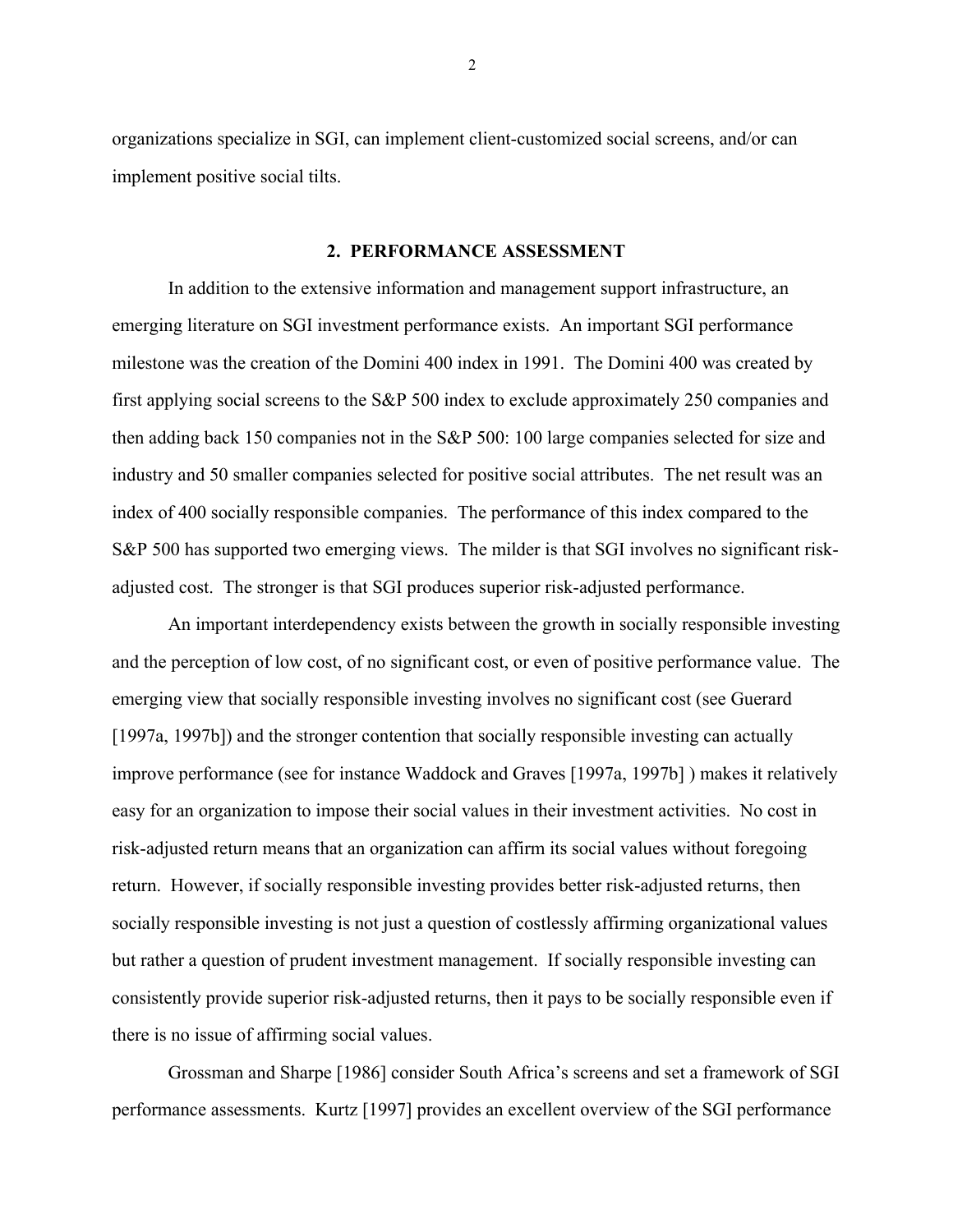assessment literature through 1996 including detailed commentary on many of the studies. In terms of framework, there are two dimensions to SGI performance assessment: 1) passive, indexmatching versus active portfolio management and 2) social screening verses positive social tilting.

 The crux of performance assessment for an SGI index or fund is comparison with a pertinent stock index, e.g., comparing the Domini 400 index (or the Domini 400 fund) with the S&P 400 or the S&P 500 from which the Domini 400 was derived. As developed in Kurtz [1996], **comparison** means adjusting one index to reflect known differences in factor exposure and factor performance over a pertinent time period and comparing the two factor-adjusted return series. The consensus view summarized in Kurtz [1997] is that the return for the Domini 400 before adjusting for factor differences is attributable to higher beta (systemic market volatility exposure), higher growth, and smaller size outweighing any return cost associated with the relatively higher price-earnings ratio on the Domini 400. However, even after making corrections for these factor differences, there is yet some positive return that could be attributable: 1) to the positive social tilt, 2) to omitted factor corrections such as not correcting for dividend yield differences, and/or 3) to luck of index construction and time period.

 Given that the strong up-market of the 1990s was favorable to higher beta, high growth, and small size, one can question the robustness of the favorable SGI performance. Is the conclusion of no significant cost and the stronger contention of positive performance value an artifact of the 1990s market? Will SGI indexing perform as well in down markets or markets that are less favorable to growth and smaller market capitalization?

 For actively managed SGI portfolios/funds, one can either compare their factor-adjusted performance with pertinent indices or see how their factor-adjusted performance ranks vis-à-vis non-SGI funds. To eliminate management judgment/skill, one can compare SGI funds with comparable non-SGI funds from the same investment management organization, e.g. the CREF socially responsible stock fund versus other CREF stock funds. However, even with a common manager, performance assessments for active SGI portfolios/funds suffer from ambiguity,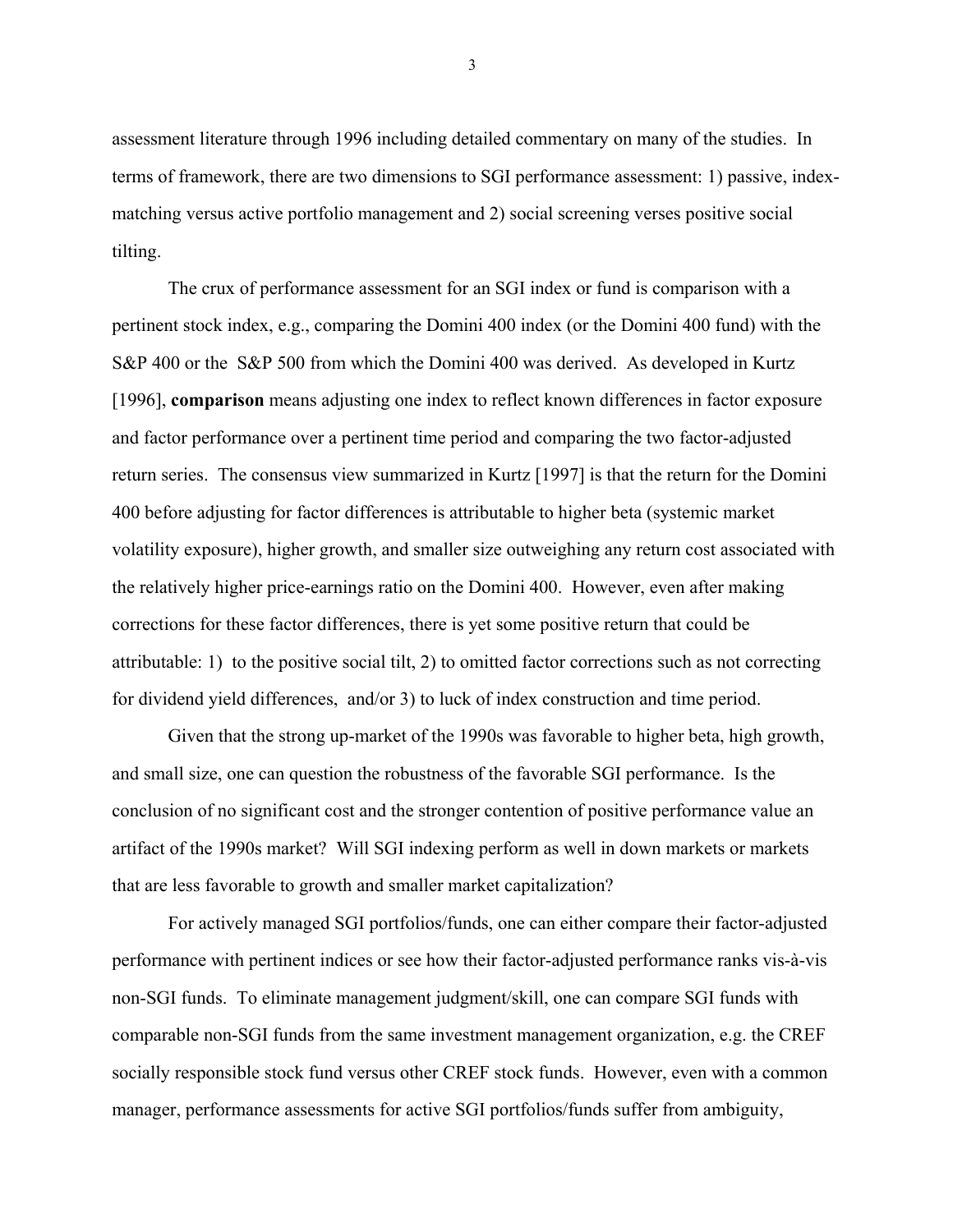especially when there is both screening and positive social tilting. Concluding there is superior factor-adjusted performance is a joint conclusion about SGI and portfolio management and the factor adjustments. Was superior performance from SGI, from good portfolio management, or from "luck" with respect to style and SGI exclusion/inclusions being good for the time period in question? Given uncertainty in factor measurements, how confident are we about these factorcorrected comparisons? Most importantly, how robust are these results and how likely are they to hold in future periods?

 Guerard [1997a, 1997b] extends SGI performance assessment for active quantitative portfolio management. Rather than looking at the after-the-fact performance for actual SGI portfolios/funds, Guerard used an objectively specific return forecasting model to generate a return for every security in a security universe. Ranking on forecasted returns in each quarter produced a cross-section of forecast-ranked portfolios representing fractiles of the distribution of predicted returns. Applying social screens and then repeating the process produced a second set of socially screened, return-ranked portfolios. By comparing the time series of returns on the forecast-ranked portfolios constructed from the overall security universe with socially screened subsets of the overall universe, Guerard [1996a, 1996b, 1997] concluded that there was no significant cost (no significant return difference) from social screening.

 This paper extends Guerard [1997a, 1997b]. Once again, a quantitative security return forecasting model is used to generate a forecasted return for each security in each quarter of our 1984-1997 study period. However, rather than just using the return forecast to produce fractile portfolios, a mathematical assignment program produces a cross-section of return-ranked portfolios matched on four pertinent return factors: 1) beta, 2) growth, 3) size (market capitalization), and 4) dividend yield. The net result is a robust assessment of active SGI that eliminates any distortion from beta, growth, size or dividend yield. Thus, this study greatly strengthens the conclusion of no significant cost to social screening. Moreover, contrary to consensus views in much of the social screening literature, it establishes the conclusion of no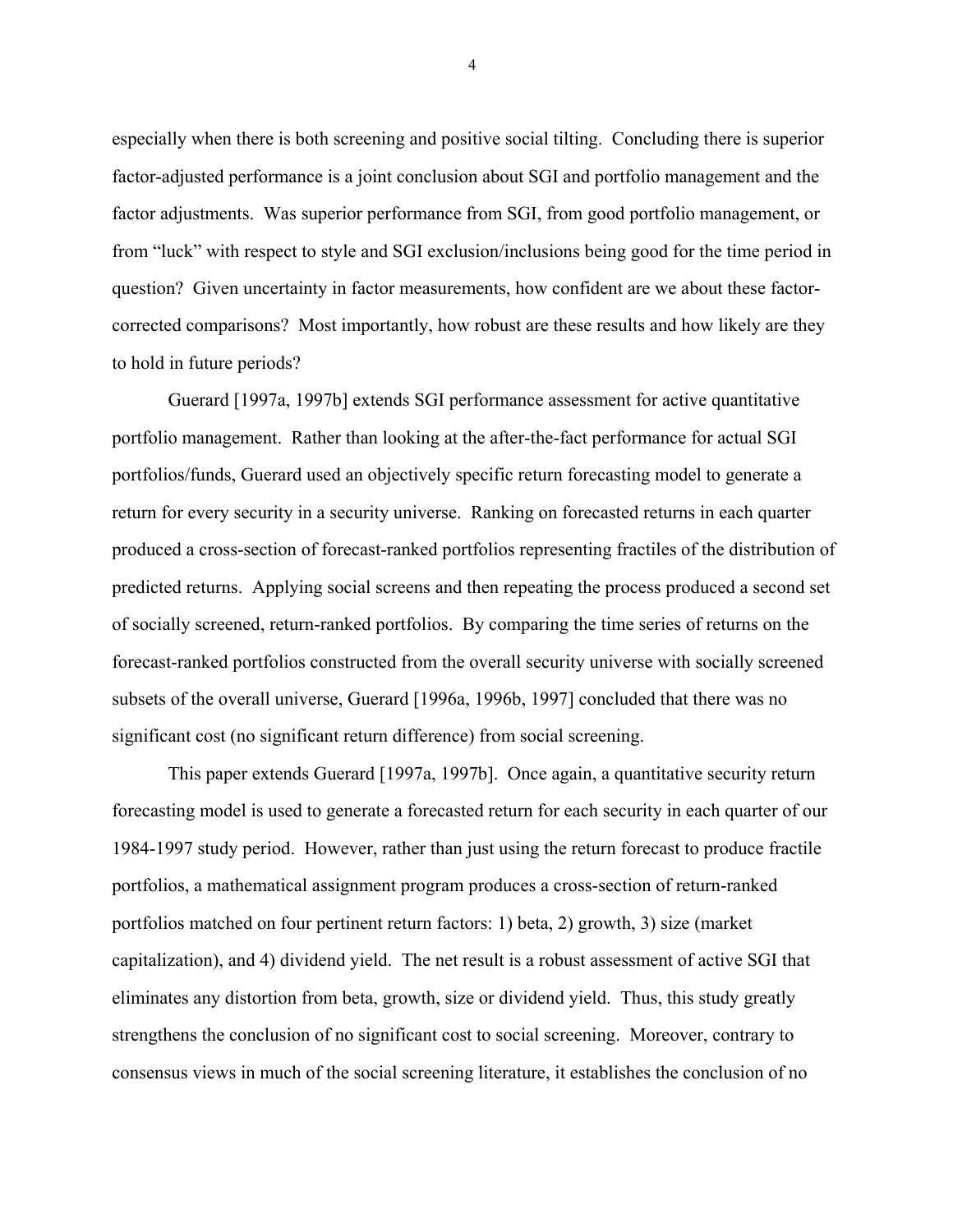significant cost to social screening in a value-focused, growth-suppressed fundamental returnforecasting framework for a relatively long time period (1984-1997).

 For objectivity, we employ each of the Kinder, Lydenberg and Domini social screens individually and in combination. We test 54 quarters (starting with Q3 in 1984 to the end of 1997). By using a long test period, a wide range of screens, and suppressing beta, growth, size, and dividend yield, we believe we significantly expand the breadth, time period, and robustness of the evidence for no significant performance cost to social screening.

 The rest of this paper is organized as follows. The next section provides an overview of the value-focused security return-forecasting model. Then we introduce the idea of performance assessment using a set of matched portfolios, describe how we construct the matched portfolios, and summarize the study process. We then present empirical results in the KLD screens, test for robustness, and finally draw conclusions as well as the usual noting of limitations and need for still more research.

#### **3. A RETURN PREDICTION MODEL**

 Factor assessments of socially responsible portfolio performance have concluded that most socially responsible portfolios (e.q. the Domini 400 Fund vs. the S&P 500 Index) generally differ from the security universe in the following ways namely: 1) more systematic risk (higher beta), 2) smaller size (market capitalization), 3) higher growth (including a technology tilt), and 4) a higher price-earnings ratio. Realizations of superior returns are attributed to the favorable impact of higher risk (in the net up market of the 1980s and 1990s), higher growth, and smaller size outweighing any negative impact of the higher price-earnings ratio.

 To our knowledge, factor assessments of socially responsible investment performance have not been concerned with correcting for differences in dividend yield. However, the fact that there is a known dividend yield tilt requires that this factor also be included in assessing performance.<sup>1</sup>

 $\overline{a}$ 

<sup>&</sup>lt;sup>1</sup>For a review of the massive literature on dividends and valuation with emphasis on tax effects, see the recent monograph Dividend Policy: Its impact on Firm Value by Lease et al [2000]. For early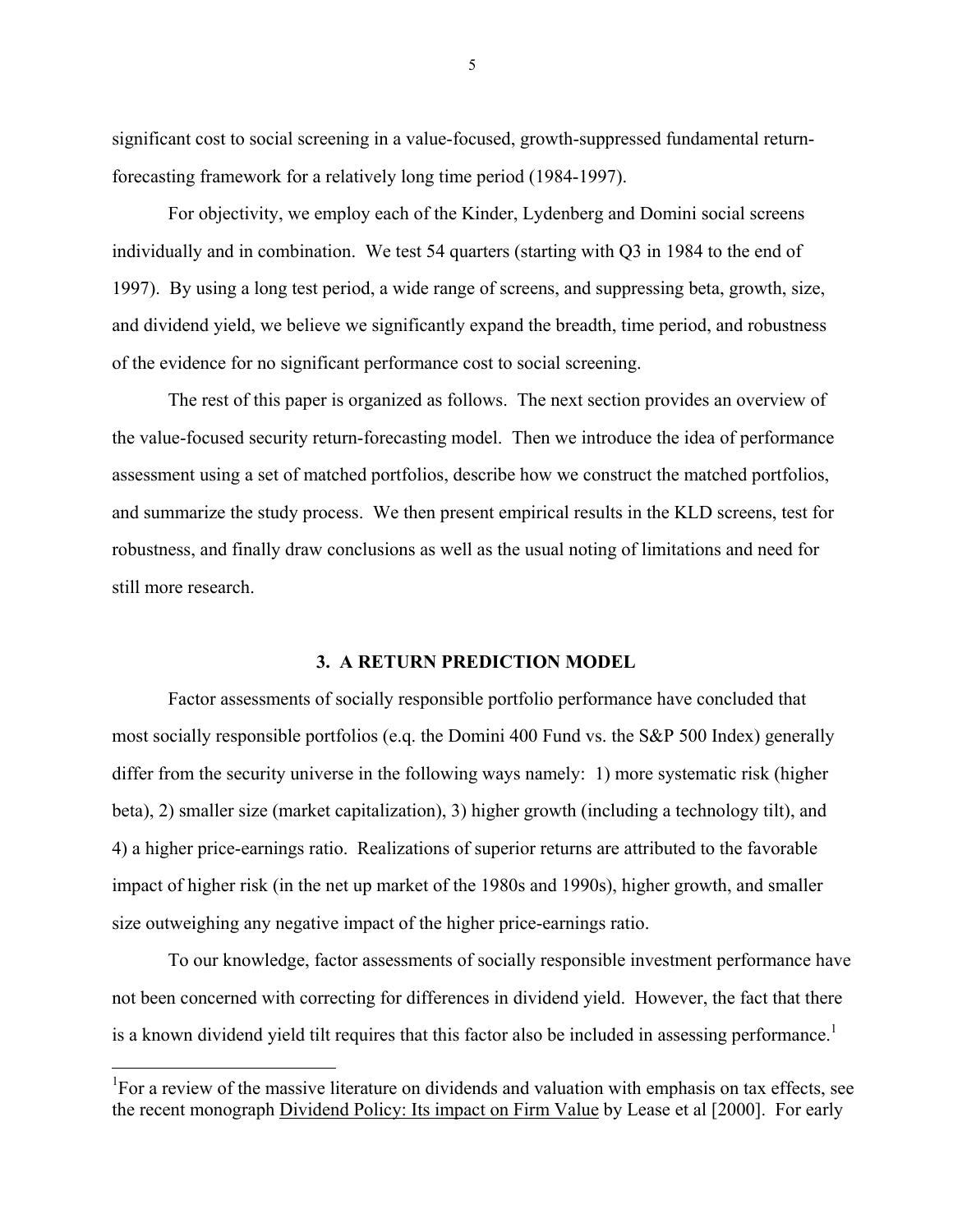This paper uses the return prediction model of Guerard, Gultekin, and Stone [1997], hereafter GGS, as an illustrative active portfolio management strategy. Readers interested in details of the return prediction model are referred to GGS [1997].

 The point here is not to advocate the GGS model but rather to use it as an illustrative valuefocused active portfolio strategy in comparing socially screened and unscreened performance. Reasons for using a quantitative security return forecasting model include: 1) the ability to create of a return forecast for every stock in the security universe; 2) the ability of other researchers to replicate our results by using a rule-based forecast system operating on past publicly available data that removes judgment from active portfolio management. We selected a value-focused forecast so that we could exclude growth and size (capitalization), two of the return factors generally used to explain SGI performance and two factor reasons for suspecting brittleness in SGI performance in the 1990s.

 The GGS regression equation and variable definitions are summarized in Exhibit 1. The GGS forecast model can be viewed as an extension of return momentum modeling. However, rather than simply ranking on past returns, a fundamental regression model is first estimated to determine recent return generation structure. By return **generation structure**, we refer to the relative importance of each of the model variables in explaining recent return cross-sections. An indication of the relative importance of the eight fundamental variables is given by the time average value of the regression coefficients estimated for each year in our 1984-97 study period. These time average values are tabulated at the bottom of Exhibit 1. They support the low P-E (high earnings yield) approach to value investing advocated by Graham and Dodd [1962] and validated as a cross-sectional return anomaly by Basu [1977]. They also support the Fama and French [1992, 1995, 1996] finding that the book-to-market ratio is an important variable for explaining the cross-section of security returns. However, while both these variables are significant in explaining returns, the majority of the forecast performance is attributable to other

work on the impact of dividend yield on stock returns, see for instance Brennen [1970], Rosenberg and Maratha [1978], Blume [1980], Miller and Scholes [1978,1982], and Peterson, Peterson, and Ang [1985]. For a work showing the cross-section of returns with varying dividend yield but the same beta see Stone and Bartter [1985], Blin and Douglas [1987], and Stone [1994].

 $\overline{a}$ 

 $\sim$  6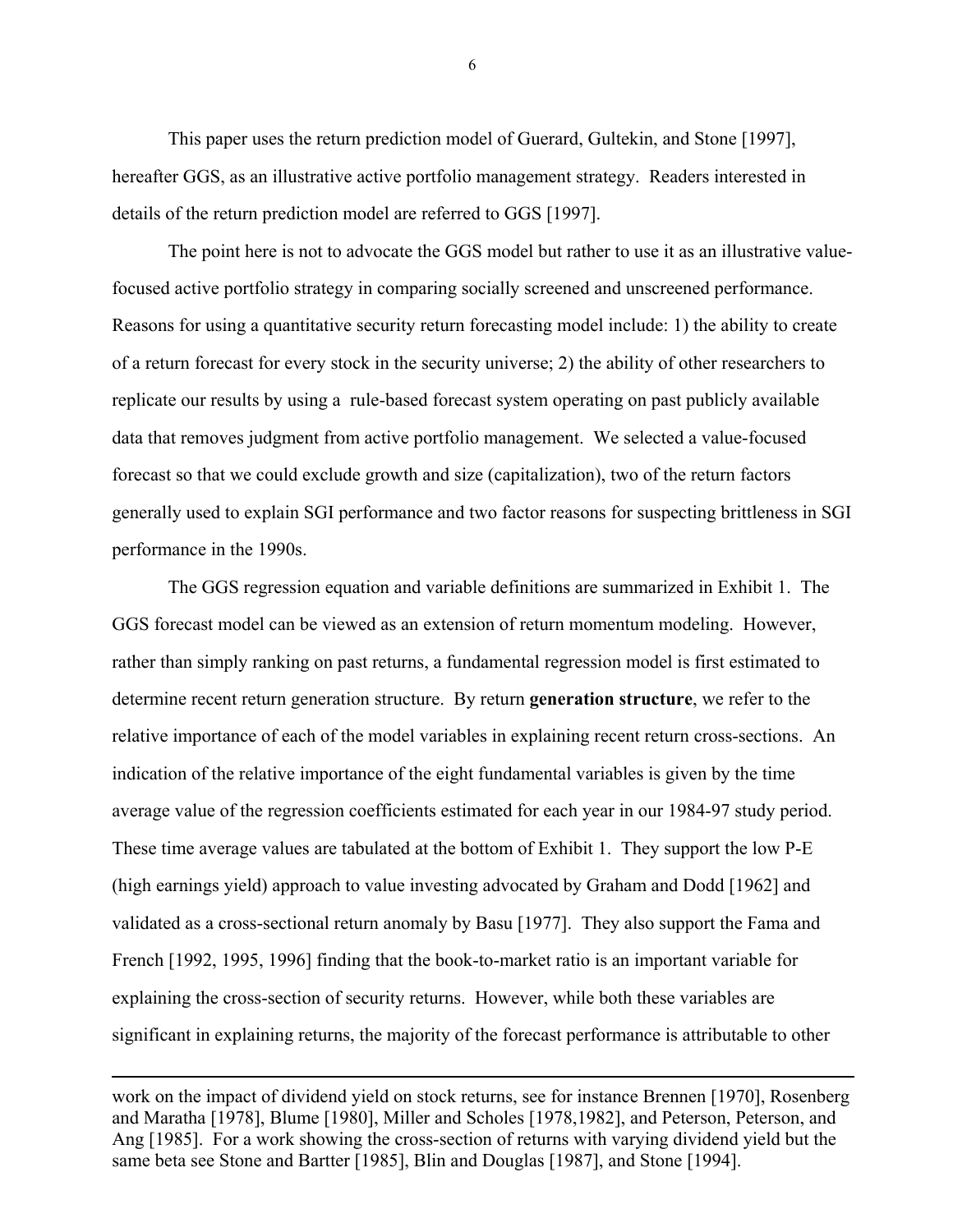model variables, namely the cash-to-price, sales-to-price, and earnings forecast revisions. This fact is established in Section 9, where the impact of both the earnings yield and the book to market ratio are suppressed. See especially Exhibit 23.

 In addition to determining a relative weight for each of the eight fundamental value measures, the model also incorporates analysts' earnings forecasts. After each annual reestimation of regression coefficients, new forecast coefficients are determined using the significance-based smoothing process given in GGS [1997]. These adaptively smoothed forecast coefficients are then combined with start-of-quarter values of each model variable to obtain a predicted return score for every stock in the security universe.

 The GGS forecast model does not include any explicit security risk variable such as beta. Beta is our control variable for systematic risk. In addition to using beta to control for systematic market risk, there are known return performance factors that are not an explicit part of the forecast model. In addition to beta (systematic market risk), we identify three non-model cross-sectional return factors as control variables, namely: 1) firm size (capitalization), 2) growth, and 3) dividend yield (tax effects for gains vs. dividends). We define and discuss the role of non-model performance control factors in the next two sections.

#### **4. PERFORMANCE ASSESSMENTS**: **THE MATCHED PORTFOLIO FRAMEWORK**

 Implicit in the preceding discussion has been a standard framework for explaining the difference in the performance of two portfolios. First, one identifies pertinent performance factors (such as beta, size, growth, and dividend yield). Then, one assesses a fair adjustment return for each factor. Differences in return for two portfolios are explained by differences in their factor loadings (factor exposure). Any remaining difference is then attributable to "non-factor" performance," i.e., superior security selection, luck, or possibly omitted factors.

 In this article, we present an alternative framework for assessing performance and isolating factor impacts. This framework is designed both to assess portfolio-level forecast value and to identify the relative value of various forecast variables in a multivariate forecast model. Here, we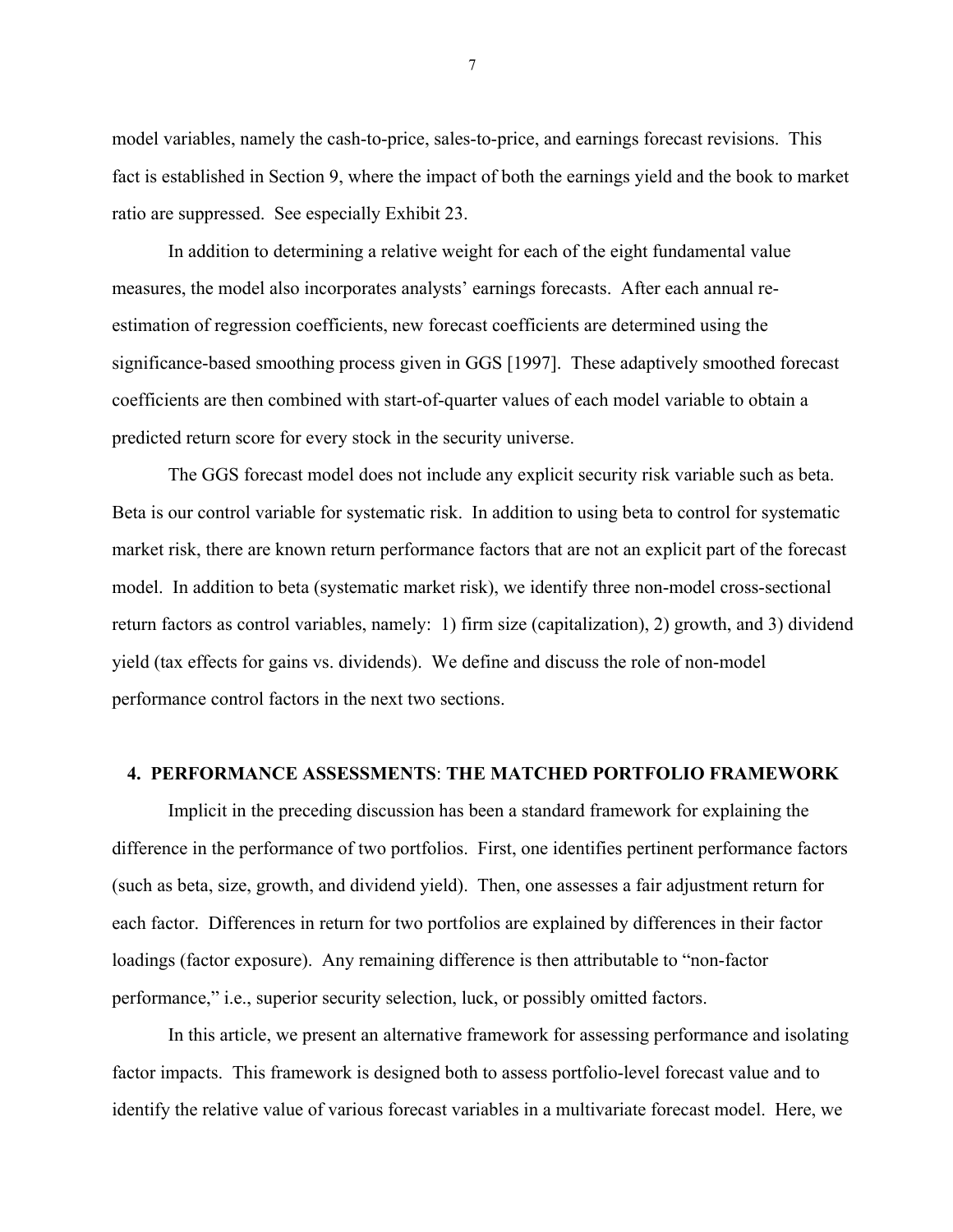adapt the ability to do portfolio-level forecast performance experiments to assess the cost of social screening in the context of active portfolio management using explicit forecasts of security returns.

 We shall refer to this portfolio-level forecast performance assessment framework as a **matched portfolio assessment.** The crux of the matched portfolio assessment is constructing a set of portfolios that vary systematically in one attribute (forecasted return) but that are matched for a set of control variables (control factors) such as beta, size, growth, and dividend yield. **Matched** means that each portfolio in the cross-section has the same portfolio average value of each control variable. For the set of matched portfolios, there is no cross-sectional variation in the portfolioaverage value of any of the control variables.<sup>2</sup>

 Using a cross-section of factor-matched portfolios to evaluate social exclusions is an alternative to the conventional procedure of correcting portfolios for differences in factor exposures. The cross-sectional approach has three benefits. The first benefit is generality. We see an entire cross-section for how realized return depends on forecasted return rather than focusing on a limited number of specific portfolios. Moreover, we can evaluate a time-series of comparable cross-sections across time so that assessing both the time performance and cross-time consistency is straight forward compared to having to impose numerically different factor corrections in different time periods.

 The second benefit is robustness in the way non-forecast return factors are reflected in performance assessments. Rather than measuring factor performance in a particular time period and correcting for measured factor differences, all portfolios in the matched cross-section have the same average values of all control factors, in this case beta, growth, size, and dividend yield. Thus, rather than making a linear correction to a measured factor value, we suppress cross-

 $\overline{a}$ 

 $2$ This definition of matched portfolio uses the portfolio mean value of each control variable as the basis for defining a matched set. A more general definition would require not only the same mean but also the same distribution about each portfolio mean as developed in Stone [2001]. Two points are pertinent. First, the implicit assumption of a well-defined linear factor price correction is sufficient to justify the portfolio mean as well-defined match. Second, as we note in reporting average within-portfolio standard deviations in Exhibit 21, there is not significant cross-sectional variation in the within-portfolio standard deviations of any of the four control factors. However the size control has small nonsystematic fluctuations. The growth control exhibits a small systematic (but not significant) reduction in within-portfolio standard deviations in going from low return to high return portfolios.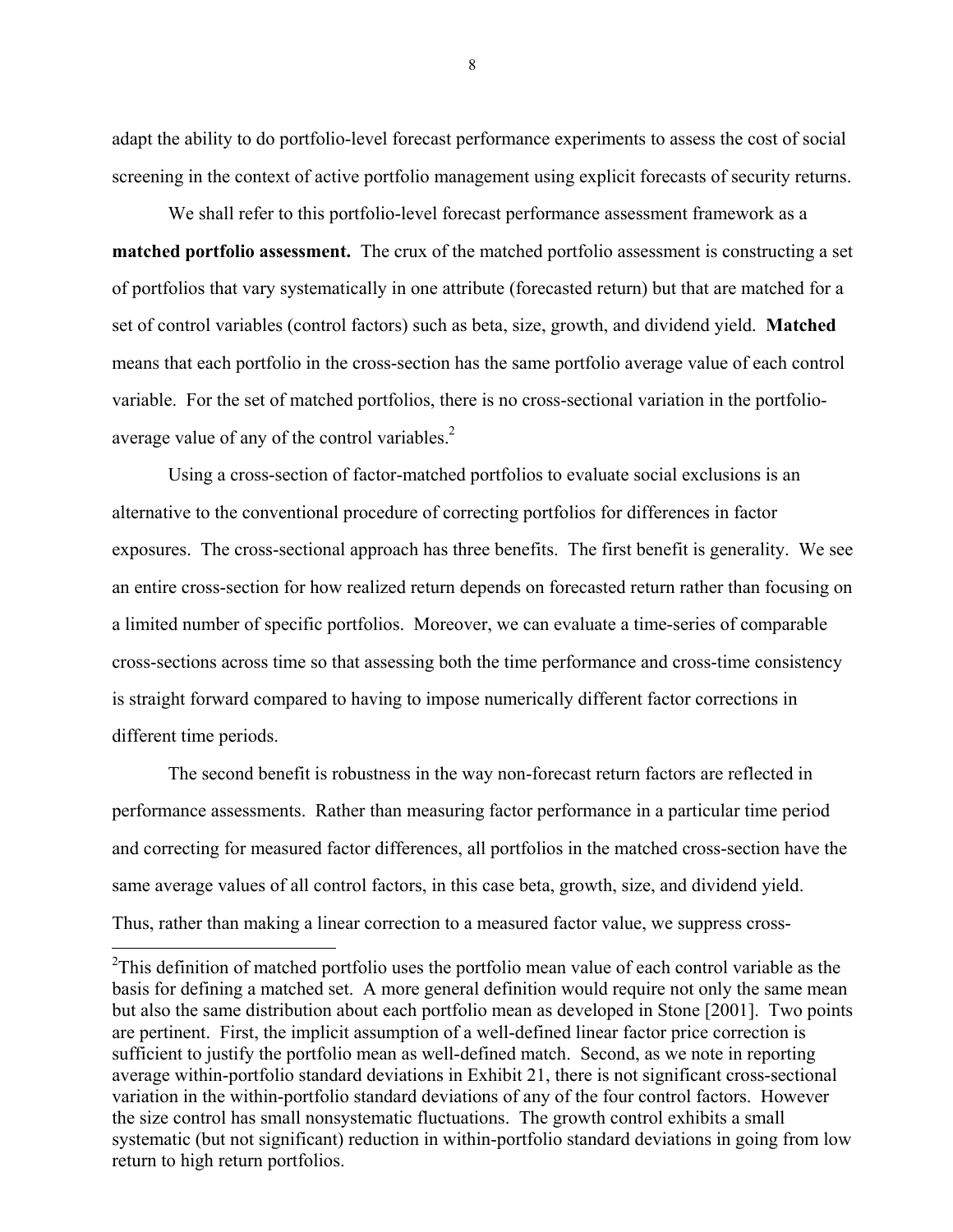sectional variation in the control factors. Thus, no measured factor correction is necessary since there is no difference in the values of controlled factors in the set of matched portfolios. Along with not having to deal with factor measurement error and factor correction error, a particularly important part of the robustness argument for the matched portfolio comparison is avoiding the linearity assumption implicit in factor corrections.

 The third benefit of the matched cross-section approach is understandability to the nontechnical reader not familiar with the statistical issues in first measuring factor prices and then dealing with questions of statistical confidence in applying these measured factor prices. In contrast, with the matched portfolio approach, we simply compare cross-sectional plots for an overall universe and a screened universe. While we cannot avoid performance measures (such as comparative Sharpe ratios), the non-technical reader can visually assess the comparative performance of the overall universe and the screened subset by looking at a plot showing realized return versus predicted return for the two cross-sections. The visual assessment is meaningful because the two matched cross sections have suppressed cross-portfolio variation in the pertinent control factors.

#### **5. CONSTRUCTING OTHERWISE MATCHED PORTFOLIOS**

 This section first motivates the need to construct a set of matched portfolios and then outlines the logic for the algorithm used to generate the matched set. We acknowledge that the benefits of generality and visual simplicity for the matched set framework do involve a cost, namely considerable computational effort to construct cross-sections of matched portfolios in every time period, which in this study consists of 54 quarters in the 1984-1997 study period.

 Let us focus on a point in time for which we have a predicted return for each security. We can rank these securities into fractiles on the basis of predicted return. For concreteness, assume that we divide the universe of these forecast-ranked securities into twenty range-based fractiles. We can think of each fractile as a portfolio. We can compute the beta, market capitalization, growth, and dividend yield as the average of individual security values for each of these 20 fractile portfolios. If it should turn out that each of these 20 fractile portfolios had the same average beta,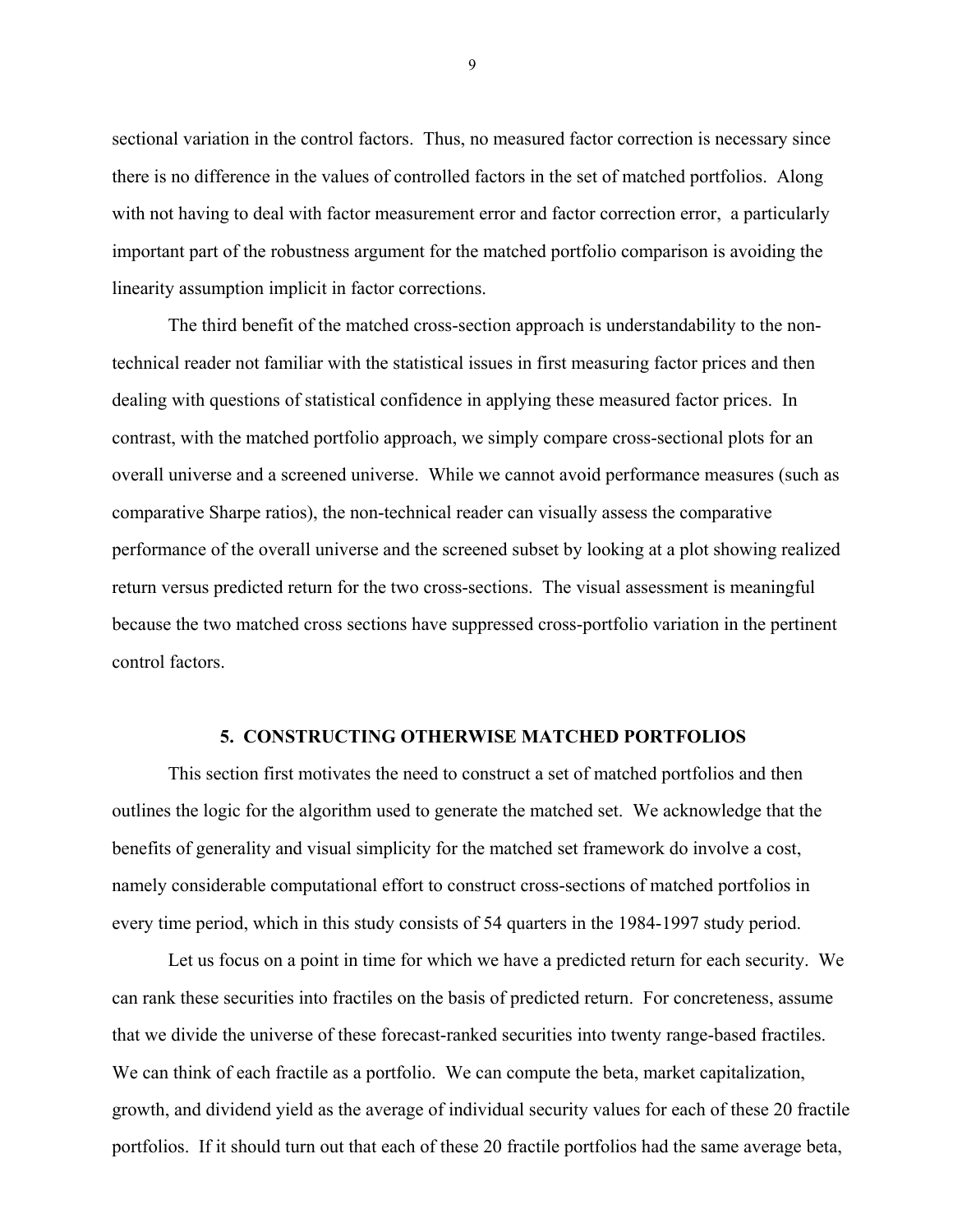market cap, growth, and dividend yield, we would have a set of twenty fractile portfolios that are matched on our four control variables (beta, market capitalization, growth, and dividend yield). However, they would differ significantly in forecasted return since the portfolios are fractiles of the forecasted return distribution. We can now observe realized portfolio returns and see how well realized portfolio returns rank-order correlate with predicted portfolio returns. In fact, we can plot realized return as a function of predicted return for these otherwise matched portfolios. Since these fractile portfolios are identical on risk and all other control factors, this plot is a crosssectional summary of performance possibilities from information in the return forecast.

The typical reader is probably thinking: "Nice, but fractile rankings will never provide a match for every fractile on every control variable. Absolutely impossible! There will be variation in both risk and other performance factors. Thus, I can never really see the pure cross-sectional dependence of realized portfolio return on predicted portfolio return from just grouping securities into forecasted return fractiles."

 We agree. In fact, the situation is much worse than not having a match on the controls. When control variables such as beta and growth are correlated with variables in the forecast model such as the earnings yield (earning-price ratio), the cross-section of fractile portfolios will have a strong cross-sectional dependence on both beta and growth.

 Since we cannot expect a partitioning into fractiles to produce portfolios matched on our control factors, let us see what it takes to construct an otherwise matched set starting with a set of fractile-based portfolios. Consider fractiles five and six (assuming a rank ordering from 1 to 20). If fractile #5 and fractile #6 did not match on some of the four controls, we could shift some securities between portfolios to move toward a match. For instance, if the beta for fractile #5 were below the beta for fractile  $#6$ , we could move a high beta security from fractile  $#6$  to fractile #5 and vice versa. Such trial-and-error adjustments to the composition of the fractile portfolios might ultimately produce a matched cross section. However, it is computationally horrendous and lacks objectivity.

 It is computationally horrendous because trial-and error shifting could involve 1000s of shift trials to obtain even a near match for 20 portfolios subject to just four controls. It lacks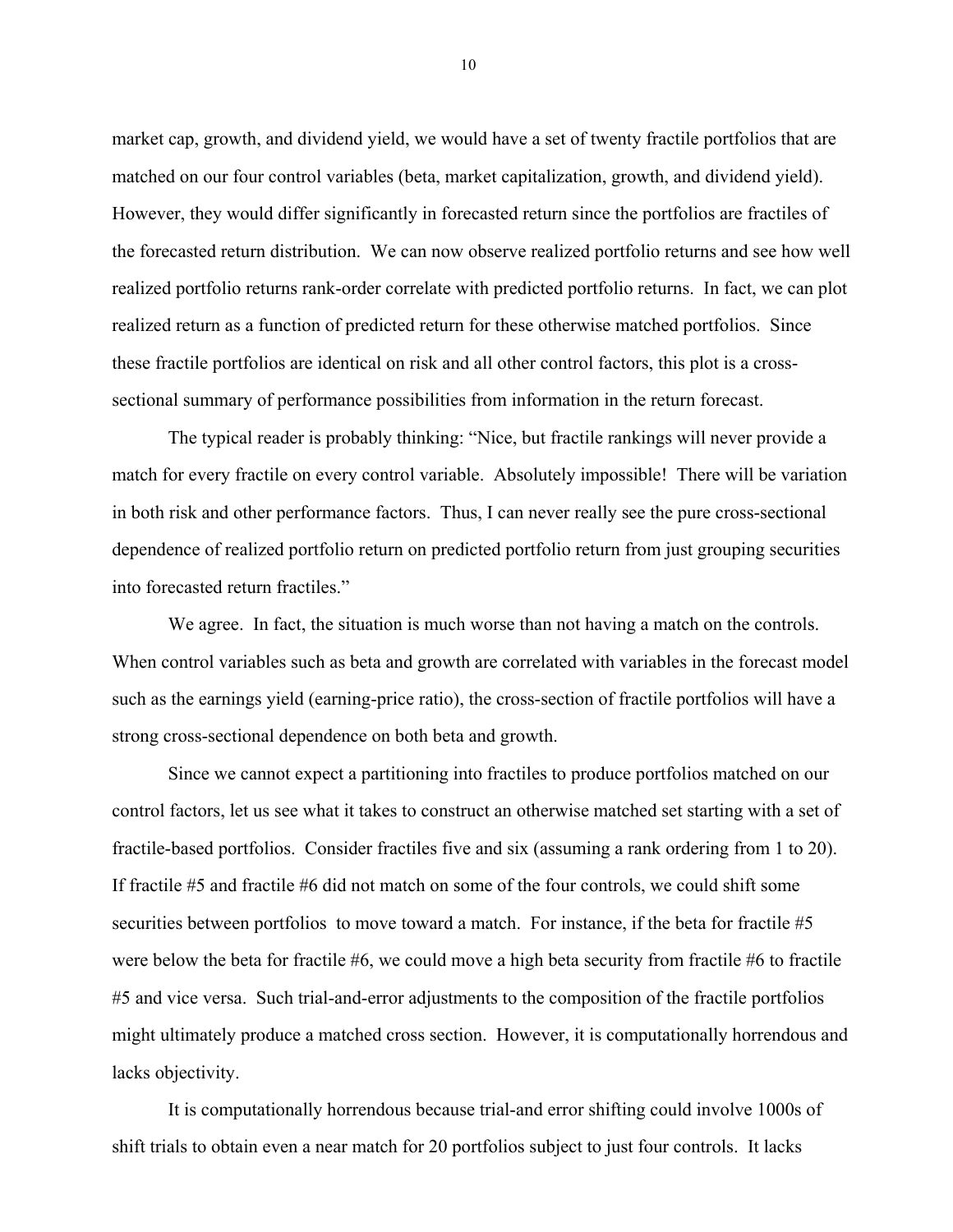objectivity because each trial-and-error solution would be different. If we are going to use a matched cross-section to assess forecast performance (or comparative forecast performance in the case of assessing social exclusions), then we clearly need a systematic procedure that another researcher using the same security universe and same measures can replicate.

 The task of modifying fractile-based portfolios to produce a set of otherwise matched portfolios can be solved systematically as a mathematical programming problem using standard solution algorithms. The objective is not just to reassign securities to produce a match but to find the assignment of securities to portfolios that produces the best match. The **best match** (best assignment of securities to portfolios) involves optimizing two complementary objectives. First, we seek to preserve a wide range of well-ordered return forecasts like those associated with the starting set of range-based fractiles. We say "preserve" here because the shifting of securities to other fractiles necessarily involves some loss of range. Second, we want to preserve withinportfolio forecast homogeneity. For instance, if we were considering a shift in and out of portfolio #5, we would prefer shifts between either #4 and #5 or #6 and #5 over a shift between #20 and #5. The shift between #20 and #5 would involve very different return forecasts.

 Fortunately, preserving a well-ordered forecast range and preserving within-portfolio forecast homogeneity are complementary objectives. Minimizing the number and portfolio-rank distance of matching shifts (preserving forecast homogeneity) also tends to preserve forecast range and visa versa.

 Exhibit 3 verbally summarizes the objective function and constraints that define the **mathematical assignment program (MAP).** The **MAP** can be viewed as a computer algorithm for transforming an unmatched set of fractile portfolios into a corresponding set of fractile-based control-matched portfolios that have the same average value of each control variable. The critical constraints in the mathematical assignment program are the equal value constraints. These require that every portfolio in the matched set have the same portfolio average value of beta, size, growth, and dividend yield. Thus when realized portfolio return is plotted as a function of predicted return in Exhibits 6 and 7, this cross-sectional dependency of realized return on predicted return involves no cross-sectional variation in the portfolio average value of beta, size, growth, and dividend yield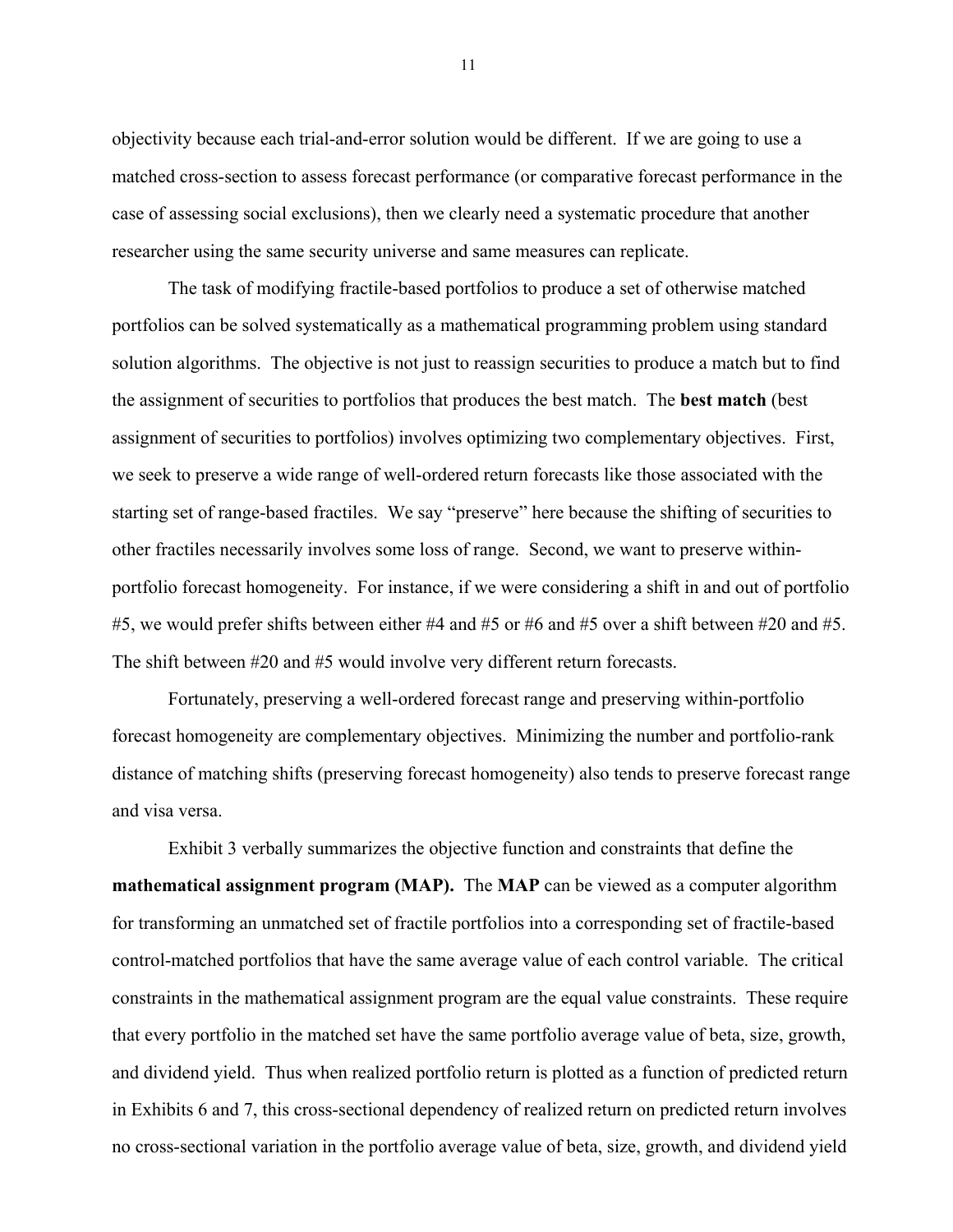at the time the portfolios were formed. Differences in performance cannot be attributed to differences in beta, size, past growth, or dividend yield at the time of portfolio formation. Eliminating the impact of beta, size, and growth is particularly pertinent to assessing the impact of social screening because favorable differences in these performance factors have been suggested as explanations for the good performance of socially screened indices and portfolios.

The mathematical assignment program is an optimization algorithm<sup>3</sup>. The objective function involves a trade-off between preserving a wide range of predicted returns and minimizing the shifting of securities to meet the equal restrictions. The preceding sentence used the phrase ìpreserving a wide range of predicted returnsî because the predicted return fractiles start with the widest possible range in predicted return. As securities are shifted to other portfolios to satisfy the equal value constraints, some range is lost. The optimization algorithm finds those portfolio changes that jointly minimize reduced range and the amount of security shifting. In effect, the algorithm preserves as much as possible the composition and range of the original fractile portfolios while producing a matched cross-section of fractile-based portfolios that satisfy the equal value restrictions on the control factors.

 The other constraints are technical restrictions to make sure the algorithm functions well. The data usage constraints require that: 1) each matched portfolio has the same number of securities as its corresponding fractile portfolio in the original set of range-based fractiles, and 2) all securities are assigned to some portfolio. The equal increment constraint ensures that there are equal changes in predicted return for adjacent fractiles. This restriction makes exact the tendency

 $\overline{a}$ 

<sup>&</sup>lt;sup>3</sup> While the idea of using an optimization algorithm to organize portfolio-level assessment of the information in a quantative security return forecasting model is an innovation in forecast performance assessment, the underlying idea can be viewed as a multi-factor (multi-control) extension of the general linear programming formations of Sharpe [1971] and Stone [1973]. The general algorithm for grouping observations to create matched cross-sections is developed in Stone, Adolphson, and Miller [1993]. The special case of constructing matched portfolios from return forecast fractiles is developed in depth in Stone, Guerard, and Gultekin [2001]. An algorithm for an exact distributional match for each control rather than the mean-only match is developed in Stone [2001]. Readers interested in a detailed formulation of the mathematical assignment program and its use for portfolio-level experiments on any security-level return forecasting model are referred to the more technical treatments in Stone, Guerard, and Gultekin [2001] and Stone [2001].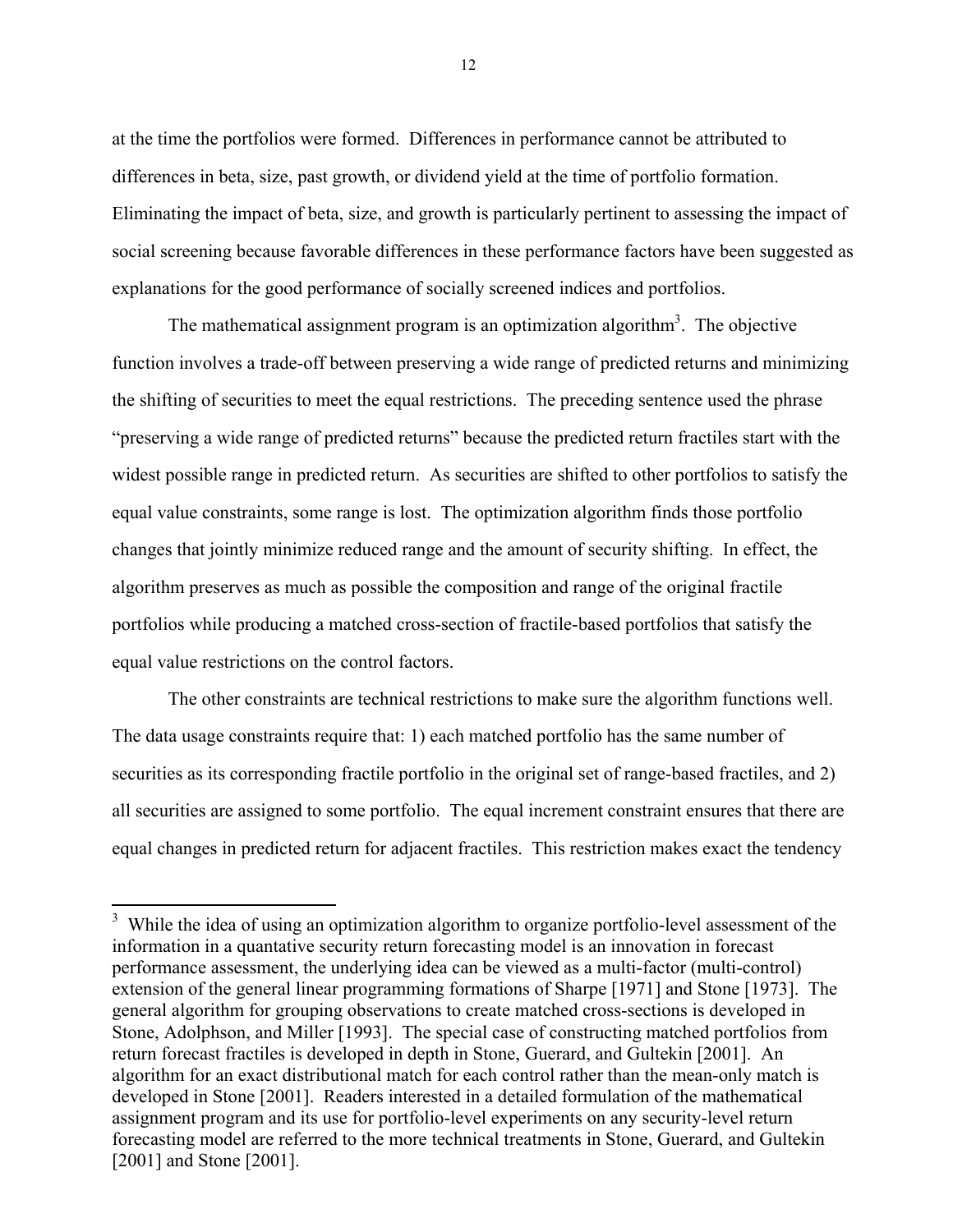of the initial fractile portfolios to have approximately equal increments in predicted portfolio return.

 To synthesize, the mathematical assignment program summarized in Exhibit 3 describes a computer-based algorithm that transforms an initial set of range-based fractile portfolios into a matched set of fractile-based portfolios in an objective way. By plotting realized portfolio return on each portfolio as a function of predicted portfolio return, we can isolate the dependence of realized return on predicted return with all distortion from variation in the control factors removed  $4$ 

#### **6. DESIGN LOGIC**

This section summarizes the security universe, the performance assessment time periods, and logic for converting security data into cross-sections of matched portfolios in each time period.

 The **security universe** is all the securities used to form portfolios. For this study, the security universe is defined by securities that are common to the three databases (CRSP, COMPUSTAT, and I/B/E/S) that also have all necessary security data required to generate a forecast and to estimate the control factors. In particular, the security universe at a point in time consists of all securities in the I/B/E/S database for which at least three prior years of monthly return data are contained in CRSP and at least five prior years of sales, earnings, dividends, and total assets are contained in COMPUSTAT along with the following quarter's return data. The security universe changes each quarter.

 The performance assessment period is the quarter 3 of 1984 through the end of 1997. Portfolios are formed at the start of each quarter and held for one quarter. The forecast model is updated annually. *"Updating"* means re-estimating the weights applied to the eight fundamental

 $\overline{a}$ 

 $4$  The phrase "all distortion" might be too strong. As already noted in footnote 2, the algorithm for constructing the matched portfolios uses the portfolio average value of each control variable. Without functional form or distributional assumptions, a perfect match would have not only the same average value of each control across all portfolios but would also have the exact same distribution about the mean in each portfolio. While we have not ensured exactly the same distribution across the set of matched portfolios, an after-the-fact assessment of the set of matched portfolios (summarized in Exhibit 21) indicates that there is no significant systematic crosssectional variation in within-portfolio variance for any of the four controls used in this study.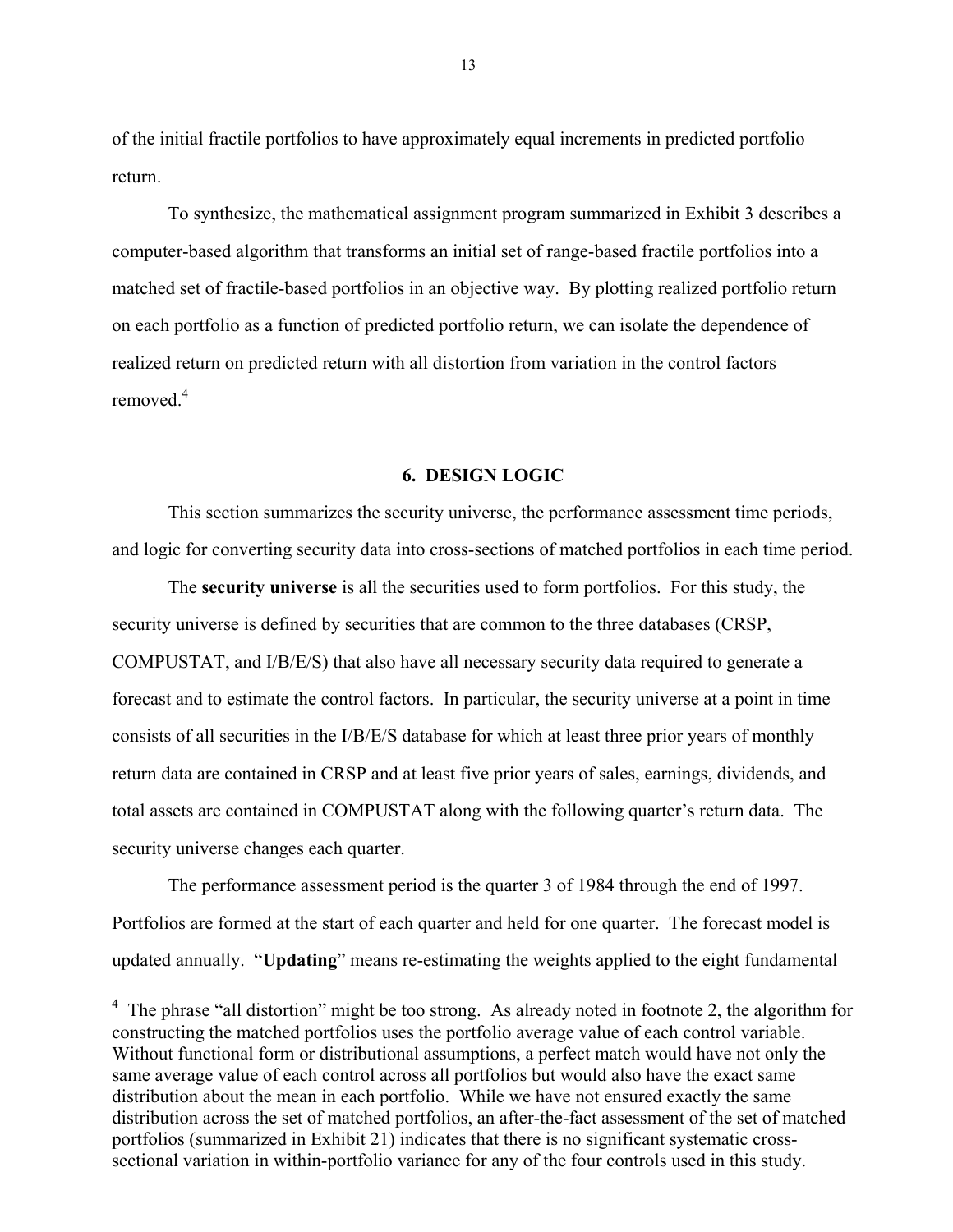forecast variables and the one I/B/E/S forecast measure in accord with logic summarized in Exhibit 2. The forecast variables do not change but their weighting is updated annually on the basis of most recent predictive power.

 Exhibit 4 summarizes the logic for creating a forecast cross-section of otherwise matched portfolios from a universe of available securities. At the start of each year, the universe of securities is determined. The forecast model is updated (variable weightings re-estimated). At the start of each quarter, a return forecast score is generated for every security from the most recently available historical data. Likewise, the pertinent start-of-quarter values of each control factor (beta, size, growth, and dividend yield) are determined for each security.

 The return forecast score and control factor values for each security are input to the MAP to create the optimal set of matched portfolios each quarter. First, securities are assigned to fractiles of the distribution of forecasted return. Then, the MAP determines the optimal reassignment to preserve range and otherwise minimize cross-fractile shifting while producing a match on each control factor.

 Once the MAP determines the security membership in each of the twenty matched portfolios, values of both forecasted return and realized return for each portfolio are computed as weighted averages of the forecasted and realized return for each security assigned to each of the matched portfolios.

 The predicted returns score and realized returns for the set of twenty matched portfolios summarizes a portfolio-level cross-section of how portfolio return relates to predicted portfolio return score with no cross-sectional variation in the starting values of any of the four control factors.

 Exhibit 5 is a matrix that summarizes the cross-sectional dependence of realized portfolio return on predicted return score for all 54 quarters in the 1984-1997 timeframe. Each line in the matrix of Exhibit 5 corresponds to one quarter and twenty forecast ranked portfolios. Each line was generated using the MAP for constructing matched portfolios summarized in Exhibit 4. Each line provides a portfolio-level summary of a quarterly return prediction and the actual realized return for the set of twenty matched portfolios constructed at the start of each quarter.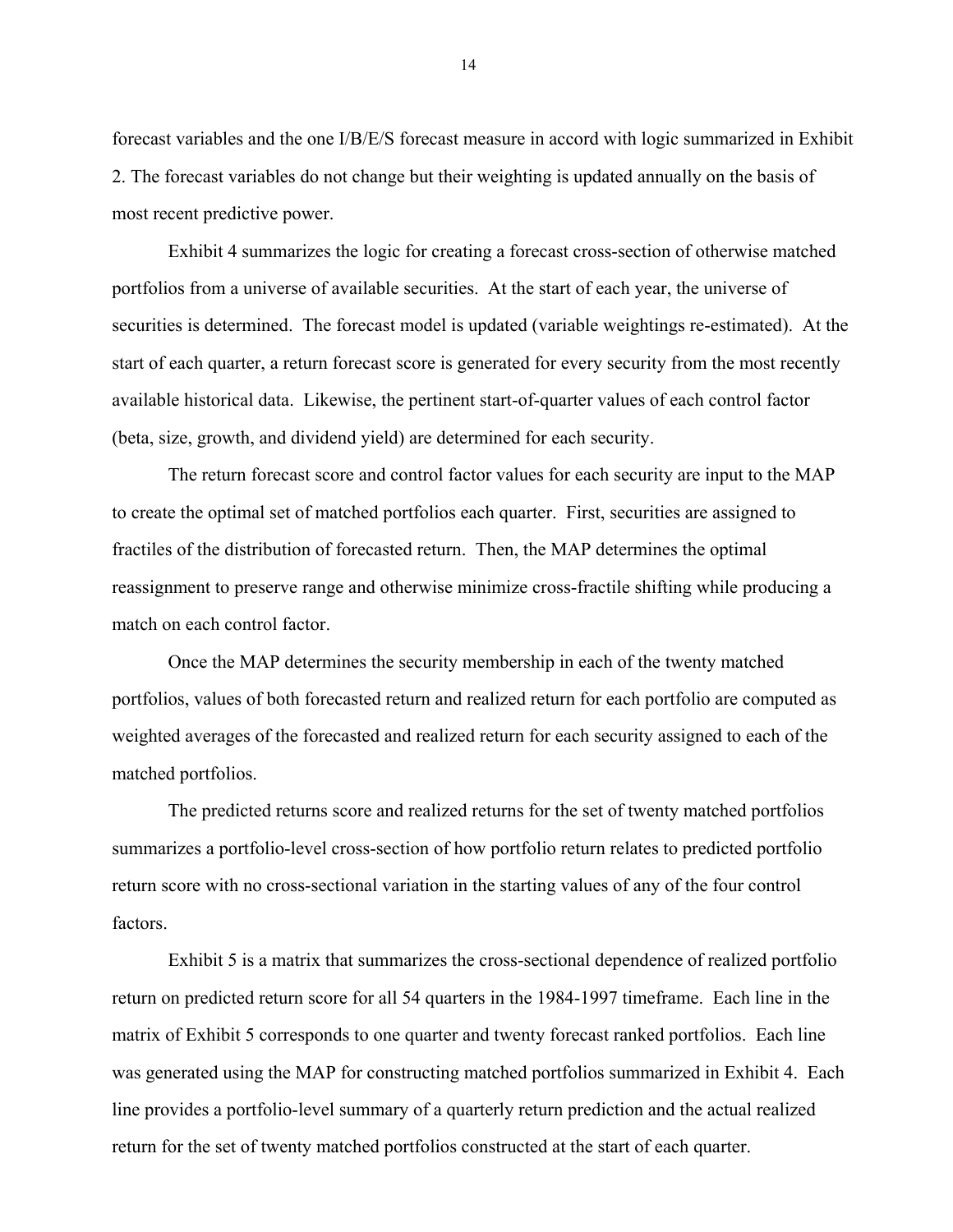A matrix of return cross-sections over time is difficult to interpret. Plots summarizing cross-sections, averages and other pertinent performance statistics are necessary to make the data intelligible. Exhibit 6 gives a simple time average of the cross-sections. Each of the twenty points plotted in Exhibit 6 is the arithmetic (uncompounded) time average of realized return and predicted return score for a given portfolio rank. Thus, to get the time average for realized portfolio return and predicted portfolio return score for portfolio rank #10, one sums down the two columns under label #10 in Exhibit 5 and divides the total by 54 (the number of quarters) to obtain the arithmetic average return. Thus, the plot in Exhibit 6 is constructed by plotting the annualized values of bottom-line time averages in Exhibit 5. The vertical axis is the annualized average value of realized quarterly return. The horizontal axis is the predicted return score for each fractile-based portfolio. The cross-section is a visual summary of how well predicted return score results in portfolio-level realized returns that rank-order correlate with prediction. The spread between the low-ranked portfolios and top-ranked portfolios gives the average annual return value in the forecast.

#### **7. IMPACT OF SOCIAL SCREENS**

 Our source for social screens is Kinder, Lydenberg, and Domini (**KLD**). Exhibit 8 summarizes their social screens and gives the average number of securities excluded by each screen.

 The logic for comparing performance possibilities for the screened subset of the security universe with the overall universe is straightforward. First we exclude the screened securities to create the screened universe. Then we apply the logic of Exhibit 4 to the screened universe to create another set of matched portfolios that exclude the screened securities. The crux of assessing impact is to compare performance possibility cross-sections for the overall and screened universe for each social screen. Initially we present the 1984-97 summary results by showing graphically: 1) realized portfolio return versus forecasted portfolio return score for the overall universe and each socially screened universe, and 2) realized Sharpe ratios versus forecasted return scores (portfolio forecast rank) for the overall universe and each socially screened universe. We then assess the significance of any differences and consider sub-periods with emphasis on the segment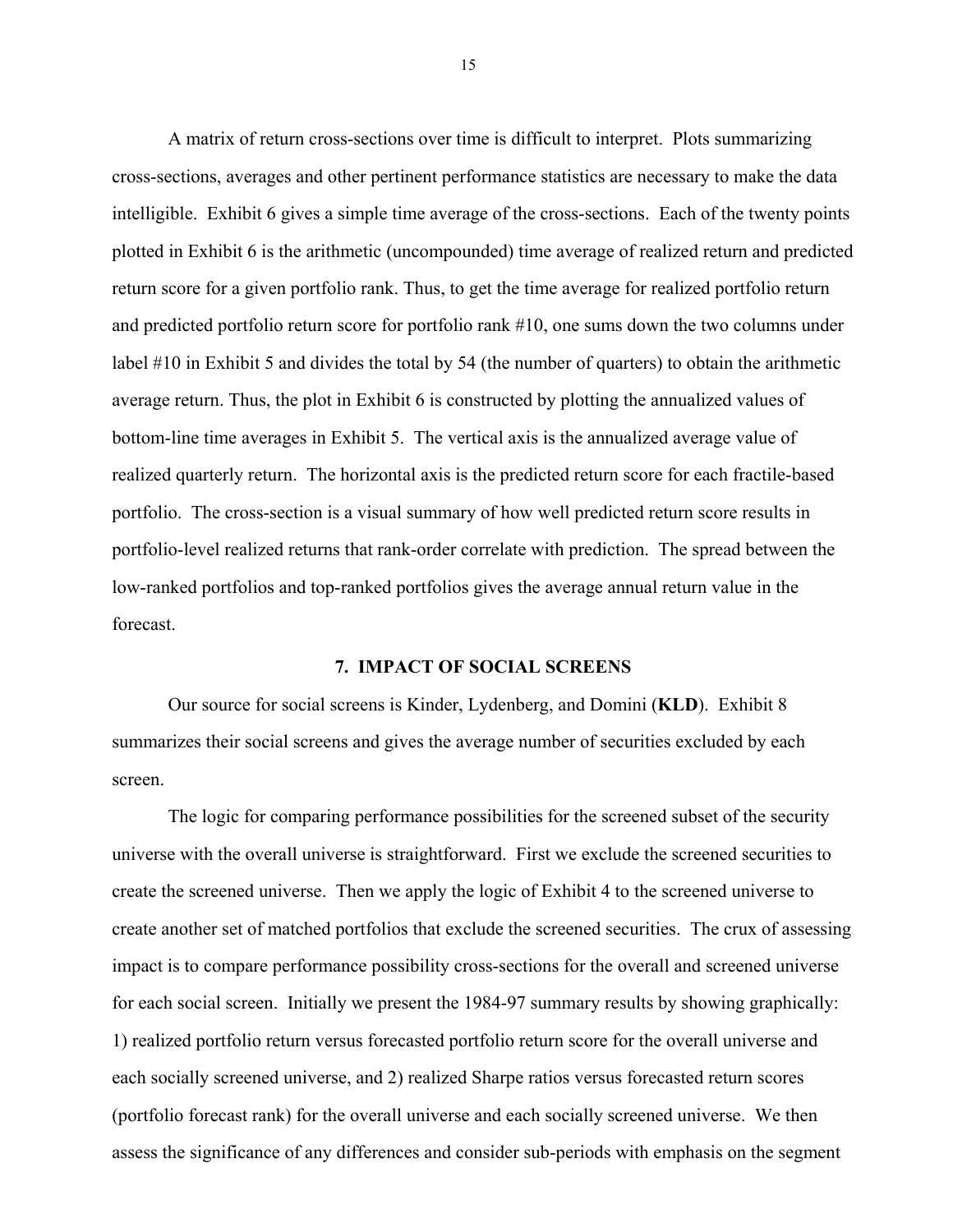of the cross-section having the highest forecasted portfolio returns, namely the five portfolios in the upper quartile.

#### **Alcohol, Tobacco, and Gambling Screen**

 The KLD screen for alcohol, tobacco, and gambling involves a primary screen and a secondary screen. Exhibit 9 plots long-run performance possibility cross-sections for the overall universe and three screened universes, namely: 1) the KLD primary exclusion only, 2) the KLD secondary exclusion, and 3) the combination of the primary and secondary exclusions.

 In each case, the overall and screened cross-sections are almost identical. The only clear visual difference in realized portfolio return is for the portfolio having the lowest forecasted return for the combination of both alcohol, tobacco, and gambling screens (bottom plot in Exhibit 9).

 For the top end of the three return cross-sections, the 1984-97 average quarterly return differences are never more than 0.1%. There is very little difference in return performance possibilities from screening for alcohol, tobacco, and firearms.

 Does excluding securities from these three industries significantly reduce diversification? Exhibit 10 plots the cross-section of realized Sharpe ratios versus forecasted return. Again, the overall security universe is virtually identical to the screened cross section. There is no significant loss in attainable diversification from the alcohol-tobacco-gambling screen.

#### **Defense Screen**

 Exhibits 11 and 12 plot average realized return and Sharpe ratios, respectively, for the KLD defense screens. Results are similar to those for screening on alcohol, tobacco, and gambling. Visually, there is no significant impact on realized returns or Sharpe ratios for any of the three defense screens.

#### **Environmental and Nuclear Screens**

 Exhibits 13 and 14 plot average realized returns and Sharpe ratios for the KLD environmental screens. Exhibits 15 and 16 are for the KLD nuclear screens.

 Except for the portfolio with the lowest forecasted return, there is again no significant visual difference in the cross-section for the overall universe and these screened universes.

#### **Combination of All Screens**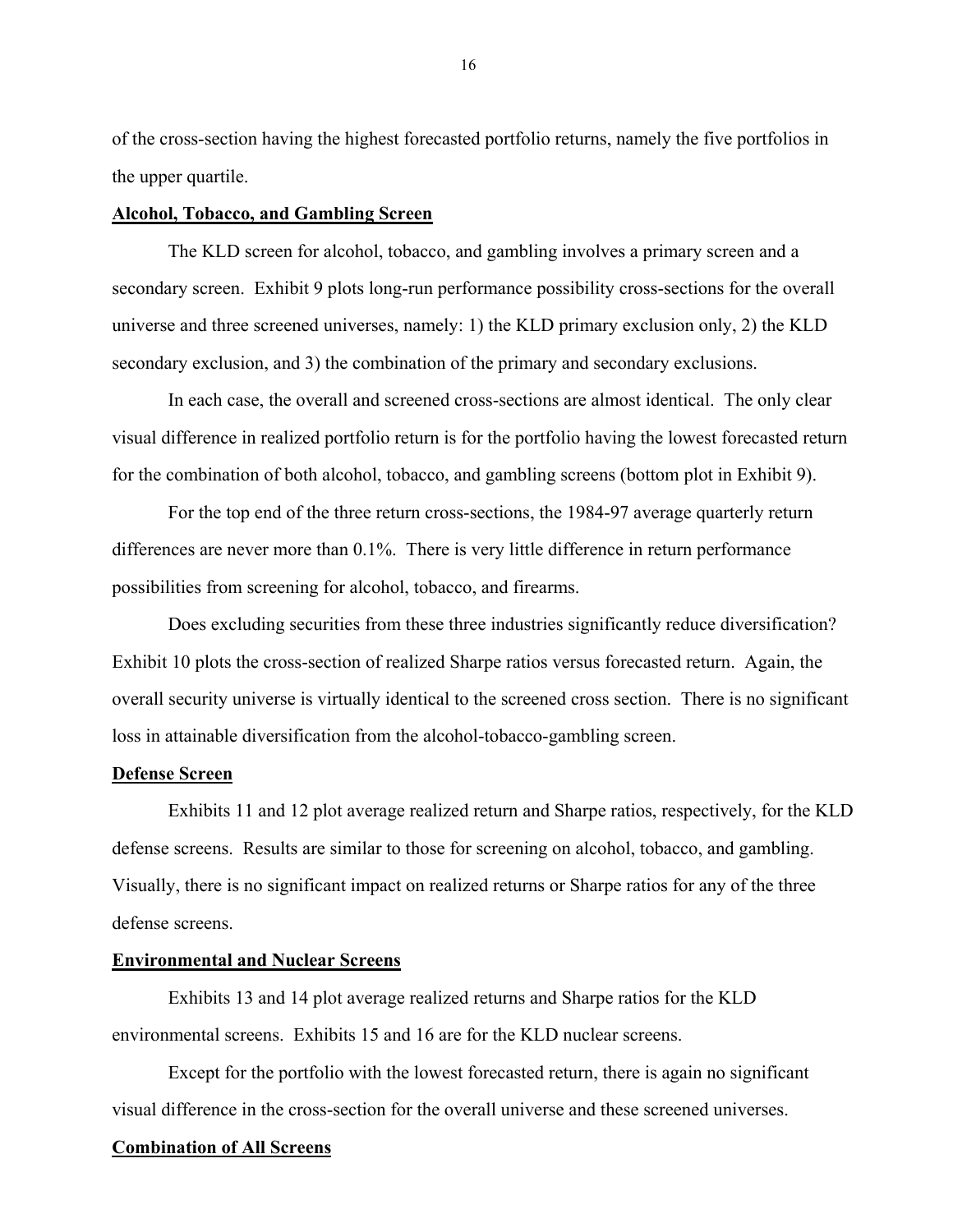Exhibits 17 and 18 plot average realized returns and Sharpe ratios for the combination of all screens. Even with the very large number of excluded securities, there are not significant costs from social screening. Likewise, there are not significant return benefits. The plots suggest no significant difference in either the return or the Sharpe ratio cross-sections. In the context of the GGS forecast model, the two performance possibility cross-sections (realized returns and realized Sharpe ratios) indicate no significant return cost from applying the KLD screens for the 1984-1997 time period. Likewise, there is not significant benefit. Screening has no significant long-run impact on either the portfolio return possibility cross-section or the Sharpe ratios.

 The results so far are averages for the 1984-1997 study period. We first treat sub-periods. Then we address the question of year-to-year consistency and finally assess robustness of results both to forecast model variations and to the control restrictions.

#### **8. SUBPERIODS AND YEAR-TO-YEAR CONSISTENCY**

 Is the conclusion of no significant cost or benefit to social screening just a long-run effect? What happens in sub-periods? How consistent is this on a year-to-year or even quarter-to-quarter basis?

 Exhibit 19 plots realized return cross-sections for the three major sub-periods. The results persist. The cross-section for the entire universe and the screened universe with all KLD exclusions are very similar in each sub-period. While not plotted here, we obtain the similar results for each individual screen.

#### **9. THE UPPER QUARTILE FUND**

 For an active long-only investor, the most pertinent part of the cross-section is the upper end. Let us focus on the top quartile (top five portfolios in forecasted return score).

 We shall call the combination of the top five portfolios an **upper quartile fund**. Exhibit 20 compares Sharpe ratios for the upper quartile fund from the overall universe and a similar upper quartile fund formed by using all KLD screens. Using all the KLD screens to construct a "socially screened upper-quartile fund" does not cause any change in reward-to-risk. Similar conclusions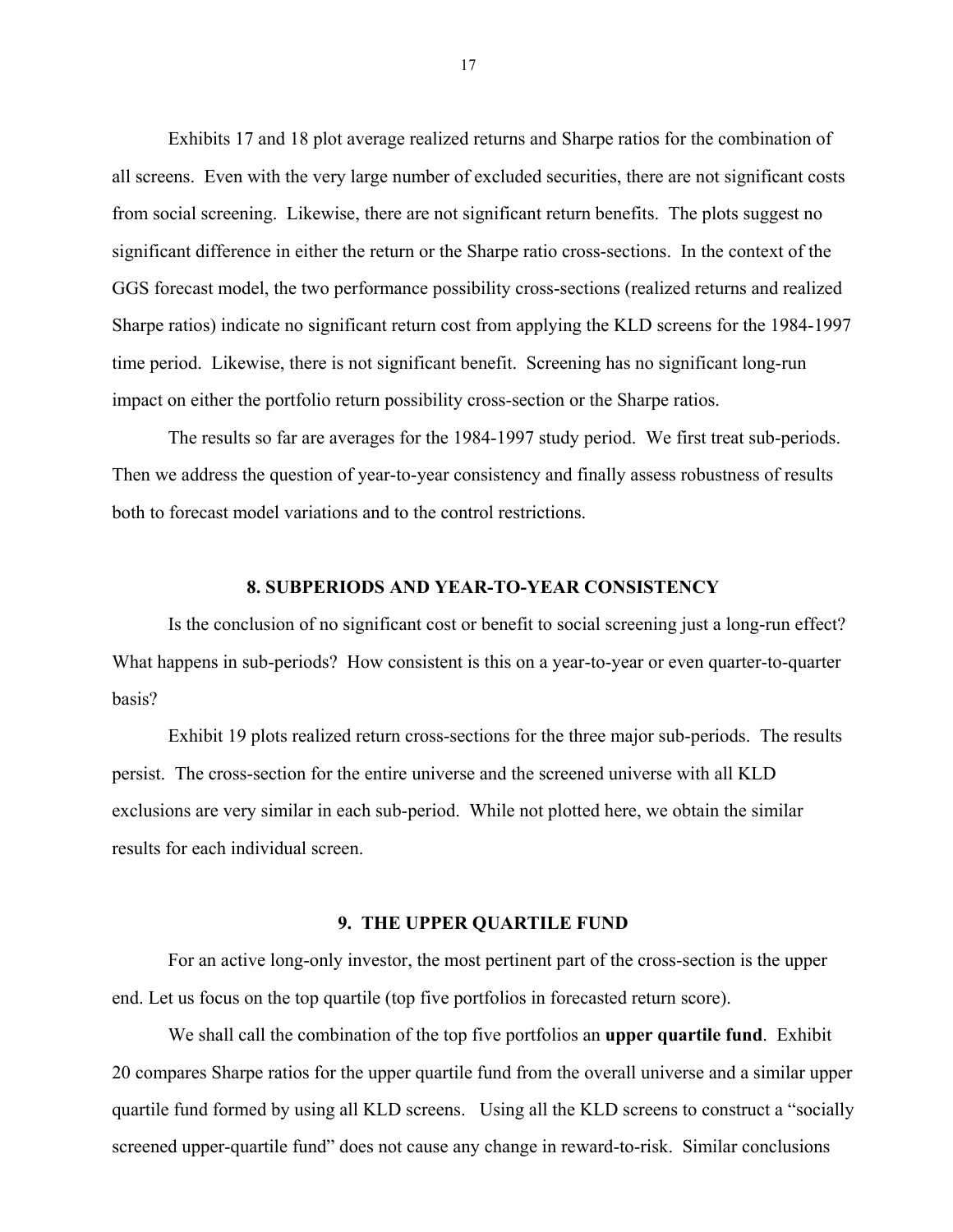pertain to the individual screens. For the upper quartile fund, the Sharpe ratios (reward-to-risk ratios) for Q384 through the end of Q497 are identical except for one screen, ALG#2.

# **10. FORECAST VARIATIONS: SUPPRESSING THE IMPACT OF BOTH THE EARNINGS YIELD AND THE BOOK-TO-MARKET RATIO ON FORECASTED RETURN PERFORMANCE**

We have used the GGS [1997] security return forecasting model as an illustrative valuefocused forecasting framework. Three questions arise. How sensitive are the results to this particular model? Will they hold for other value-style models? Will they hold for any empirically estimated momentum-structure model including a growth-focused model?

 A closely related question pertains to two of the model variables, namely the earnings-price ratio and the book-to-market ratio. Both are well-established anomaly variables. Is this really just a composite anomaly cross-section? Is the substance of the results simply that a composite earningsprice and book-to-market anomaly is insensitive to KLD social screens?

 We cannot say how growth-style active forecasts would perform under social exclusions. The fact that we use growth as a control variable means that this question is outside the scope of our study. The same pertains to size rotation and other sector capitalization styles. Size is controlled and thus size-based active investing is outside of the scope of this study.

 Our results are clearly limited to value style active investing. However, our results are amazingly robust to variations in value variables. To illustrate, we can remove both the earningsprice ratio and the book-to-market ratio by making them additional control variables in the MAP.

 The return possibility cross-sections with both of these variables suppressed are plotted in Exhibit 21. This shows a moderate reduction in the range of realized return but otherwise remarkable robustness, especially for the top quartile that is most pertinent to active management. Moreover, this cross-section establishes that the conclusion of no significant performance difference is not an artifact of either the known book-to-market anomaly or the earnings-price anomaly or a combination of the two.

 While not shown here, one-at-a-time suppression of the other model variables shows that our results hold for many variations to the GGS [1997] model and thus for most empirically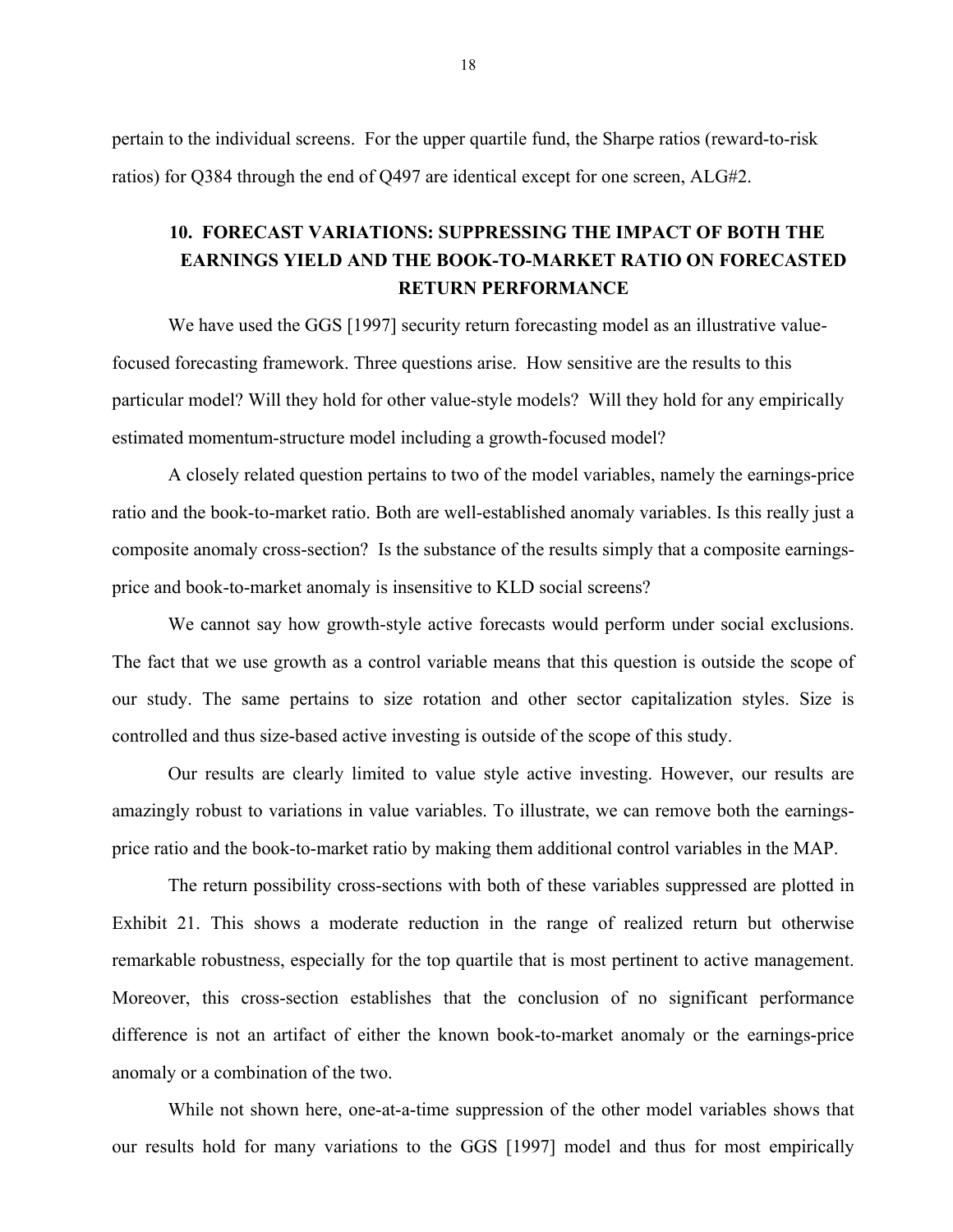estimated value-style forecasting models. Our results are extremely robust to any empirically estimated value-focused forecasting approach for this sample in this time period.

#### **11. CONTROL IMPACT ASSESSMENT**

We have used the portfolio mean of each control to define control-matched portfolios. How similar are the distributions of each control variable within each of the twenty portfolios in the cross-section?

 Exhibit 22 plots the long-run average of each control and the average standard deviation about the mean. These values are for the overall sample. These plots show very little variation in the standard deviation of any control. There is, however, some tendency for growth to be less disperse in upper the quartiles. There is also some cross-sectional variation in the standard deviation of size but no systematic increase or decrease.

 Exhibit 23 plots the long-run average return plus a one standard deviation confidence band above and below the predicted return. While the standard deviation is somewhat smaller for the low and high return predictions (unlike many rank-ordering forecasts that tend to show greater dispersion for the extremes), there is again no dramatic cross-sectional variation in the realized standard deviations.

 The almost constant standard deviation across the twenty-portfolio cross-section is the reason that the comparative return and comparative Sharpe ratios have very similar cross-sections.

#### **12. CONTROL VALUES AFTER SCREENING**

 The cross-sections for the screened subsamples have securities excluded. The MAP matches controls to the population mean. Thus, it is pertinent to ask how much the mean of each control shifted for each KLD exclusion and the overall combination of all KLD exclusions.

 Exhibit 24 shows the average value of each control variable for the overall sample and each KLD exclusion. Beta does not change. There is no significant shift in dividend yield or growth. However, size does decrease some for each KLD exclusion. In combination, there is a significant drop in size. To the extent that there is a small positive return to the size factor, the variation in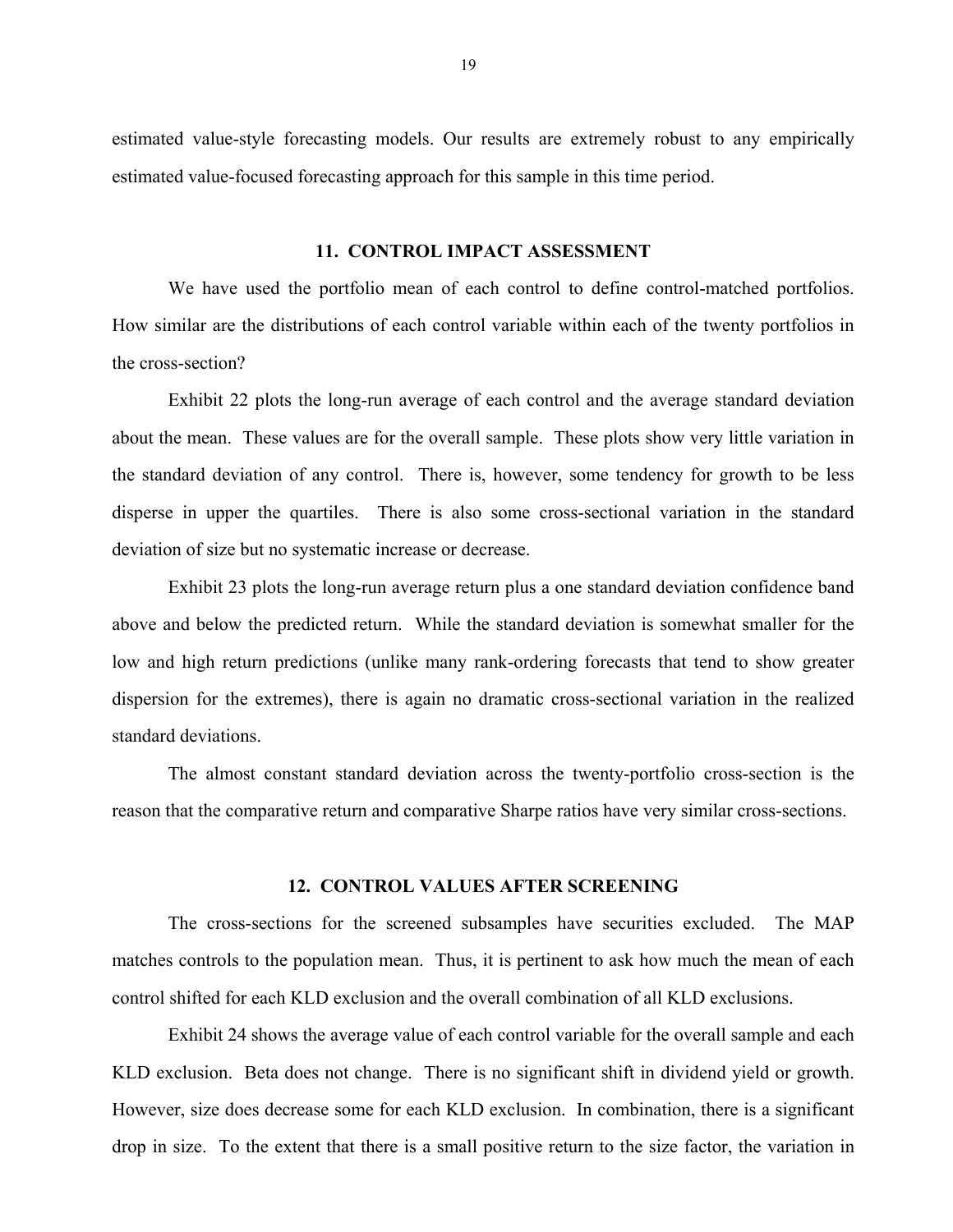size between samples gives a bias toward higher return for the screened cross-sections, especially the one with all KLD screens in combination. It is for this reason that we conclude, "no significant" performance cost" rather than "slight performance advantage" in characterizing our results. Clearly, size is the control variable that merits further refinement in future work.

#### **13. SYNTHESIS: SOCIAL SCREENING IMPACT**

This study has used an illustrative security return forecast and the construction of a forecast-based cross-section of otherwise matched portfolios to study (in the sense of systematic back testing) how social screening impacts active portfolio management, where "active" here means based on a value-focused statistical prediction of security returns.

 We believe that this paper greatly expands the generality and robustness of our major conclusion: no significant cost to social screening. *'No significant cost* means no statistically significant difference in risk-adjusted return for the performance possibility cross-section and especially for the upper quartile on which an active long-only manager would focus. This result also means no significant benefit to social screening.

 The time period has been expanded to 1984-1997. This includes the market break of October 1987 and the down market of 1989-90. The conclusion of no significant cost holds for major subperiods: 1984-88, 1989-93, and 1994-97. Most importantly for a long-only fund manager, results for the screened and unscreened upper quartile funds are remarkably consistent on a quarter-to-quarter and year-to-year basis. The conclusion of no significant cost/benefit is not just a long-run average. It has remarkable short-run consistency!

 Previous studies of actively managed socially responsible funds have focused on explaining differences within a factor adjustment framework. As noted in our review of previous research, the consensus view seemed to be that superior returns were attributable to greater risk, higher growth, and smaller size outweighing any negative impact of a higher price-earnings ratio. Dividend yield (tax effects) have generally not been given serious attention as a performance adjustment factor in these analyses.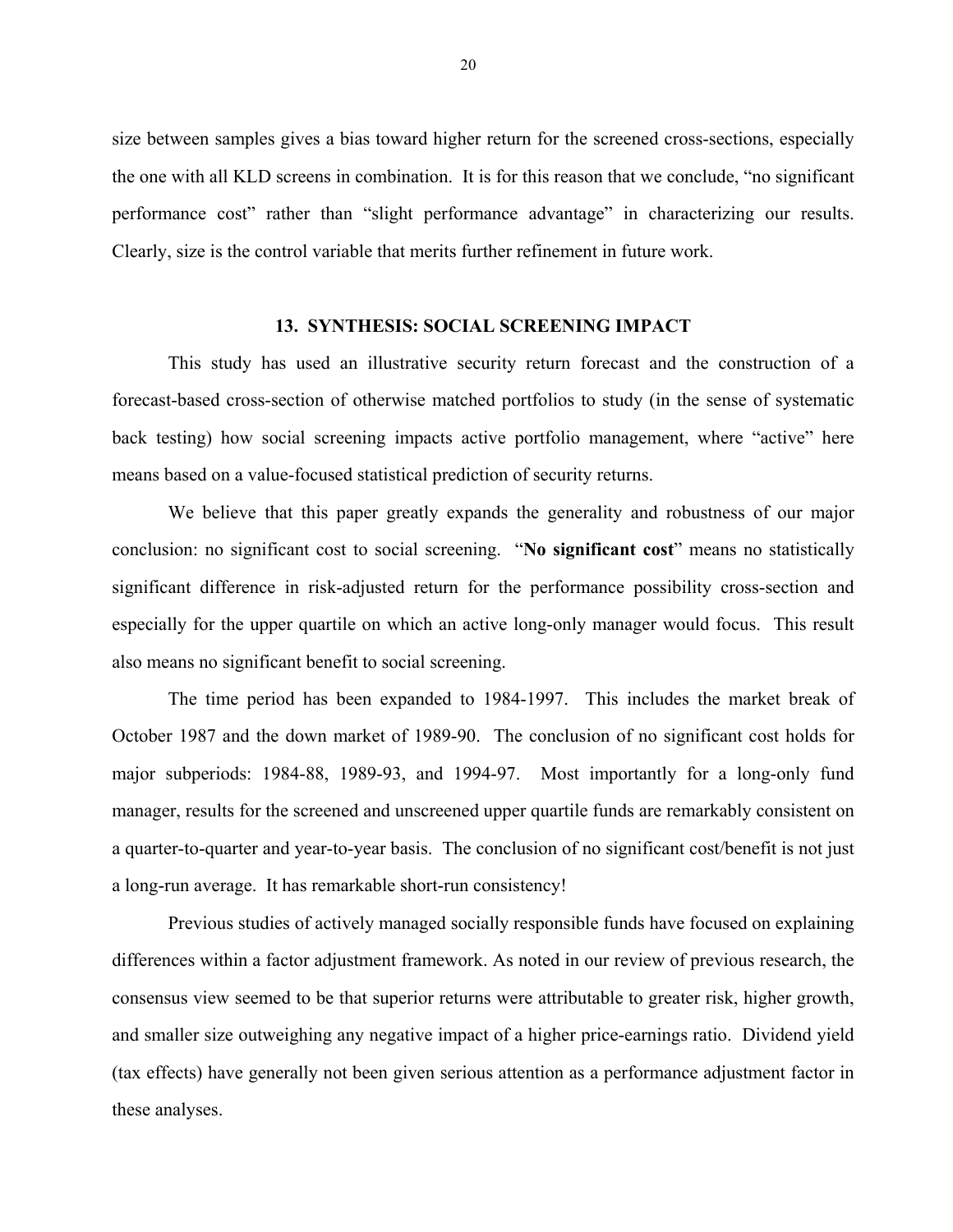These results raise the possibility that performance from social screening could be ì**brittle,**î i.e., very sensitive to market environment. The 1990s markets have rewarded both risk bearing and a growth-focused investment style. Moreover both size and price-earnings factors have exhibited high quarter-to-quarter and year-to-year variation in performance impact. Thus, in a market adverse to risk bearing, growth, size, and/or high price-earning's ratios, socially responsible portfolios could do worse because of their factor exposures.

 It is important to separate assessments of socially responsible investment performance from particular factor exposures. By constructing forecast cross-sections of portfolios matched over the entire cross-sections on risk (beta), growth, size, and dividend yield, we have eliminated most cross-sectional impact from these particular performance factors. Thus, our conclusion of "no significant cost/benefit from social screens" is robust to these factor exposures although there is enough size-shift in combined screens that some caution about size here is pertinent.

 This study has only considered social screens and not positive social tilts. For social screens similar to the KLD screens used in this study, the conclusion of no significant cost is not dependent on favorable factor exposures. Moreover, our conclusion of no significant cost seems remarkably robust on a number of dimensions. First, the cross-time, both quarter-to-quarter and year-to-year consistency is remarkably strong, especially for the upper quartile pertinent to active long-only management. Second, while not studied in depth here, the results are robust to variations in the value-focused forecast model including especially suppression of the earningsprice and book-to-market variables. Third, the results seem to hold for both individual KLD screens and all combinations. Thus, industry-level performance factors associated with some screens do not cause significant performance differences when one controls for factor exposures. Finally, given the previous view that growth, size and/or risk-bearing were possibly sources of performance for socially screened portfolios, our extension here to value style active management greatly broadens the set of investment styles for which we can argue strong evidence of no significant performance cost once one controls for systematic market risk and other priced factors.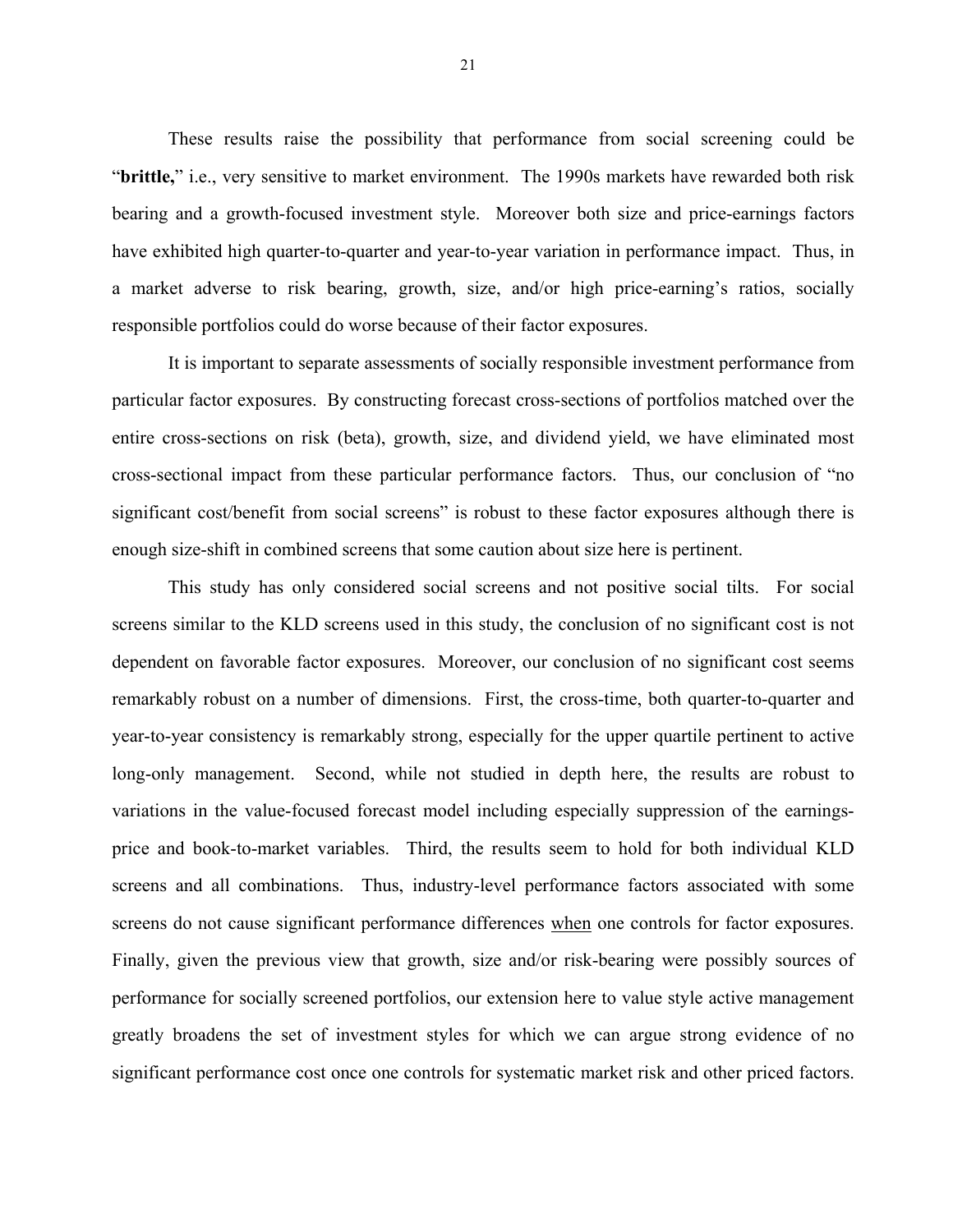#### **REFERENCES**

- Angel, James, and Peter Rivoli. "Does Ethical Investing Impose a Cost Upon The Firm? A Theoretical Perspective.î *Journal of Investing,* **7** (Winter 1997), 57-61.
- Barnett, V., and T. Lewis. *Outliers in Statistical Data*, New York: John Wiley & Sons, Inc. (1978).
- Banz, R.W. "The Relationship Between Return and the Market Value of Common Stocks," *Journal of Financial Economics*, **9** (1981), 3-18.
- Basu, S. "Investment Performance of Common Stocks in Relations to Their Price Earnings Ratios: A Test of Market Efficiency,î *Journal of Finance,* **32** (1977), 663-682.
- Black, F., M.C. Jensen, and M. Scholes. "The Capital Asset Pricing Model: Some Empirical Tests," *Studies in the Theory of Capital Markets*, M.C. Jensen, Ed. New York: Praeger, (1972).
- Blin, J., & G. Douglas. "Stock Returns vs. Factors." *Investment Management Review,* (1987)
- Blume, M. "Stock Return and Dividend Yield: Some More Evidence," *Review of Economics and Statistics*, **62** (1980), 567-577.
- Blume, M.E., M.N. Gultekin, & N.B. Gultekin. "Validating Return-Generating Models." Working Paper (1990).
- Brennen, M. "Taxes, Market Valuation and Financial Policy," *National Tax Journal*, **23** (1970), 417-429.
- Brill, Hal, Jack A. Brill, Clift A. Feigenbaum. *Investing With Your Values*, Princeton: Bloomberg Press (1999).
- Box, G.E.P. "The Exploration and Exploitation of Response Surfaces," *Biometrica*, 10 (1954), 16-60.
- Box, G.P.E., and N.R. Draper. "A Basis for the Selection of a Response Surface Design," *Journal of the American Statistical Association*, **54** (1959), 622-654.
- Chan, Louis K.C., Narasimhan Jegadeesh and Joseph Lakonishok. "Momentum Strategies," *Journal of Finance* **51** (March 1996), 1681-1713.
- Chan, Louis K.C., Narasimhan Jegadeesh, and Joseph Lakonishok. "The Profitability of Momentum Strategies," Financial Analysts Journal, 99 (November/December 1999), 80-90.
- Diltz, David J. "Does Social Screening Affect Portfolio Performance," *Journal of Investing*, 4 (Spring 1995), 64-69.
- Diltz, David J. "The Private Cost of Socially Responsible Investing." *Applied Financial Economics*, **5** (1995).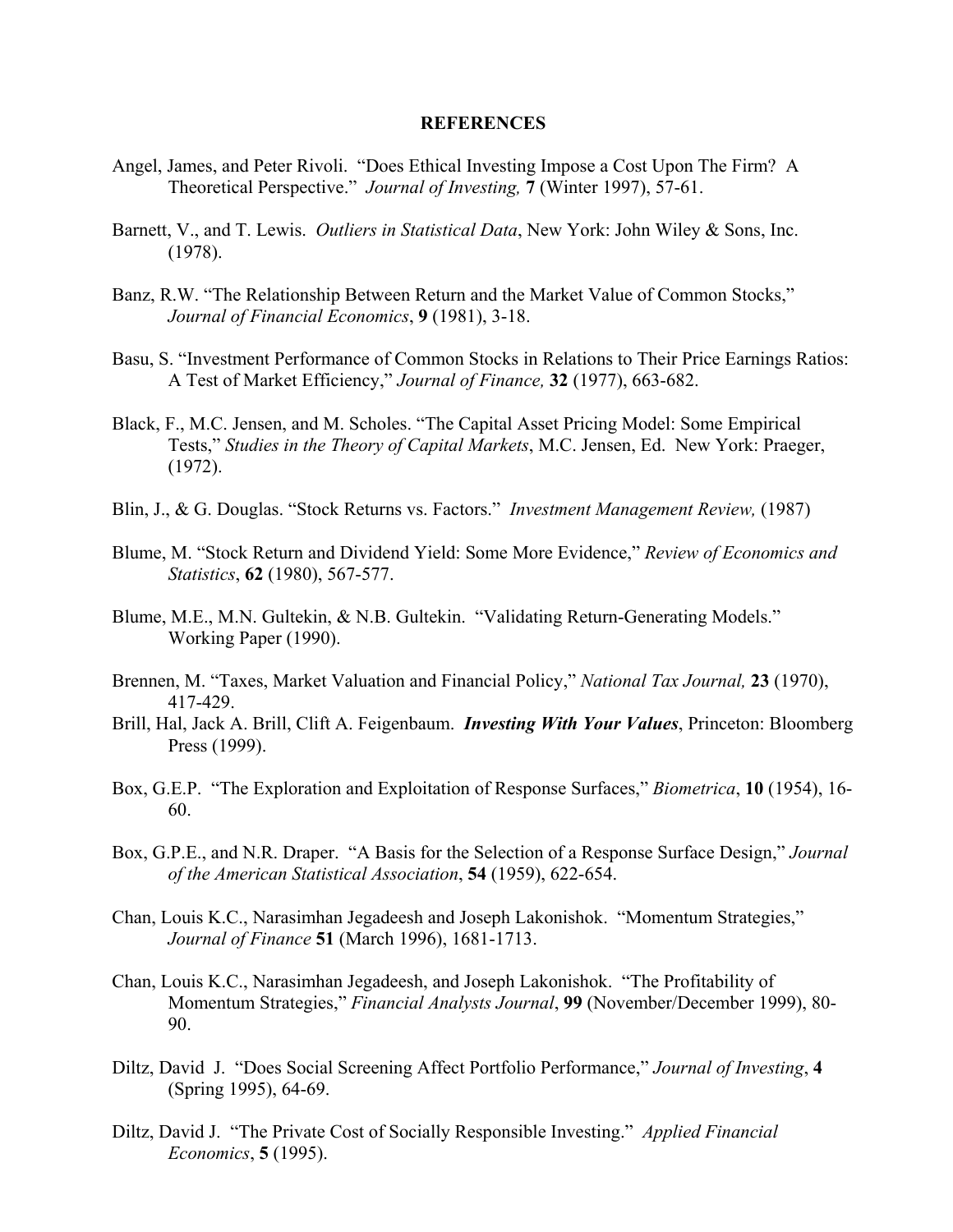Domini, Amy L. and Peter Kinder. *Ethical Investing*, New York: Harper Business.

Dreman, David. *The New Contrarian Investment Strategy*. New York: Random House (1982).

- Dreman, David, and Michael Berry. "Over-reaction, Under-reaction, and the Low P/E Effect." *Financial Analysts Journal*, **95** (July/August 1995).
- Fama, Eugene F., & Kenneth R. French. "Cross-Sectional Variation in Expected Stock Returns." *Journal of Finance*, **47** (1992), 427-465.
- Fama, Eugene F., & Kenneth R. French. "Size and Book-to-Market Factors in Earnings and Returns.î *Journal of Finance*, **50** (1995), 131-155.
- Fama, Eugene F., & Kenneth R. French. "Multifactor Explanations of Asset Pricing Anomalies." *Journal of Finance*, **51** ( March 1996), 55-84.
- Grossman, Blake, and William Sharpe. "Financial Implications of South Africa Divestment." *Financial Analysts Journal*, **42** (July/August 1986).
- Guerard, J.B., Jr. "Additional Evidence on the Cost of Being Socially Responsible in Investing." *Journal of Investing*, **6** (1997), 31-36.
- Guerard, J.B., Jr. "Is There a Cost to Being Socially Responsible in Investing?" *Journal of Forecasting*, **16** (1997), 475-490.
- Guerard, J.B., Jr., & M. Takano. "Stock Selection and Composite Modeling in Japan." *Security Analysts Journal*, **29,** 1-13.
- Guerard, J.B., Jr., & M. Takano. The Development of Mean-Variance Efficient Portfolios in Japan and the U.S. *Journal of Investing*, **1** (Fall 1992).
- Guerard, J.B., Jr., & B.K. Stone. "Composite Forecasting of Annual Corporate Earnings." In A. Chen (Ed.), *Research in Finance*, Greenwich, CT: JAI Press, (1992), 205-230.
- Guerard, J.B., Jr., J. Blin, & S. Bender. "Earnings Revisions in the Estimation of Efficient Market-Neutral Japanese Portfolios.î *Journal of Investing*, **5** (Spring 1996).
- Guerard, J.B., Jr., M. Gultekin, & B.K. Stone. "Time Decay of Earnings Estimates." Presented at the Seminar on Corporate Earnings Analysis, New York (April 1996).
- Guerard, J.B., Jr., M. Gultekin, & B.K. Stone. "The Role of Fundamental Data and Analysts' Earnings Breadth, Forecasts, and Revisions in the Creation of Efficient Portfolios," in A. Chen (Ed). *Research in Finance*, Greenwich, CT. JAI Press (1997), 69-91.
- Hamilton, S., H. Jo, and M. Statman. "Doing Well While Doing Good? The Investment Performance of Socially Responsible Mutual Funds.î *Financial Analysts Journal*, **49** (November/December 1993).
- Jaffe, Jeffrey, D.B. Keim, & R. Westerfield. "Earnings, Yields, Market Values, and Stock Returns,î *Journal of Finance*, **44** (1989), 135-148.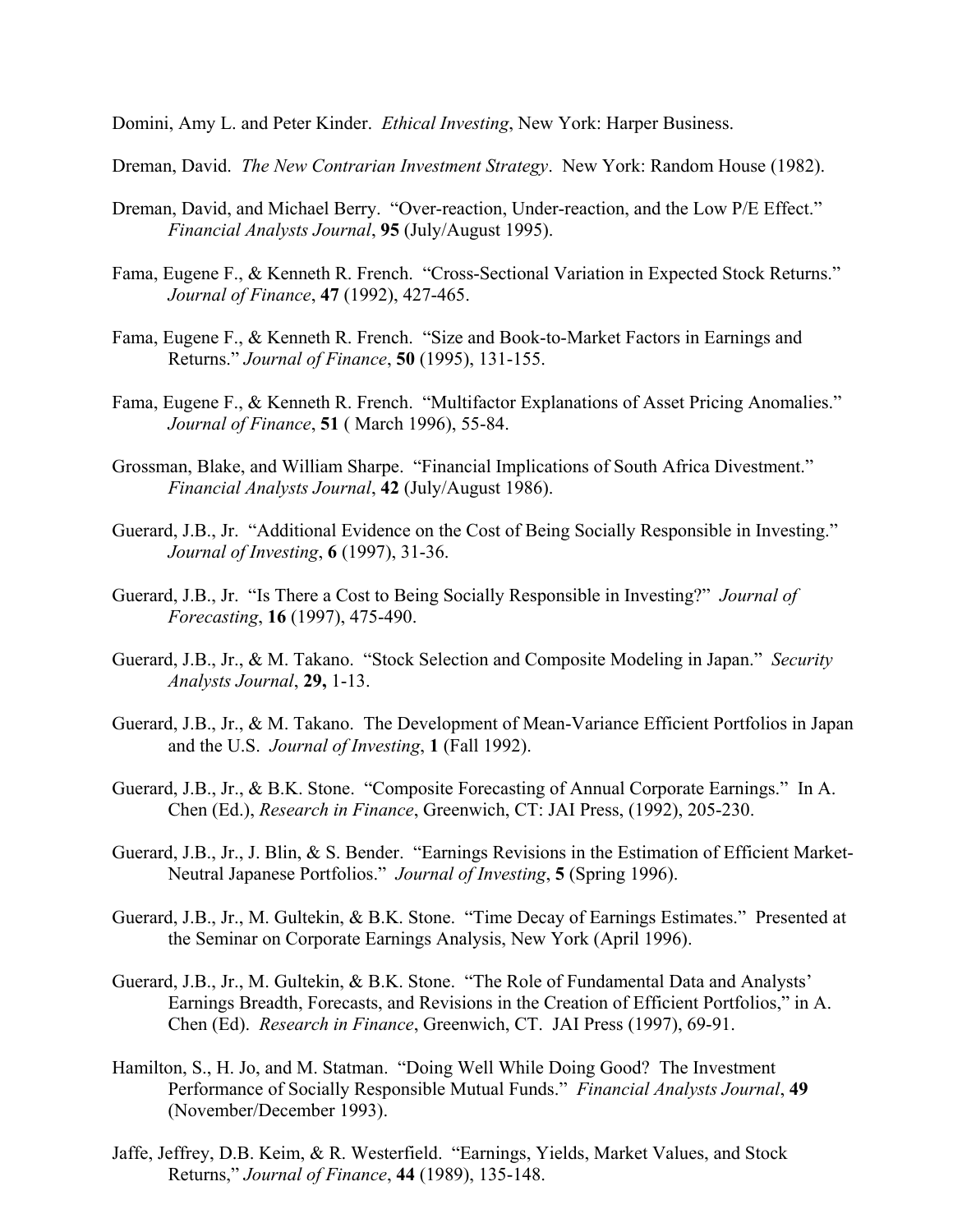- Jegadeesh, Norasimhan, and Sheridan Titmon. "Returns to Buying Winners and Selling Losers: Implications for Stock Market Efficiency," Journal of Finance 48 (March 1993), 65-91.
- Kinder, Peter, and Amy Domini. *Ethical Investing,* Reading, MA: Addison-Wesley Publishing Co. (1984)
- Kinder, Peter, Steven D. Lydenberg, & Amy L. Domini. *Investing for Good: Making Money While Being Socially Responsible*. New York: Haper Business (1993).
- Kinder, Peter, Steven D. Lydenberg, & Amy L. Domini. *The Social Investment Almanac*. (1995)
- Kinder, Peter D., and Amy Domini. "Social Screening: Paradigms Old and New," *Journal of Investing*, **6** (Winter 1977), 12-19.
- Kinder, Lydenberg, Domini & Co. *"The Domini 400 Social Index: Statistical Review*," (April 1997).
- Kinder, Lydenberg, Domini & Co. "Socrates: The Corporate Social Ratings Monitor," (1997b).
- Khuri, A.I., and J.A. Cornell. *Response Surfaces: Designs and Analysis*, New York: Marcel Dekker, Inc. (1996).
- Kurtz, Lloyd, and Dan DiBartolomeo. "Socially Screened Portfolios: An Attribution Analysis of Relative Performance." *Journal of Investing*, **5** (Fall 1996).
- Kurtz, Lloyd. "The Impact of Social Screening on Growth-Oriented Investment Strategies." *Journal of Performance Measurement*, (Spring 1997).
- Kurtz, Lloyd. "No Effect, or No Net Effect? Studies on Socially Responsible Investing," *Journal of Investing,* **6** (Winter 1997).
- Kurtz, Lloyd, and Joseph Calderazzo. "Assessing the Impact: The Financial Effects of Catholic Portfolio Screens." Working paper, Harris Bretall Sullivan & Smith (1997).
- Lease, Ronald C., Kose Joh, Avner Kalay, Uri Loewenstein; and Oded H. Sarig. *Dividend Policy: Its Impact on Firm Value,* Boston: Harvard Business School Press, (2000).
- Luck, Christopher, and Nancy Pilotte. "Domini Social Index Performance." *Journal of Investing*, **2** (Fall 1993), 60-62.
- McGuire, J.B., A. Sundgren, and T. Schneeweis. "Corporate Social Responsibility and Firm Financial Performance." *Academy of Management Journal*, 31, 4 (1988).
- Miller, M., and M. Scholes. "Dividends and Taxes," *Journal of Financial Economics*, **6** (1978), 333-364.
- Montgomery, David C. *Design and Analysis of Experiments*, 3rd ed., New York: John Wiley & Sons. (1991).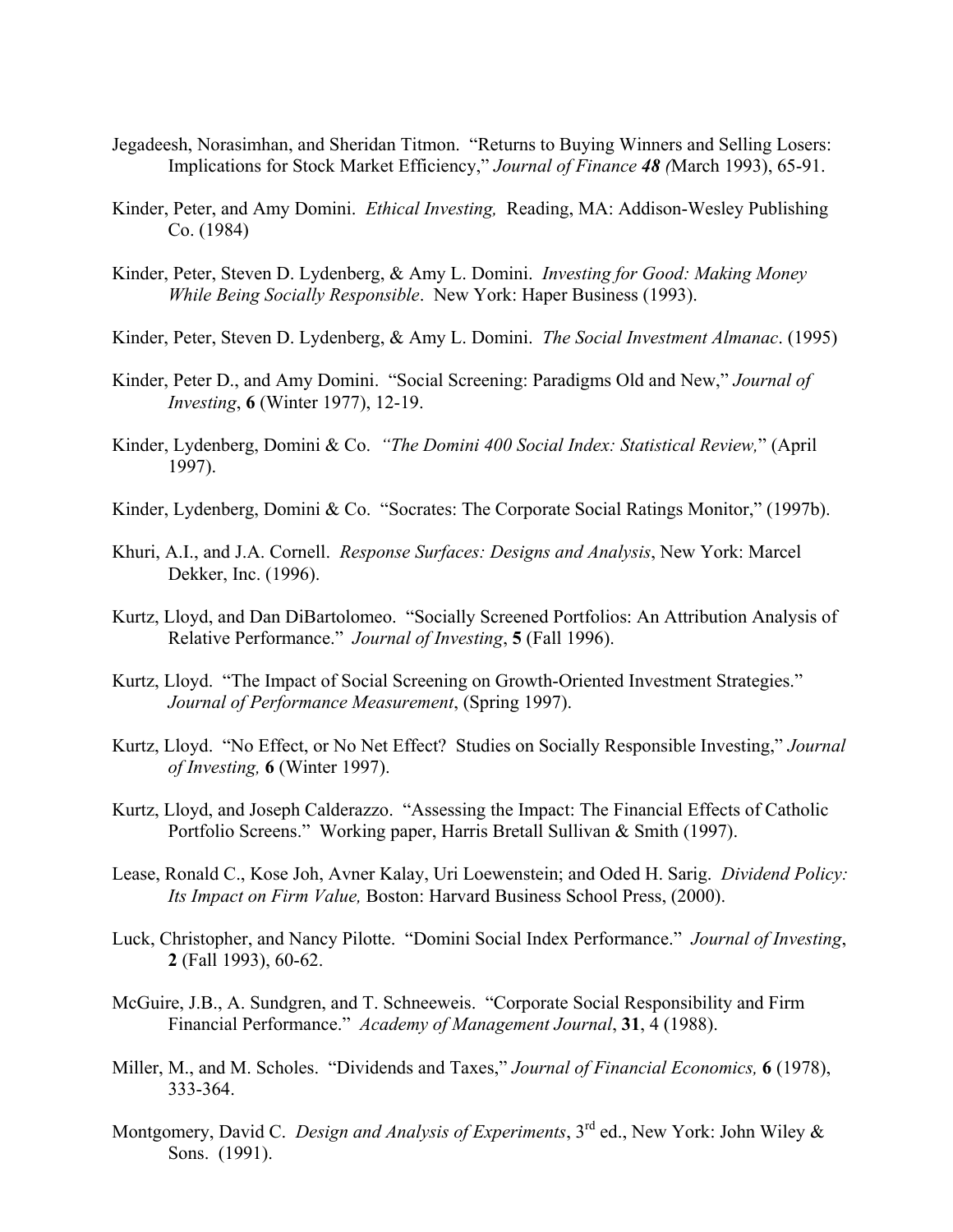- Moskowitz, Milton. "Choosing Socially Responsible Stocks." *Business and Society*, (Spring 1972).
- Moskowitz, Milton. "Social Investing: The Moral Foundation," Journal of Investing, 6 (Winter 1997), 9-11.
- Myers, R.H. *Response Surface Methodology*, Boston: Allyn & Bacon, (1976).
- Myers, R.H., A.I. Khuri, W.H. Corter, Jr. "Response Surface Methodology: 1966-1988, *Technometrics*, **31** (1989), 137-157.
- Peterson, P., D. Peterson, and J. Ang. "Direct Evidence on the Marginal Rate of Taxation on Dividend Income, "*Journal of Financial Economics*, **14** (1985), 267-282
- Reinganaum, Mark R. "Misspecification of Capital Asset Pricing: Empirical Anomalies Based on Earnings' Yields and Market Value," *Journal of Financial Economics*, 9 (1981), 19-46.
- Reilly, Frank K., and Keith C. Brown. *Investment Analysis and Portfolio Management,* Sixth Ed., Orlando FL: Dryden Press, Harcourt publishers (2000)
- Sharpe, William F. "A Linear Programming Algorithm for Mutual Fund Portfolio Selection." *Management Science,* **13** (March 1967), 449-510.
- Sharpe, William F. "A Linear Programming Approximation for the General Portfolio Problem." *Journal of Financial and Quantitative Analysis*, **6** (December 1971), 1263-1275.
- Statman, Meir. "How Many Stocks Make a Diversified Portfolio?" Journal of Financial and *Quantitative Analysis*, **22** (September 1987).
- Stone, Bernell K. *Risk Return, and Equilibrium: A General Single-Period Theory of Asset Selection and Capital Market Equilibrium*, Cambridge MA: The MIT Press (1970).
- Stone, Bernell K. "A Linear Programming Formulation of the General Portfolio Selection Problem." *Journal of Financial and Quantitative Analysis*, **8** (September 1973), 621-636.
- Stone, Bernell K. "Systematic Interest-Rate Risk in a Two-Index Model of Returns." *Journal of Financial and Quantitative Analysis*, **9** (November 1974), 709-721.
- Stone, Bernell K., and Robert Reback. "Linear Programming Models for Managing Portfolio Revisions.î *Journal of Bank Research*, **6** (Spring 1975), 48-60.
- Stone, Bernell K. "An Overview of Constrained Response Generation Via Optimal Grouping of Observational Data," BYU Marriott School of Management Working Paper (1994).
- Stone, Bernell K. "An Algorithm for Producing a Cross-Section of Matched Portfolios Having an Exact Distributional Match on Each of C Control Variables, BYU Marriott School of Management Working Paper (2001).
- Stone, Bernell K., Don L. Adolphson, and Tom W. Miller. "Optimal Data Selection and Grouping: An Extension of Traditional Response Surface Methodology to Observational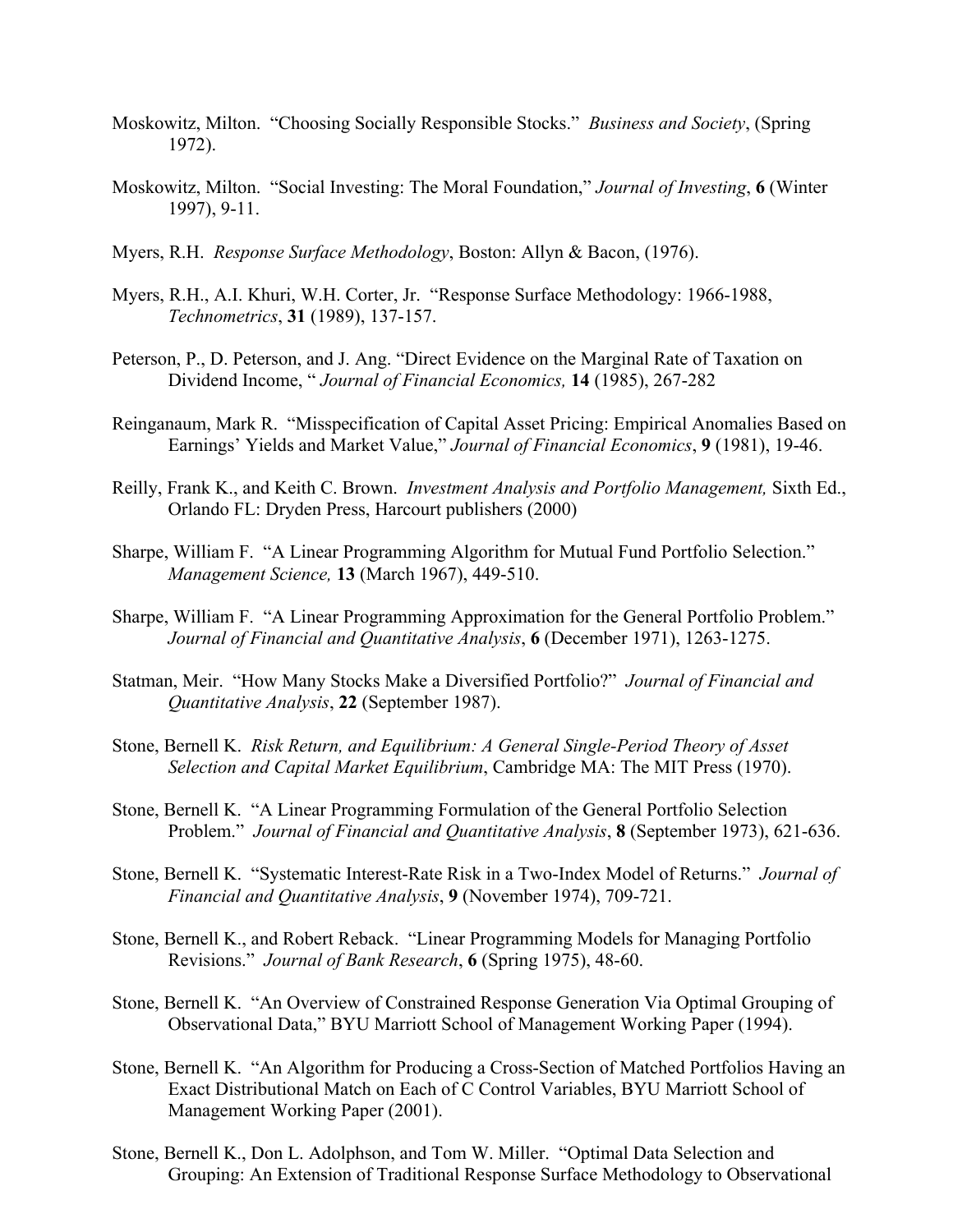Studies Involving Noncontrolled Empirical Data Generation," *Advances in Mathematical Programming and Financial Planning*, **3** (1993) 39-68.

- Stone, Bernell K., and Brit J. Bartter. "Dividend Yield and Valuation: Empirical Results," Working Paper (1985).
- Stone, Bernell K., John B. Guerard, Jr., and Mustafa N. Gultekin. "Using Cross-Sections of Matched Portfolios to Evaluate Security Return Forecasts: A Formulation and Illustration of a General Constrained Optimization Framework for Creating Cross-Sections of Matched Portfolios to Evaluate, Experiment with , and Lease Multivariate Security Return Forecasts," Paper presented at the Twenty-First International Forecasting Conference, (June 2001).
- Stone, Bernell K., and Ned C. Hill. "Portfolio Management and the Shrinking Knapsack Algorithm.<sup>"</sup> Journal of Financial and Quantative Analysis, 14 (December 1979) 1071-1083.
- Theil, H. *Linear Aggregation of Economic Relations*, Amsterdam: North-Holland, (1994).
- Theil, H. "Specification Errors and the Estimation of Economic Relationships," *Review of the International Statistical Institute*, **25** (1957), 41-51.
- Waddock, Sandra A., and Samuel B. Grovers. "Quality of Management and Quality of Stakeholder Relations: Are they Synonyms?" *Business and Society* (September 1997), 250-279.
- Waddock, Sandra A., and Samuel B. Graves. "Finding the Link Between Stakeholder Relations and Quality of Management," *Journal of Investing*, 6 (Winter 1997), 20-24.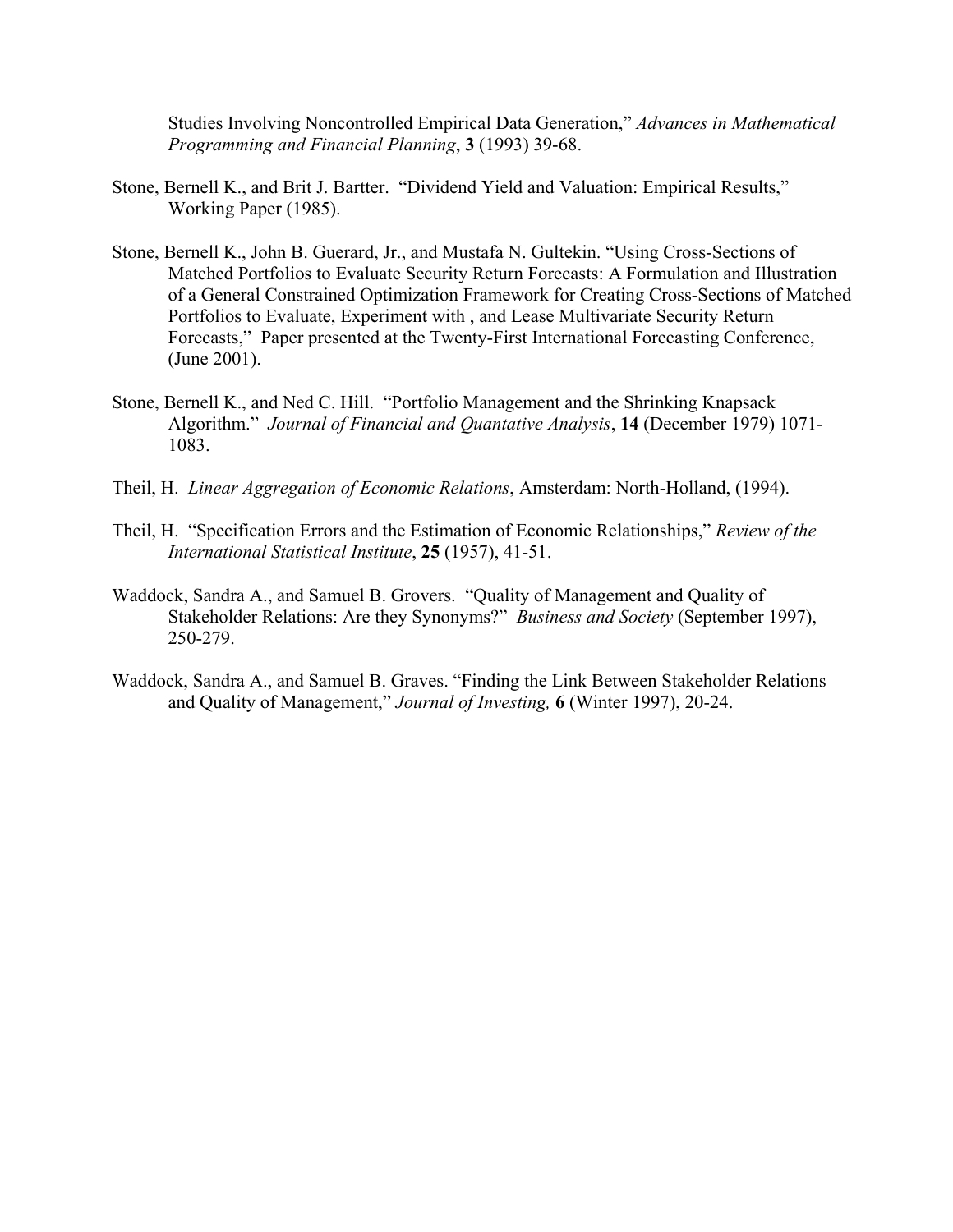# **EXHIBIT 1**

# **SUMMARY: THE FUNDAMENTAL VALUE-FOCUSED REGRESSION-ESTIMATED SECURITY RETURN FORECASTING MODEL**

### FUNDAMENTAL VARIABLES: CURRENT

| EP        | [earnings per share]/[price per share]           | earnings-price ratio  |
|-----------|--------------------------------------------------|-----------------------|
| <b>BP</b> | [book value per share]/[price per share]         | book-price ratio      |
| CP        | [cash flow per share]/[price per share]          | cash flow-price ratio |
| <b>SP</b> | [net sales per share]/[price per share]          | sales-price ratio     |
| EF        | consensus earnings-per-share forecast in I/B/E/S |                       |

#### FUNDAMENTAL VARIABLES: SMOOTHED

| [current EP ratio]/[average EP ratio over the past five years] |     | <b>REP</b> |  |
|----------------------------------------------------------------|-----|------------|--|
| [current BP ratio]/[average BP ratio over the past five years] | $=$ | <b>RBP</b> |  |
| [current CP ratio]/[average CP ratio over the past five years] | $=$ | <b>RCP</b> |  |
| [current SP ratio]/[average SP ratio over the past five years] |     | <b>RSP</b> |  |

#### FUNDAMENTAL REGRESSION MODEL

 $TR_s$  =  $a_0$  +  $a_1EP_s$  +  $a_2BP_s$  +  $a_3CP_s$  +  $a_4SP_s$ 

+  $a_5REP_s$  +  $a_6RBP_s$  +  $a_7BCP_s$  +  $a_8RSP_s$  +  $a_9EF_s$  +  $E_s$ 

#### TIME-AVERAGE VALUE OF ESTIMATED COEFFICIENTS

 $\overline{\mathbf{a}_1}$   $\overline{\mathbf{a}_2}$   $\overline{\mathbf{a}_3}$   $\overline{\mathbf{a}_4}$   $\overline{\mathbf{a}_5}$   $\overline{\mathbf{a}_6}$   $\overline{\mathbf{a}_7}$   $\overline{\mathbf{a}_8}$   $\overline{\mathbf{a}_9}$ .115 .034 .081 .071 .047 .055 .036 .085 .441

REFERENCE: Guerard, Gultekin, & Stone, Research in Finance [1997].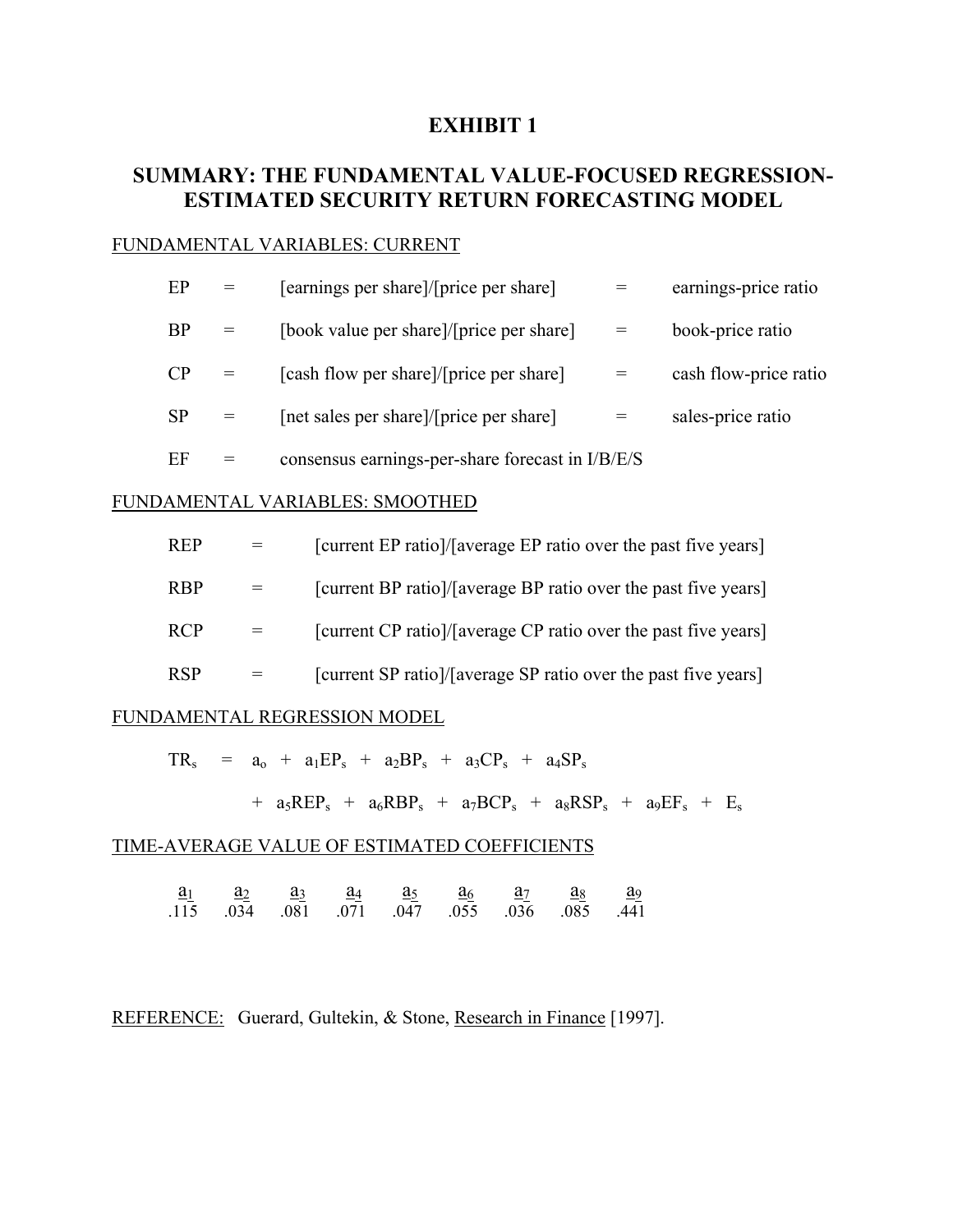# **EXHIBIT 2 LOGIC: GENERATION OF RETURN FORECASTS**

# **First Pass Regression Estimation** Use fundamental data and I/B/E/S forecasts to estimate regression coefficients that best explain returns in past year. **Prediction Model Paramaterization** 1. Adjust most recently estimated model to zero out wrong sign and insignificant coefficients. 2. Smooth by averaging current coefficients and previously estimated values. Result: Updated coefficients for return prediction model.

# **Quarterly Return Forecast Generation**

- 1. Obtain most recent value of EP, BP, CP, SP.
- 2. Obtain most recent earnings forecasts from I/B/E/S.
- 3. Use updated coefficients and data in steps 1 and 2 above to forecast quarterly return for each security.

# **Portfolio Formation**

- 1. Use predicted security returns to form twenty range-based fractiles.
- 2. Input into mathematical assignment program (MAP) to create a cross-section of twenty forecast-ordered, control-matched portfolios.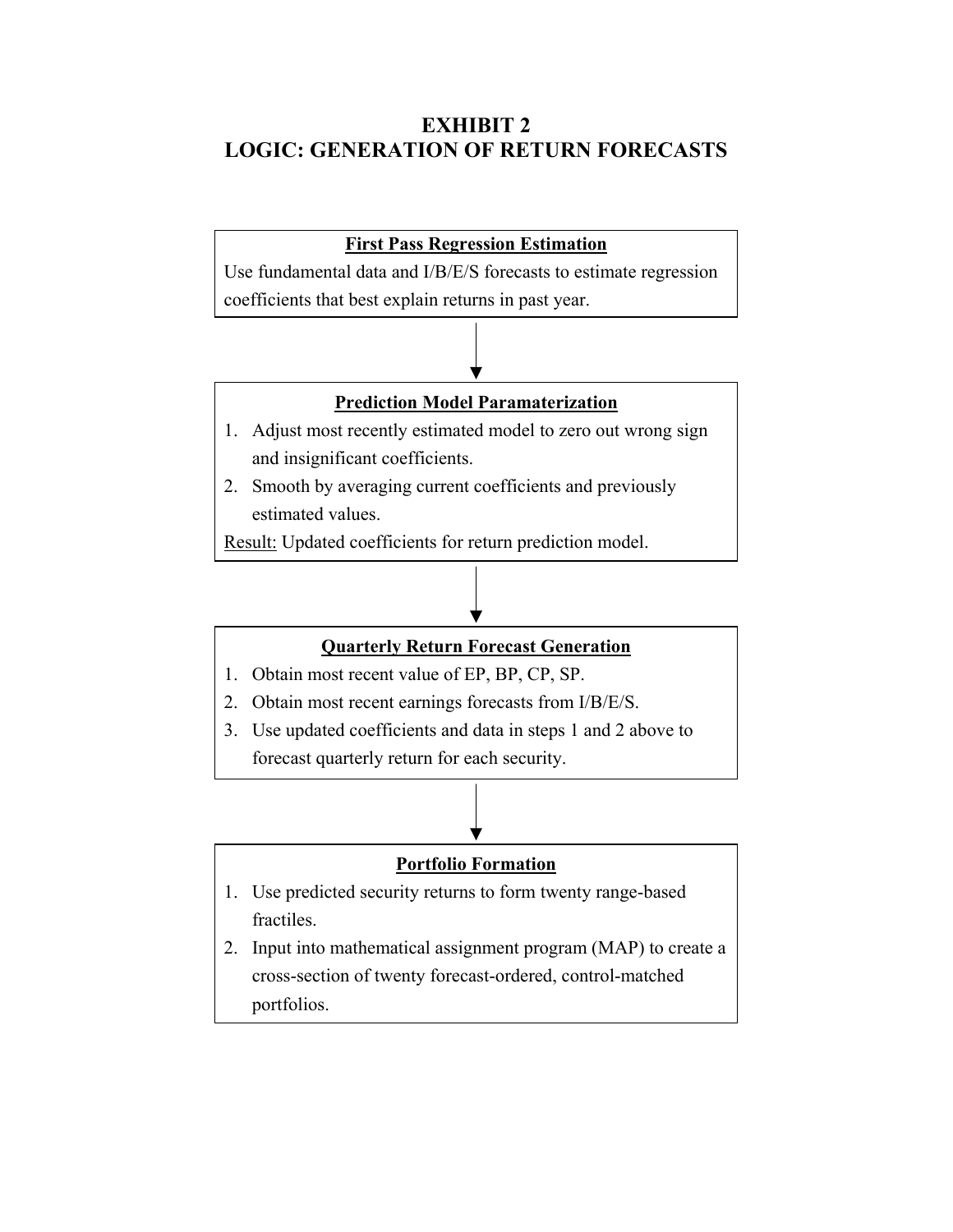# **EXHIBIT 3 VERBAL SUMMARY: MATHEMATICAL ASSIGNMENT PROGRAM (MAP) THAT TRANSFORMS TWENTY RANGE-BASED FRACTILE PORTFOLIOS INTO TWENTY FORECAST-ORDERED CONTROL-MATCHED PORTFOLIOS**

# OBJECTIVE FUNCTION

Maximize the range of forecasted returns while minimizing the cross-fractile security shifting required to produce otherwise matched portfolios.

# PORTFOLIO SIZE: FULL ASSIGNMENT

- 1. The number of securities in each portfolio are the same as the number of securities in the corresponding fractile of the forecasted return distribution.
- 2. All securities are assigned to at least one portfolio but fractional assignment is allowed to meet constant value or equal increment constraints exactly.

# CONTROL CONSTRAINTS

Make the portfolio average value of each of the twenty fractile-based portfolios identical for the following control variables:

- 1. beta
- 2. market capitalization
- 3. growth
- 4. dividend yield

## EQUAL INCREMENT CONSTRAINT

Provide for well-ordered cross-sectional variation in the forecasted return variable by having the same increment in the value of forecasted portfolio return between each pair of rank-ordered portfolios.

## **COMMENTS**

- 1. The starting range-based fractiles have approximately equal increments in forecasted portfolio return. The equal-increment constraint preserves the well-ordered spacing in the starting fractiles.
- 2. See Stone, Guerard, and Gultekin [2001] for a detailed, step-by-step formulation of the MAP summarized verbally here. See Stone [2001] for an algorithm that produces an exact distributional match.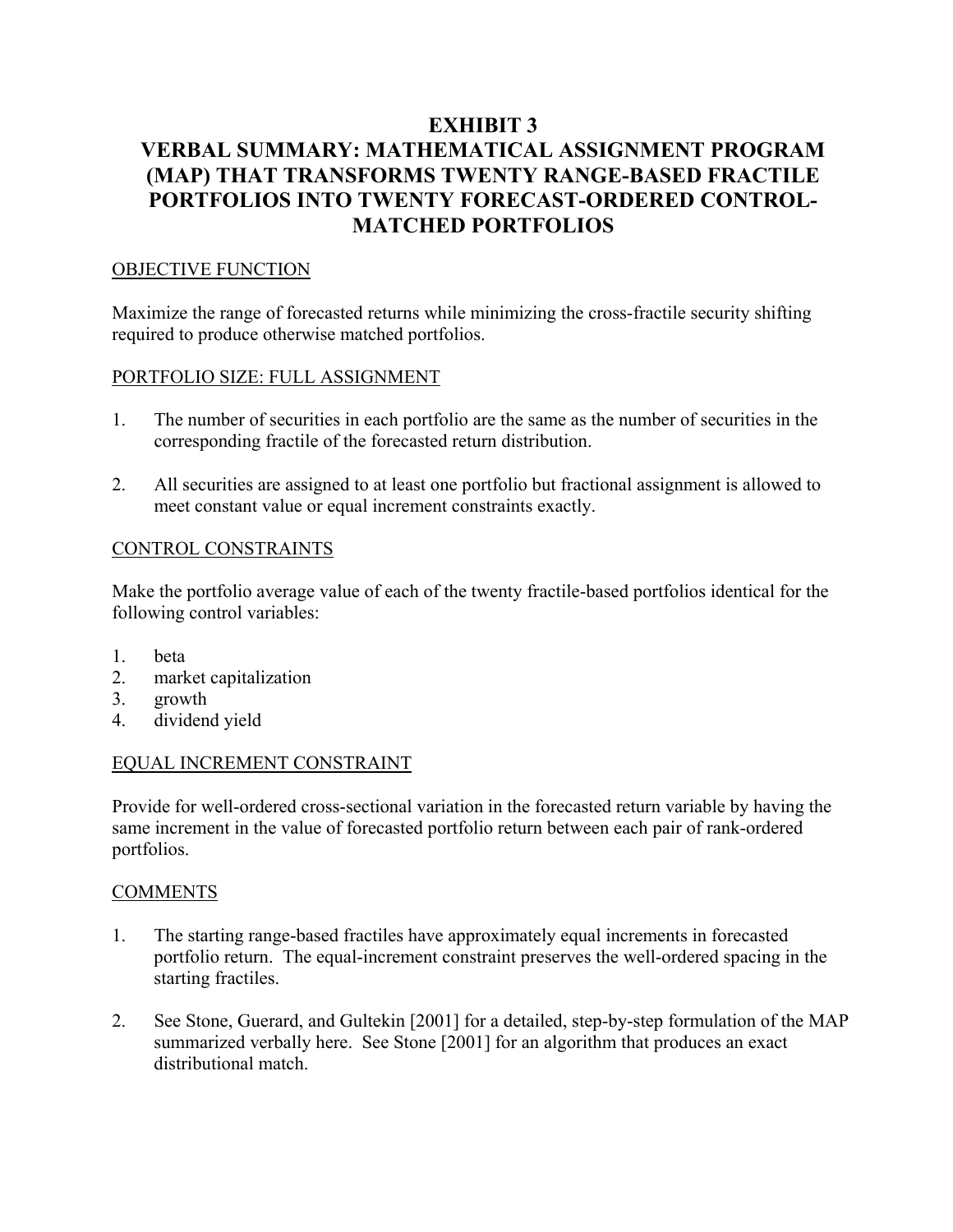# **EXHIBIT 4 LOGIC: GENERATION OF MATCHED PORTFOLIOS AND THE PERFORMANCE POSSIBILITY CROSS-SECTION**

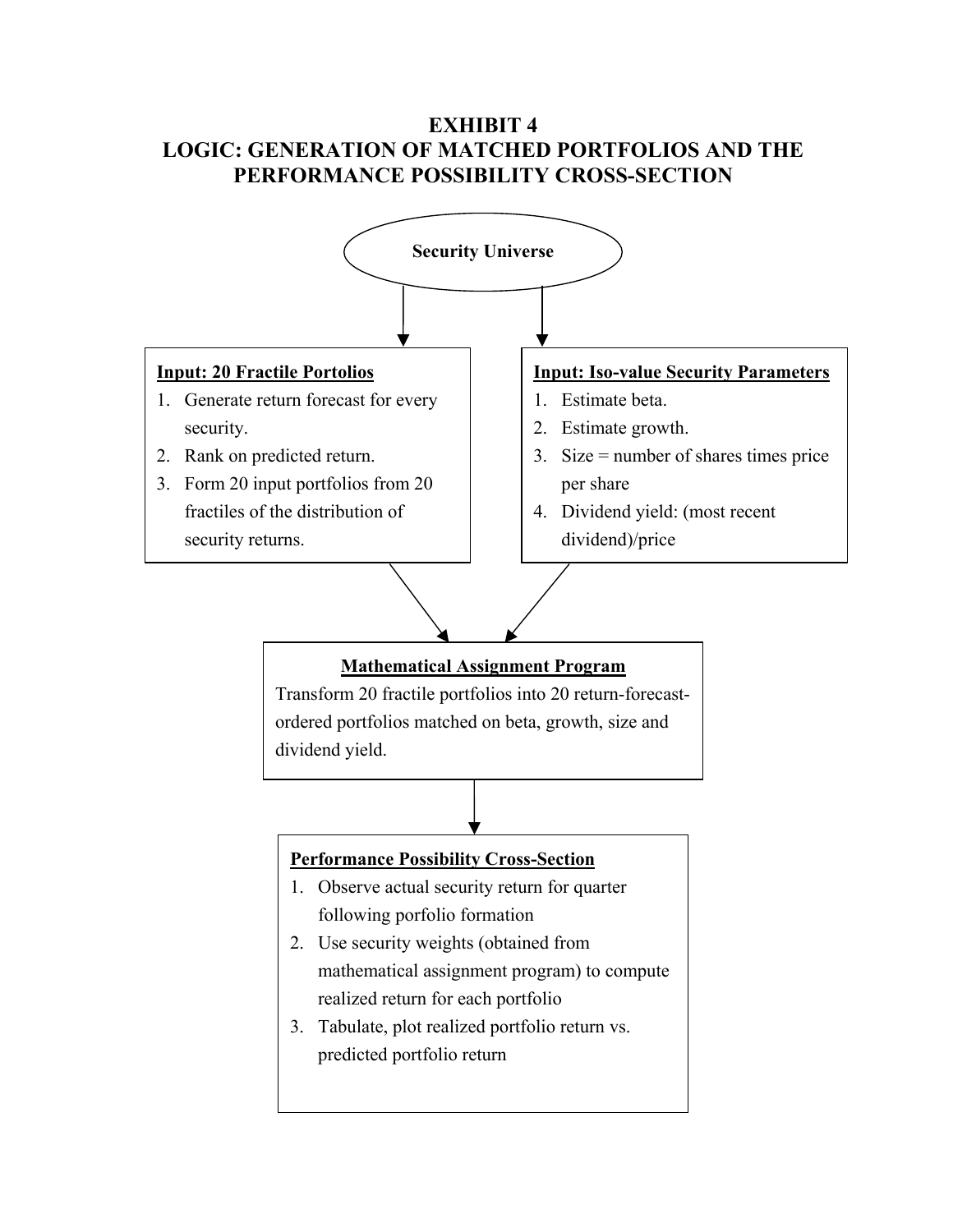#### **EXHIBIT 5 EX-ANTE RANK, REALIZED RETURN BY QUARTER AND PORTFOLIO**

j.

| <b>TIME</b>  | <b>PORTFOLIO NUMBER</b> |                      |                             |                              |                          |         |                    |         |                    |              |                    |                    |                    |                 |                         |              |                         |              |
|--------------|-------------------------|----------------------|-----------------------------|------------------------------|--------------------------|---------|--------------------|---------|--------------------|--------------|--------------------|--------------------|--------------------|-----------------|-------------------------|--------------|-------------------------|--------------|
|              |                         | 1                    | 2                           | 3                            | 4                        |         |                    | 5       |                    | 6            |                    | 7                  |                    | 8               |                         | 9            |                         | 10           |
| Q384         | 5.4                     | 0.03                 | 10.0 0.02                   | 14.6<br>0.06                 | 19.2                     | 0.04    | 23.8               | 0.08    | 28.4               | 0.06         | 33.0               | 0.06               | 37.6               | 0.08            | 42.3                    | 0.07         | 46.9                    | 0.09         |
| Q484         |                         | 4.7 -0.05            | $9.4 - 0.04$                | 14.1 -0.01                   | 18.7 -0.03               |         | 23.4 - 0.02        |         | 28.1 -0.03         |              | $32.8 - 0.00$      |                    |                    | 37.5 -0.02      | 42.1                    | 0.02         | 46.8                    | 0.00         |
| Q185         | 4.9                     | 0.12                 | 9.5<br>0.08                 | 14.2 0.11                    | 18.8                     | 0.07    | 23.5               | 0.09    | 28.1               | 0.09         | 32.8               | 0.12               | 37.4               | 0.13            | 42.1                    | 0.12         |                         | 46.7 0.12    |
| Q285         |                         | 4.7 -0.04            | 9.3<br>0.03                 | 14.0 0.01                    | 18.7                     | 0.00    | 23.3 0.01          |         | 28.0               | 0.04         | 32.6 0.04          |                    | 37.3 0.03          |                 | 41.9                    | 0.05         | 46.6 0.02               |              |
| Q385         | 3.5                     | $-0.02$              | $8.3 - 0.06$                | 13.1 -0.05                   | 17.9 -0.02               |         | 22.7 -0.06         |         | 27.5 -0.04         |              | 32.3 -0.06         |                    | 37.1 -0.03         |                 | 41.9 -0.03              |              |                         | 46.7 -0.02   |
| Q485         | 3.9                     | 0.10                 | 8.6<br>0.10                 | 0.08<br>13.4                 | 18.1                     | 0.14    | 22.9               | 0.15    | 27.6               | 0.12         | 32.4 0.16          |                    | 37.1               | 0.13            | 41.9                    | 0.16         | 46.6 0.14               |              |
| Q186         | 3.3                     | 0.22                 | 8.1<br>0.10                 | 12.9<br>0.08                 | 17.7                     | 0.10    | 22.5               | 0.10    | 27.3               | 0.07         | 32.2 0.14          |                    | 37.0               | 0.18            | 41.8                    | 0.13         | 46.6                    | 0.15         |
| Q286         | 3.8                     | 0.02                 | $8.5 - 0.02$                | 13.3<br>0.02                 | 18.0                     | 0.00    | 22.8 -0.01         |         | 27.6               | 0.02         | 32.3 0.02          |                    | 37.1               | 0.02            | 41.8                    | 0.02         | 46.6                    | 0.03         |
| Q386         |                         | $3.7 - 0.11$         | $8.5 - 0.11$                | $13.3 - 0.13$                | $18.0 - 0.08$            |         | 22.8 -0.06         |         | 27.5 -0.10         |              | 32.3 -0.06         |                    | 37.0               | $-0.08$         | 418 -0.11               |              | 46.6 -0.06              |              |
| Q486         | 4.2                     | 0.05                 | 8.9<br>0.03                 | 13.6<br>0.03                 | 18.3                     | 0.02    | 23.0               | 0.02    | 27.8               | 0.02         | 32.5               | 0.05               | 37.2               | 0.04            | 41.9                    | 0.07         | 46.7 -0.01              |              |
| Q187         | 35                      | 0.22                 | 8.3<br>0.26                 | 13.1<br>0.18                 | 17.9                     | 0.25    | 22.6               | 0.23    | 27.4               | 0.20         | 32.2 0.20          |                    | 37.0               | 0.25            | 41.8                    | 0.22         | 46.6 0.22               |              |
| Q287         |                         | 3.5 -0.03            | 8.3 0.02                    | 13.0 0.06                    | 17.8                     | 0.04    | 22.6 -0.01         |         | 27.4               | 0.02         | 32.2 0.02          |                    | 37.0               | 0.03            | 41.8                    | 0.05         | 46.6 0.01               |              |
| Q387<br>Q487 | 5.4                     | 0.00<br>$3.3 - 0.28$ | 10.0 0.03<br>$8.2 - 0.32$   | 14.6 0.07<br>13.0 -0.29      | 19.2<br>17.8 -0.28       | 0.04    | 23.8<br>22.6 -0.26 | 0.06    | 28.4<br>27.4 -0.28 | 0.09         | 33.0<br>32.2 -0.26 | 0.04               | 37.6<br>37.0 -0.27 | 0.04            | 42.2 0.07<br>41.9 -0.26 |              | 46.8 0.08<br>46.7 -0.24 |              |
| Q188         | 4.0                     | 0.18                 | 8.8<br>0.19                 | 13.5<br>0.13                 | 18.3                     | 0.15    | 23.0               | 0.13    | 27.7               | 0.20         | 32.5 0.19          |                    | 37.2 0.20          |                 | 42.0 0.14               |              | 46.7 0.16               |              |
| Q288         | 3.2                     | 0.06                 | 8.0<br>0.07                 | 12.8 0.08                    | 17.7                     | 0.03    | 22.5               | 0.03    | 27.3               | 0.01         | 32.1               | 0.05               | 37.0               | 0.01            | 41.8                    | 0.07         | 46.6 0.07               |              |
| Q388         | 3.6                     | $-0.01$              | 8.4<br>0.02                 | $13.2 - 0.01$                | 18.0                     | 0.01    | 22.8 -0.00         |         | 27.6 -0.03         |              | 32.4 - 0.04        |                    | 37.1 -0.01         |                 | 41.9 -0.06              |              |                         | 46.7 -0.02   |
| Q488         | 4.2                     | 0.01                 | 9.0<br>0.03                 | 13.7<br>0.01                 | 18.4 -0.02               |         | 23.1               | 0.01    | 27.8 -0.03         |              | $32.6 - 0.02$      |                    | 37.3 -0.04         |                 | 42.0                    | 0.00         | 46.7 0.04               |              |
| Q189         | 4.3                     | 0.08                 | 9.0<br>0.09                 | 13.7<br>0.06                 | 18.4                     | 0.06    | 23.1               | 0.09    | 27.8               | 0.06         | 32.5               | 0.07               | 37.3               | 0.12            | 42.0                    | 0.08         | 46.7                    | 0.08         |
| Q289         | 3.2                     | 0.04                 | 8.0<br>0.03                 | 12.8<br>0.04                 | 17.7                     | 0.05    | 22.5               | 0.08    | 27.3               | 0.09         | 32.2 0.06          |                    | 37.0               | 0.04            | 41.8                    | 0.08         | 46.6                    | 0.08         |
| Q389         | 3.1                     | $-0.03$              | 7.9<br>0.05                 | 12.7 0.05                    | 17.6                     | 0.05    | 22.4               | 0.05    | 27.2               | 0.07         | 32.1               | 0.09               | 36.9               | 0.05            | 41.8                    | 0.11         | 46.6                    | 0.04         |
| Q489         | 3.6                     | $-0.05$              | $8.4 - 0.09$                | 13.2 -0.05                   | 18.0 -0.04               |         | 22.7 -0.04         |         | 27.5               | 0.00         | $32.3 - 0.05$      |                    |                    | 37.1 -0.04      | 41.9 -0.05              |              | 46.6 -0.00              |              |
| Q190         | 3.2                     | $-0.01$              | $8.0 - 0.07$                | $12.8 - 0.00$                | 17.6                     | $-0.05$ | 22.5               | $-0.03$ | 27.3               | $-0.01$      | 32.1 -0.03         |                    | 36.9               | $-0.02$         | 41.8 -0.02              |              | 46.6 -0.01              |              |
| Q290         | 3.6                     | 0.05                 | 8.4<br>0.06                 | 13.2 0.06                    | 17.9                     | 0.03    | 22.7               | 0.05    | 27.5               | 0.03         | 32.3 0.08          |                    | 37.1               | 0.04            | 41.9                    | 0.03         | 46.7 0.03               |              |
| Q390         |                         | $3.6 - 0.21$         | $8.4 - 0.21$                | 13.1 -0.19                   | 17.9 -0.23               |         | 22.7 -0.22         |         | 27.5 -0.21         |              | 32.3 -0.24         |                    | $37.0 - 0.19$      |                 | 41.8 -0.19              |              | 46.6 -0.22              |              |
| Q490         |                         | $3.3 - 0.03$         | $8.1 - 0.01$                | 12.9<br>0.04                 | 17.7                     | 0.05    | 22.5 0.09          |         | 27.3               | 0.07         | 32.1               | 0.10               | 36.9               | 0.05            | 41.8                    | 0.06         | 46.6 0.06               |              |
| Q191         | 3.5                     | 0.28                 | 8.2 0.23                    | 13.0 0.29                    | 17.8                     | 0.28    | 22.6               | 0.24    | 27.4               | 0.31         | 32.2               | 0.24               | 37.0               | 0.20            | 41.8                    | 0.23         | 46.6                    | 0.22         |
| Q291         | 4.5                     | 0.00                 | 0.03<br>9.1                 | 13.8 -0.00                   | 18.5                     | 0.00    | 23.2 0.01          |         | 27.9               | 0.02         | 32.5 0.01          |                    | 37.2 0.02          |                 | 41.9                    | 0.01         | 46.6 0.02               |              |
| Q391         | 3.2                     | 0.04                 | 8.0<br>0.02                 | 12.9<br>0.01                 | 17.7                     | 0.05    | 22.5               | 0.03    | 27.3               | 0.02         | 32.2 0.05          |                    | 37.0               | 0.07            | 41.8                    | 0.12         | 46.6                    | 0.12         |
| Q491         | 2.8                     | 0.03                 | 7.7 0.03                    | 12.5<br>0.04                 | 17.4                     | 0.03    | 22.2               | 0.06    | 27.1               | 0.08         | 32.0 0.07          |                    | 36.8               | 0.11            | 41.7                    | 0.08         | 46.5 0.10               |              |
| Q192         | 3.5                     | 0.10                 | 8.3<br>0.04                 | 13.1<br>0.07                 | 17.9                     | 0.02    | 22.6               | 0.08    | 27.4               | 0.01         | 32.2 0.10          |                    | 37.0               | 0.02            | 41.8                    | 0.08         | 466 0.06                |              |
| Q292         |                         | 4.0 -0.10            | $8.7 - 0.07$                | 13.4 -0.08                   | 18.2 -0.05               |         | 22.9 -0.09         |         | 27.6 -0.07         |              | 32.4 - 0.10        |                    |                    | 37.1 -0.04      | 41.9 -0.05              |              | 46.6 -0.05              |              |
| Q392         |                         | 4.6 -0.02            | 9.3<br>0.01                 | 14.0 -0.00                   | 18.6 -0.01               |         | 23.3               | 0.03    | 28.0               | 0.02         | 32.6               | 0.03               | 37.3               | 0.06            | 42.0                    | 0.05         | 46.6                    | 0.05         |
| Q492         | 4.6                     | 0.10                 | 9.3<br>0.12                 | 13.9<br>0.12                 | 18.6                     | 0.17    | 23.3               | 0.17    | 27.9               | 0.15         | 32.6               | 0.17               | 37.3               | 0.13            | 42.0                    | 0.16         | 46.6                    | 0.13         |
| Q193         | 3.0                     | 4.7 -0.01<br>$-0.01$ | 9.3<br>0.05<br>$7.8 - 0.01$ | 14.0<br>0.03<br>12.7<br>0.01 | 18.7 -0.01<br>17.5 -0.02 |         | 23.3 -0.02<br>22.4 | 0.02    | 28.0<br>27.2       | 0.05<br>0.00 | 32.6               | 0.08<br>32.0 -0.02 | 37.3<br>36.9       | 0.06<br>$-0.02$ | 42.0<br>41.7            | 0.04<br>0.04 | 46.6<br>46.6            | 0.07<br>0.03 |
| Q293<br>Q393 | 2.6                     | 0.01                 | 75<br>0.04                  | 0.01<br>12.4                 | 17.3                     | 0.06    | 22.2               | 0.05    | 27.0               | 0.01         | 31.9               | 0.08               | 36.8               | 0.06            | 41.7                    | 0.05         | 46.6                    | 0.07         |
| Q493         | 2.9                     | 0.05                 | 7.8<br>0.04                 | 12.6<br>0.05                 | 17.5                     | 0.02    | 22.3               | 0.06    | 27.2               | 0.07         | 32.0               | 0.05               | 36.9               | 0.04            | 41.7                    | 0.02         | 46.6                    | 0.01         |
| Q194         |                         |                      | 2.7 -0.00 7.6 -0.01         | 12.4 -0.02                   | 17.3 -0.02               |         | 22.2 -0.04         |         | $27.1 - 0.01$      |              | $31.9 - 0.01$      |                    | 36.8 -0.03         |                 | 41.7 -0.02              |              | 46.6 -0.00              |              |
| Q294         |                         | $2.8 - 0.05$         | $7.6 - 0.04$                | $12.5 - 0.01$                | 17.4 -0.05               |         | 22.2 -0.06         |         | 27.1 -0.03         |              | 32.0 -0.05         |                    |                    | 36.8 -0.05      | 41.7 -0.01              |              | 46.6 -0.03              |              |
| Q394         |                         | 2.9 0.05             | 7.7 0.03                    | 12.6 0.08                    | 17.4 0.09                |         | 22.3 0.07          |         | 27.2 0.10          |              | 32.0 0.06          |                    | 36.9 0.04          |                 | 41.7 0.08               |              | 46.6 0.05               |              |
| Q494         |                         | $2.8 - 0.06$         | $7.7 - 0.05$                | 12.6 -0.02                   | 17.4 -0.06               |         | 22.3 -0.03         |         | 27.2 -0.00         |              | 32.0 -0.00         |                    | 36.9 0.01          |                 | 41.7 0.01               |              | 46.6 0.00               |              |
| Q195         |                         | 2.8 0.06             | 7.7 0.08                    | 12.6 0.07                    | 17.4 0.04                |         | 22.3 0.07          |         | 27.2 0.10          |              | 32.0 0.06          |                    | 36.9 0.06          |                 | 41.8 0.04               |              | 46.6 0.06               |              |
| Q295         |                         | 3.4 0.12             | 8.2 0.10                    | 13.0 0.10                    | 17.8 0.07                |         | 22.6 0.12          |         | 27.4 0.10          |              | 32.2 0.07          |                    | 37.0 0.15          |                 | 41.8 0.14               |              | 46.6 0.09               |              |
| Q395         |                         | 2.8 0.09             | 7.7 0.03                    | 12.5 0.06                    | 17.4 0.08                |         | 22.2 0.06          |         | 27.1 0.10          |              | 32.0 0.10          |                    | 36.8 0.11          |                 | 41.7 0.09               |              | 46.5 0.07               |              |
| Q495         |                         | $3.6 - 0.04$         | $8.4 - 0.03$                | 13.1 0.00                    | 17.9 -0.02               |         | 22.7 -0.05         |         | 27.5 0.03          |              | $32.3 - 0.02$      |                    | 37.0 0.02          |                 | 41.8 0.05               |              | 46.6 0.07               |              |
| Q196         |                         | 3.0 0.07             | 7.9 0.04                    | 12.7 0.06                    | 17.6 0.04                |         | 22.4 0.09          |         | 27.2 0.06          |              | 32.1 0.03          |                    | 36.9 0.00          |                 | 41.8 0.03               |              | 46.6 0.05               |              |
| Q296         |                         | 3.5 0.04             | 8.3 0.07                    | 13.1 0.05                    | 17.9 0.06                |         | 22.7 0.01          |         | 27.4 0.08          |              | 32.2 0.06          |                    | 37.0 0.06          |                 | 41.8 0.06               |              | 46.6 0.05               |              |
| Q396         |                         | $3.2 -0.01$          | $8.0 - 0.01$                | 12.8 -0.02                   | 17.6 -0.02               |         | 22.4 0.00          |         | 27.3 -0.03         |              | $32.1 - 0.01$      |                    | $36.9 - 0.03$      |                 | 41.7 0.01               |              | 46.5 -0.03              |              |
| Q496         |                         | 3.7 0.05             | 8.5 0.03                    | 13.2 0.06                    | 18.0 0.03                |         | 22.7 0.06          |         | 27.5 0.07          |              | 32.3 0.06          |                    | 37.0 0.08          |                 | 41.8 0.08               |              | 46.5 0.04               |              |
| Q197         |                         | $2.6 - 0.02$         | $7.5 - 0.03$                | 12.4 -0.01                   | 17.2 -0.04               |         | 22.1 -0.04         |         | 27.0 -0.03         |              | $31.9 - 0.03$      |                    | 36.8 -0.03         |                 | 41.7 0.00               |              | 46.5 -0.04              |              |
| Q297         |                         | 2.7 0.13             | 7.6 0.14                    | 12.4 0.11                    | 17.3 0.12                |         | 22.2 0.13          |         | 27.1 0.12          |              | 31.9 0.13          |                    | 36.8 0.15          |                 | 41.7 0.13               |              | 46.6 0.19               |              |
| Q397         |                         | 3.1 0.14             | 7.9 0.20                    | 12.6 0.16                    | 17.6 0.16                |         | 22.4 0.14          |         | 27.3 0.16          |              | 32.1 0.12          |                    | 36.9 0.19          |                 | 41.8 0.14               |              | 46.6 0.19               |              |
| Q497         |                         | 2.7 -0.09            | 7.6 -0.06                   | 12.5 -0.07                   | 17.3 -0.06               |         | 22.2 -0.07         |         | 27.1 -0.05         |              | $31.9 - 0.05$      |                    | 36.8 -0.06         |                 | 41.7 -0.05              |              | 46.5 0.02               |              |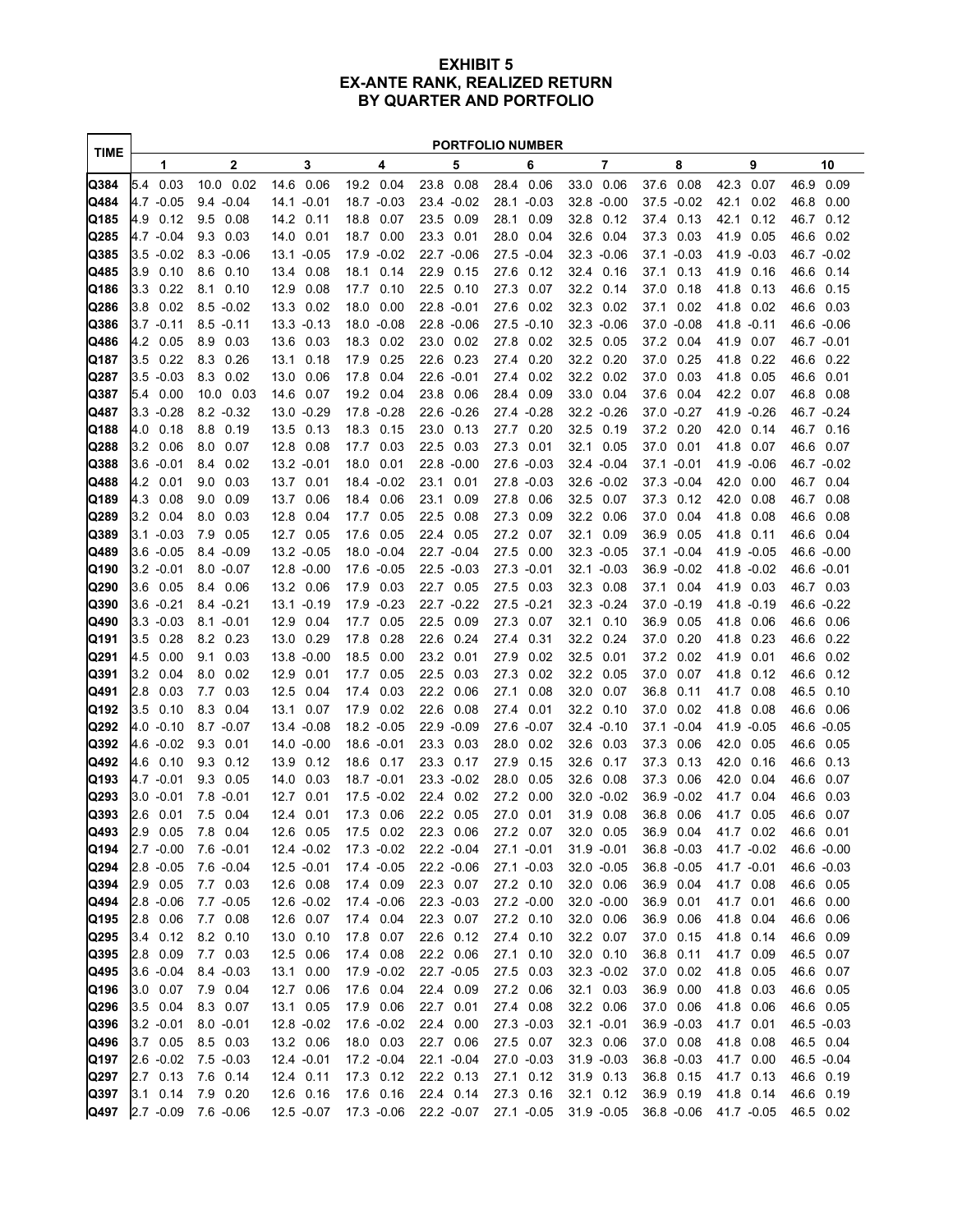#### **EXHIBIT 5 EX-ANTE RANK, REALIZED RETURN BY QUARTER AND PORTFOLIO**

| <b>TIME</b>  | <b>PORTFOLIO NUMBER</b> |      |                            |                            |                              |                              |                            |                            |                            |                             |                              |
|--------------|-------------------------|------|----------------------------|----------------------------|------------------------------|------------------------------|----------------------------|----------------------------|----------------------------|-----------------------------|------------------------------|
|              |                         | 11   | 12                         | 13                         | 14                           | 15                           | 16                         | 17                         | 18                         | 19                          | 20                           |
| Q384         | 51.5 0.08               |      | 56.1<br>0.09               | 60.7<br>0.10               | 65.3<br>0.08                 | 69.9 0.06                    | 74.5<br>0.07               | 79.2<br>0.08               | 83.8<br>0.10               | 88.4<br>0.05                | 0.09<br>93.0                 |
| Q484         | 51.5 -0.00              |      | 56.2 -0.02                 | 60.9<br>0.01               | 65.5<br>0.04                 | 70.2<br>0.02                 | 74.9<br>0.05               | 79.6<br>0.02               | 84.3<br>0.01               | 88.9<br>0.05                | 93.6 -0.00                   |
| Q185         | 51.4 0.15               |      | 56.0<br>0.11               | 60.7 0.12                  | 65.3<br>0.10                 | 70.0<br>0.15                 | 74.6<br>0.13               | 79.3<br>0.09               | 83.9<br>0.11               | 88.6<br>0.16                | 93.2 0.19                    |
| Q285         | 51.2                    | 0.04 | 55.9<br>0.07               | 60.6<br>0.09               | 65.2<br>0.08                 | 69.9<br>0.05                 | 74.5<br>0.04               | 79.2 0.07                  | 83.8<br>0.07               | 88.5<br>0.06                | 93.1<br>0.05                 |
| Q385         | 51.4 -0.04              |      | 56.2 -0.03                 | 61.0 -0.07                 | 65.8 -0.03                   | 70.6<br>0.01                 | 75.4 -0.01                 | 80.2 -0.02                 | 85.0 -0.01                 | 89.8 -0.04                  | 94.6 -0.00                   |
| Q485         | 51.4                    | 0.12 | 56.1<br>0.18               | 60.9<br>0.19               | 65.6<br>0.14                 | 0.13<br>70.4                 | 75.1<br>0.16               | 79.9<br>0.15               | 84.6<br>0.18               | 89.4<br>0.19                | 0.20<br>94.1                 |
| Q186         | 51.4                    | 0.06 | 56.2<br>0.11               | 61.0 0.14                  | 65.8<br>0.15                 | 70.6<br>0.13                 | 75.5<br>0.14               | 80.3<br>0.18               | 85.1<br>0.15               | 89.9<br>0.21                | 94.7<br>0.20                 |
| Q286         | 51.3                    | 0.08 | 0.02<br>56.1<br>56.1 -0.08 | 60.9<br>0.07               | 65.6<br>0.05                 | 70.4<br>0.06                 | 75.1<br>0.03               | 79.9<br>0.07               | 84.6<br>0.08               | 89.4<br>0.07                | 94.2<br>0.06                 |
| Q386<br>Q486 | 51.3 -0.10<br>51.4      | 0.02 | 56.1<br>0.03               | 60.8 -0.12<br>60.8<br>0.01 | 65.6 -0.07<br>65.5<br>0.03   | 70.3 -0.09<br>70.3<br>0.01   | 75.1 -0.11<br>75.0<br>0.03 | 79.9 -0.09<br>79.7<br>0.08 | 84.6 -0.11<br>0.07<br>84.4 | 89.4 - 0.07<br>89.1<br>0.06 | 94.1 -0.10<br>93.9<br>0.04   |
| Q187         | 51.4 0.23               |      | 56.2<br>0.23               | 61.0 0.27                  | 65.7<br>0.28                 | 70.5<br>0.24                 | 75.3<br>0.25               | 80.1<br>0.24               | 84.9<br>0.23               | 89.7<br>0.23                | 94.5<br>0.32                 |
| Q287         | 51.4 -0.01              |      | 56.2<br>0.00               | 61.0<br>0.02               | 65.8<br>0.01                 | 70.6<br>0.04                 | 0.03<br>75.4               | 80.1<br>0.05               | 84.9<br>0.05               | 89.7<br>0.06                | 94.5<br>0.08                 |
| Q387         | 51.4                    | 0.04 | 55.9<br>0.06               | 60.5<br>0.08               | 65.1<br>0.07                 | 69.7<br>0.07                 | 74.3<br>0.09               | 78.9<br>0.10               | 83.5<br>0.06               | 88.1<br>0.06                | 92.7<br>0.08                 |
| Q487         | 51.5 -0.27              |      | 56.3 -0.27                 | 61.1 -0.26                 | 65.9 -0.27                   | 70.7 -0.29                   | 75.6 -0.25                 | 80.4 -0.25                 | 85.2 -0.21                 | 90.0 -0.21                  | 94.8 - 0.24                  |
| Q188         | 51.5                    | 0.20 | 56.2<br>0.15               | 60.9<br>0.18               | 65.7<br>0.22                 | 70.4<br>0.21                 | 75.2<br>0.29               | 79.9<br>0.14               | 84.6<br>0.15               | 89.4<br>0.13                | 94.1<br>0.15                 |
| Q288         | 51.5                    | 0.08 | 56.3<br>0.04               | 61.1<br>0.11               | 0.08<br>65.9                 | 70.8<br>0.06                 | 75.6<br>0.06               | 80.4<br>0.09               | 85.3<br>0.09               | 90.1<br>0.08                | 94.9<br>0.15                 |
| Q388         | 51.5                    | 0.01 | 56.3 -0.01                 | 61.1<br>0.04               | 65.9 -0.01                   | 70.7 -0.01                   | 75.5 -0.01                 | 80.3<br>0.00               | 85.1 -0.02                 | 89.8 -0.04                  | 94.6<br>0.01                 |
| Q488         | 51.5 -0.01              |      | 56.2<br>0.01               | 60.9 -0.02                 | 65.6 -0.00                   | 0.03<br>70.4                 | 0.02<br>75.1               | 79.8<br>0.02               | 84.5<br>0.01               | 89.2<br>0.06                | 94.0<br>0.04                 |
| Q189         | 51.4                    | 0.07 | 56.1<br>0.09               | 60.8<br>0.10               | 65.5<br>0.06                 | 70.2 0.09                    | 74.9<br>0.03               | 79.7<br>0.07               | 84.4<br>0.10               | 89.1<br>0.06                | 0.10<br>93.8                 |
| Q289         | 51.5                    | 0.05 | 56.3<br>0.06               | 0.07<br>61.1               | 65.9<br>0.08                 | 70.8<br>0.07                 | 75.6<br>0.06               | 80.4<br>0.08               | 85.2<br>0.10               | 90.1<br>0.04                | 94.9<br>0.09                 |
| Q389         | 51.4                    | 0.08 | 56.3<br>0.07               | 0.09<br>61.1               | 65.9<br>0.06                 | 70.8<br>0.09                 | 75.6<br>0.11               | 80.5<br>0.08               | 85.3<br>0.12               | 90.1<br>0.08                | 95.0<br>0.10                 |
| Q489         | 51.4                    | 0.03 | 56.2 -0.03                 | 61.0 -0.02                 | 65.8 -0.04                   | 70.5<br>0.00                 | 75.3 -0.02                 | 80.1 -0.03                 | 84.9 -0.02                 | 89.7 -0.03                  | 94.4 - 0.03                  |
| Q190         | 51.4 -0.04              |      | 56.2 -0.04                 | $61.1 - 0.02$              | 65.9 -0.03                   | 70.7<br>0.04                 | 75.5 -0.03                 | 80.4 -0.03                 | 85.2<br>0.00               | 90.0<br>0.01                | 94.8 -0.00                   |
| Q290         | 51.4                    | 0.07 | 56.2<br>0.05               | 61.0 0.07                  | 65.8<br>0.08                 | 70.6<br>0.06                 | 75.4<br>0.07               | 80.2<br>0.05               | 84.9<br>0.06               | 89.7<br>0.07                | 94.5<br>0.10                 |
| Q390         | 51.4 -0.20              |      | 56.2 -0.17                 | 60.9 -0.18                 | 65.7 -0.21                   | 70.5 -0.22                   | 75.3 -0.22                 | 80.1 -0.18                 | 84.8 -0.17                 | 89.6 -0.21                  | 94.4 - 0.18                  |
| Q490         | 51.4                    | 0.04 | 56.2<br>0.08               | 61.0<br>0.08               | 65.8<br>0.05                 | 70.6 -0.01                   | 0.11<br>75.4               | 80.3<br>0.10               | 85.1<br>0.06               | 89.9<br>0.12                | 94.7<br>0.07                 |
| Q191         | 51.4                    | 0.28 | 56.2 0.23                  | 61.0 0.27                  | 65.8<br>0.28                 | 70.6 0.31                    | 0.32<br>75.4<br>74.7       | 80.2 0.24                  | 85.0<br>0.24               | 89.8<br>0.28                | 94.6<br>0.31                 |
| Q291<br>Q391 | 51.3 -0.01<br>51.5      | 0.10 | 56.0 -0.01<br>56.3<br>0.04 | 60.6 -0.01<br>0.09<br>61.1 | 65.3<br>0.04<br>65.9<br>0.07 | 0.00<br>70.0<br>70.8<br>0.03 | 0.04<br>75.6<br>0.07       | 79.4 -0.02<br>80.4<br>0.05 | 84.0 -0.00<br>85.2<br>0.09 | 88.7 -0.01<br>90.1<br>0.09  | 93.4<br>0.02<br>94.9<br>0.07 |
| Q491         | 51.4                    | 0.18 | 56.3<br>0.01               | 0.04<br>61.1               | 66.0<br>0.03                 | 70.8<br>0.08                 | 75.7<br>0.04               | 80.5<br>0.06               | 85.4<br>0.02               | 90.3<br>0.04                | 95.1<br>0.09                 |
| Q192         | 51.4                    | 0.09 | 56.2<br>0.09               | 61.0<br>0.10               | 65.7<br>0.05                 | 70.5<br>0.11                 | 75.3<br>0.15               | 80.1<br>0.08               | 84.9<br>0.12               | 89.7<br>0.14                | 94.5<br>0.09                 |
| Q292         | 51.3 -0.05              |      | 56.1<br>0.00               | 60.8 -0.05                 | 65.5 -0.04                   | 70.3 -0.06                   | 75.0 -0.01                 | 79.8 -0.06                 | 84.5 -0.04                 | 89.2 -0.05                  | 94.0 -0.02                   |
| Q392         | 51.3                    | 0.01 | 56.0<br>0.04               | 60.6<br>0.07               | 65.3<br>0.03                 | 70.0<br>0.06                 | 74.6<br>0.06               | 79.3<br>0.03               | 83.9<br>0.00               | 88.6<br>0.03                | 93.3<br>0.00                 |
| Q492         | 51.3                    | 0.10 | 56.0<br>0.09               | 60.7<br>0.12               | 65.3<br>0.12                 | 70.0<br>0.12                 | 74.7<br>0.15               | 79.4<br>0.12               | 84.0<br>0.16               | 88.7<br>0.19                | 93.4<br>0.17                 |
| Q193         | 51.3                    | 0.07 | 55.9<br>0.05               | 0.03<br>60.6               | 65.3<br>0.04                 | 69.9<br>0.04                 | 74.6<br>0.07               | 79.2<br>0.09               | 83.9<br>0.06               | 88.6<br>0.09                | 93.2<br>0.06                 |
| Q293         | 51.4                    | 0.01 | 56.2<br>0.00               | 0.04<br>61.1               | 65.9<br>0.03                 | 70.8<br>0.05                 | 75.6<br>0.04               | 80.4<br>0.03               | 85.3<br>0.02               | 90.1<br>0.04                | 95.0<br>0.07                 |
| Q393         | 51.5                    | 0.09 | 56.3<br>0.09               | 61.2 0.05                  | 66.1<br>0.06                 | 71.0 0.11                    | 75.9 0.08                  | 80.8 0.08                  | 85.6<br>0.11               | 90.5<br>0.09                | 0.09<br>95.4                 |
| Q493         | 51.4 0.06               |      | 56.3 0.03                  | 61.1 0.06                  | 66.0 0.09                    | 70.8 0.03                    | 75.7 0.06                  | 80.5 0.05                  | 85.4 0.04                  | 90.2 0.04                   | 95.1 0.09                    |
| Q194         | 51.4 -0.02              |      | 56.3 -0.02                 | $61.2 - 0.01$              | 66.1 0.01                    | 71.0 0.01                    | 75.8 -0.01                 | $80.7 - 0.02$              | 85.6 -0.03                 | $90.5 - 0.01$               | $95.3 - 0.02$                |
| Q294         | 51.4 -0.02              |      | 56.3 -0.04                 | $61.2 -0.04$               | 66.1 -0.02                   | 70.9 0.00                    | 75.8 -0.02                 | 80.7 -0.04                 | 85.5 -0.04                 | 90.4 -0.07                  | 95.3 -0.03                   |
| Q394         | 51.5 0.10               |      | 56.3 0.06                  | 61.2 0.04                  | 66.0 0.11                    | 70.9 0.10                    | 75.8 0.08                  | 80.6 0.11                  | 85.5 0.08                  | 90.3 0.08                   | 95.2 0.09                    |
| Q494         | 51.5 0.02               |      | 56.3 -0.01                 | $61.2 -0.03$               | 66.1 -0.04                   | 70.9 -0.03                   | 75.8 -0.01                 | 80.7 0.01                  | 85.5 0.01                  | 90.4 0.03                   | $95.2 -0.01$                 |
| Q195         | 51.5 0.01               |      | 56.4 0.07                  | 61.2 0.08                  | 66.1 0.09                    | 71.0 0.12                    | 75.8 0.08                  | 80.7 0.09                  | 85.6 0.09<br>85.1 0.12     | 90.4 0.11                   | 95.3 0.11                    |
| Q295<br>Q395 | 51.4 0.07<br>51.4 0.09  |      | 56.3 0.08<br>56.3 0.07     | 61.1 0.07<br>61.1 0.09     | 65.9 0.09<br>66.0 0.09       | 70.7 0.10<br>70.8 0.05       | 75.5 0.11<br>75.7 0.06     | 80.3 0.09<br>80.6 0.09     | 85.4 0.11                  | 89.9 0.10<br>90.3 0.13      | 94.7 0.12<br>95.1 0.08       |
| Q495         | 51.4 -0.02              |      | 56.2 0.04                  | 60.9 -0.01                 | 65.7 0.01                    | 70.5 0.04                    | 75.3 -0.02                 | 80.0 0.01                  | 84.8 -0.02                 | 89.6 0.00                   | 94.4 -0.00                   |
| Q196         | 51.5 0.03               |      | 56.3 0.06                  | 61.1 0.08                  | 66.0 0.07                    | 70.8 0.08                    | 75.7 0.08                  | 80.5 0.09                  | 85.4 0.08                  | 90.2 0.05                   | 95.1 0.08                    |
| Q296         | 51.3 0.06               |      | 56.1 0.10                  | 60.9 0.09                  | 65.7 0.12                    | 70.5 0.05                    | 75.2 0.06                  | 80.0 0.06                  | 84.8 0.08                  | 89.6 0.09                   | 94.4 0.11                    |
| Q396         | 51.4 0.03               |      | 56.2 0.01                  | 61.0 0.01                  | 65.8 -0.01                   | 70.6 0.03                    | 75.4 0.02                  | $80.3 - 0.01$              | 85.1 -0.02                 | 89.9 -0.03                  | 94.7 -0.00                   |
| Q496         | 51.3 0.00               |      | 56.0 0.04                  | 60.8 0.02                  | 65.6 0.05                    | 70.3 0.08                    | 75.1<br>0.03               | 79.8 0.02                  | 84.6 0.07                  | 89.3 0.03                   | 94.1 0.08                    |
| Q197         | 51.4 -0.02              |      | 56.3 -0.01                 | 61.2 0.02                  | 66.1 -0.03                   | 71.0 -0.02                   | 75.9 0.00                  | 80.7 -0.02                 | 85.6 -0.03                 | $90.5 - 0.03$               | 95.4 0.01                    |
| Q297         | 51.4 0.15               |      | 56.3 0.12                  | 61.2 0.16                  | 66.0 0.15                    | 70.9 0.15                    | 75.8 0.12                  | 80.7 0.17                  | 85.5 0.16                  | 90.4 0.14                   | 95.3 0.16                    |
| Q397         | 51.5 0.17               |      | 56.3 0.11                  | 61.1 0.17                  | 66.0 0.14                    | 70.8 0.15                    | 75.6 0.15                  | 80.5 0.17                  | 85.3 0.14                  | 90.2 0.20                   | 95.0 0.21                    |
| Q497         | 51.4 0.01               |      | 56.3 -0.08                 | $61.2 - 0.03$              | 66.0 -0.05                   | 70.9 -0.04                   | 75.0 -0.06                 | 80.6 -0.05                 | 85.5 -0.06                 | 90.4 -0.07                  | 95.2 -0.06                   |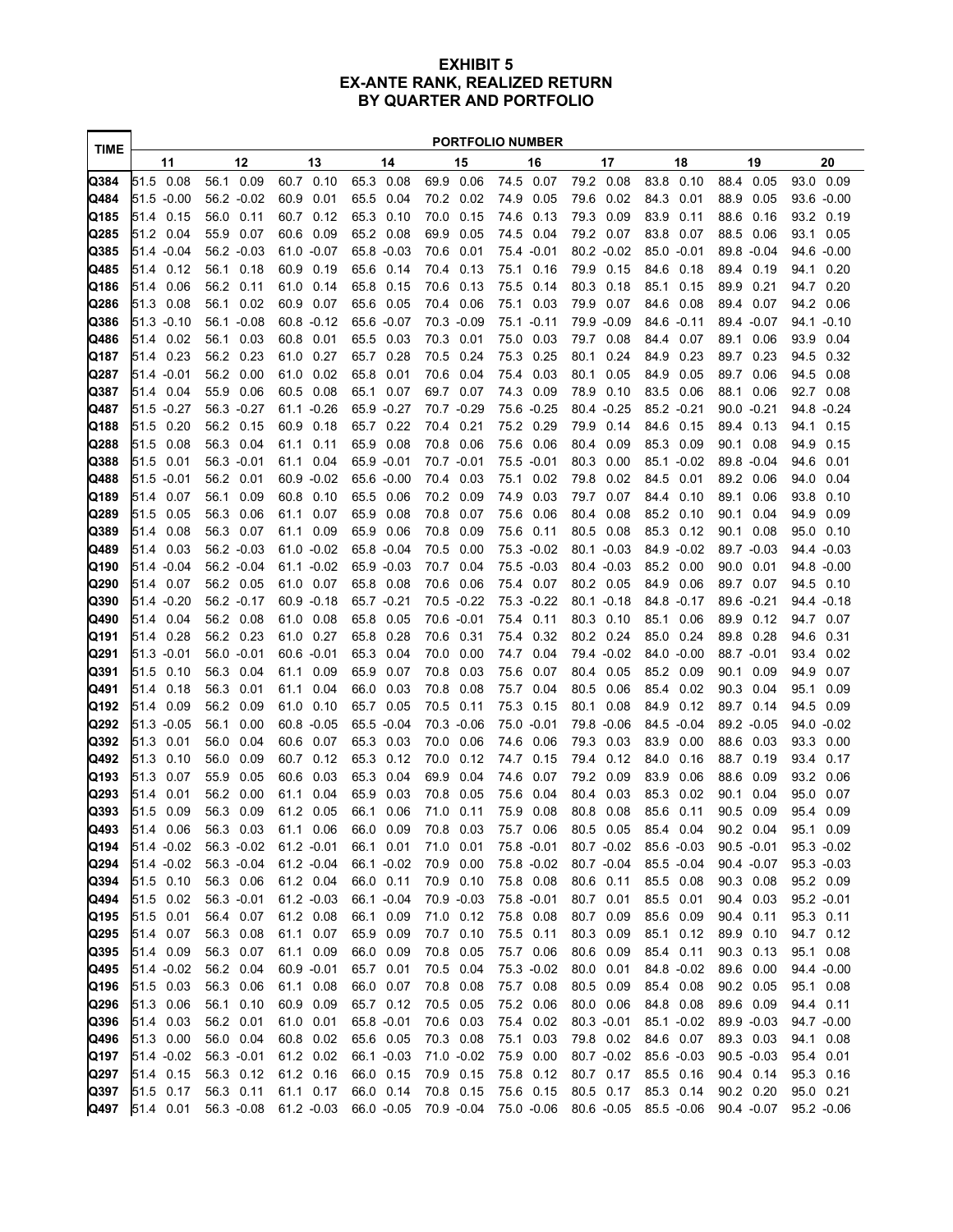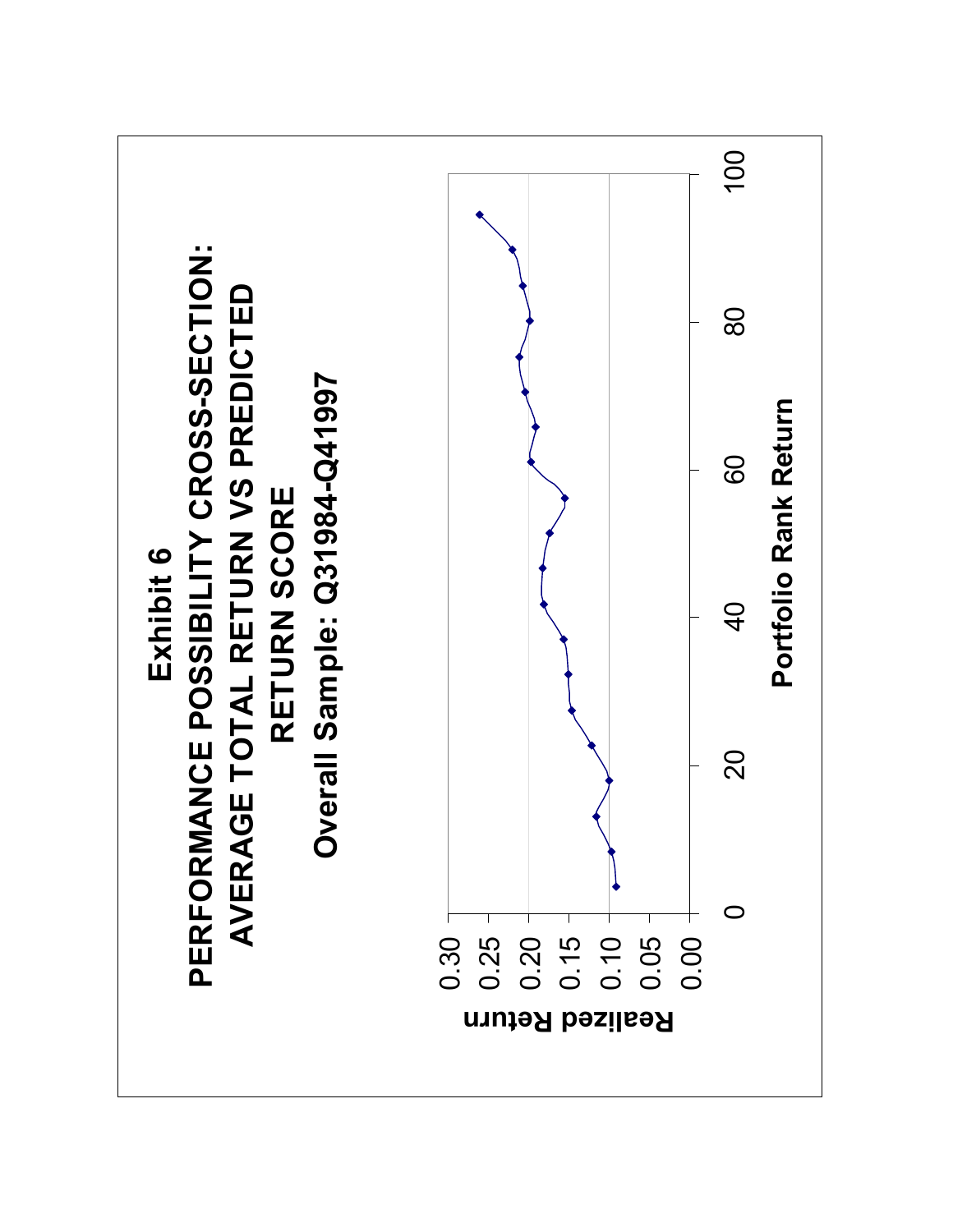# **EXHIBIT 7 SUBPERIOD PERFORMANCE OF THE CROSS-SECTION OF COMPARATIVE RETURNS: AVERAGE TOTAL RETURN VS PREDICTED RETURN SCORE**





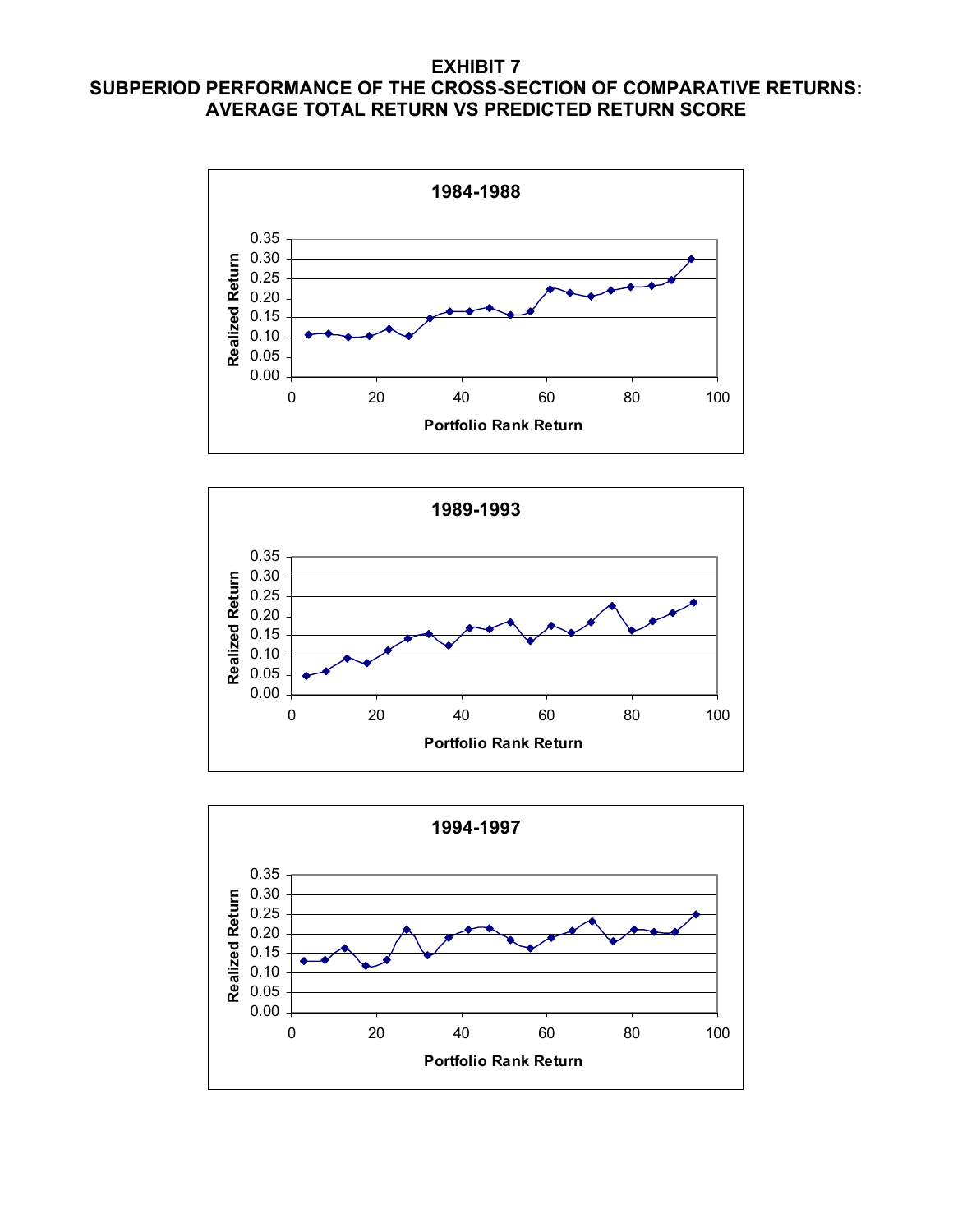# **EXHIBIT 8 AVERAGE NUMBER OF STOCKS/QUARTER: OVERALL SAMPLE AND SCREENED SUBSAMPLES**

|                                          | 1334 |  |  |
|------------------------------------------|------|--|--|
| All matched stocks                       |      |  |  |
| Alcohol, tobacco, and Gambling #1 screen | 1286 |  |  |
| Alcohol, tobacco, and Gambling #2 screen | 1275 |  |  |
| Alcohol, tobacco, and Gambling #3        | 1227 |  |  |
| screens                                  |      |  |  |
|                                          |      |  |  |
| Defense1 screen                          | 1330 |  |  |
| Defense2 screen                          | 1326 |  |  |
| Defense $1& 2$ screens                   | 1323 |  |  |
|                                          |      |  |  |
| Environment1 screen                      | 1308 |  |  |
| Environment2 screen                      | 1307 |  |  |
| Environment $1& 2$ screens               | 1281 |  |  |
|                                          |      |  |  |
| Nuclear 1&2 screens                      | 1320 |  |  |
|                                          |      |  |  |
| <b>All Screens</b>                       | 1191 |  |  |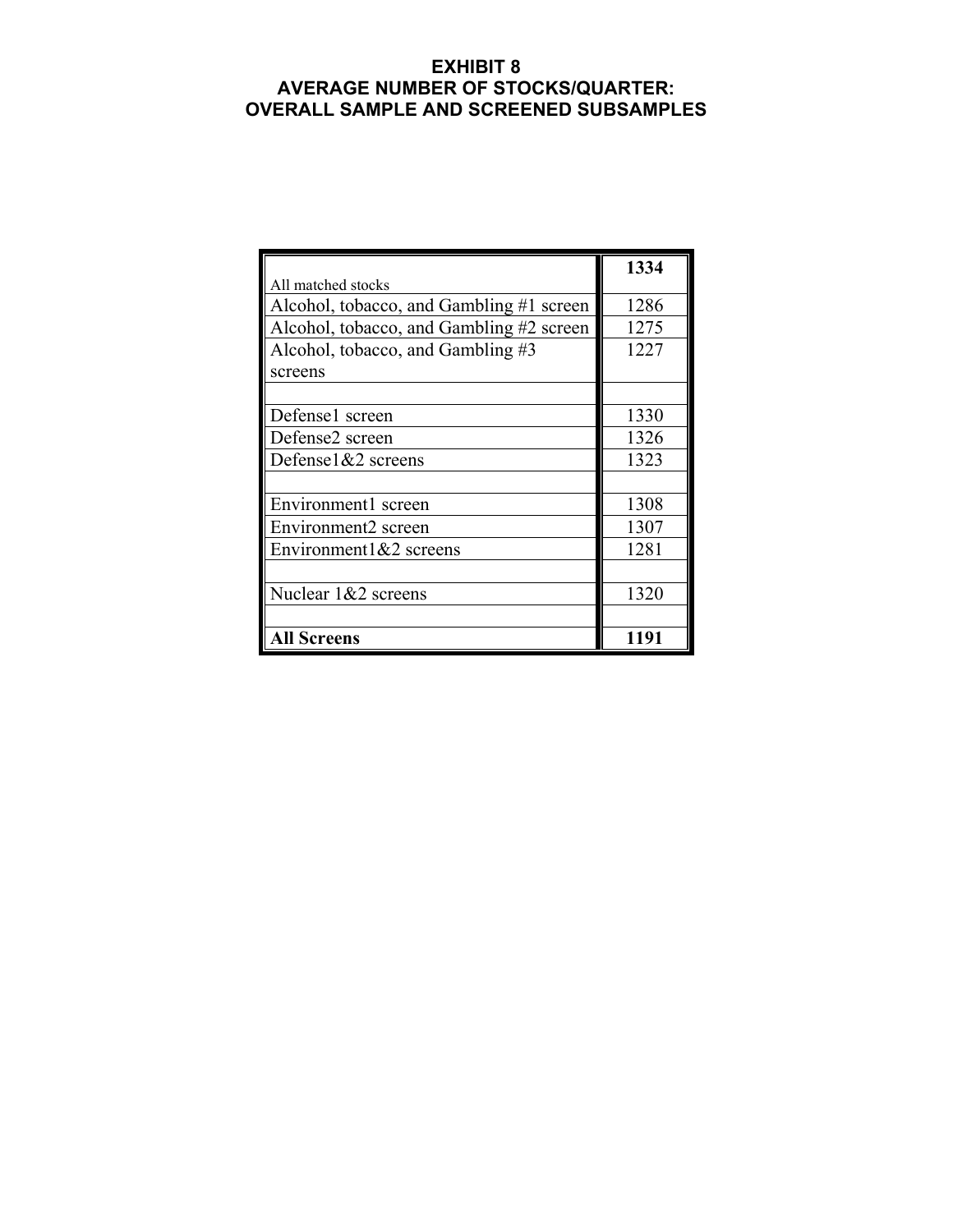# **EXIBIT 9 THE CROSS-SECTION OF COMPARATIVE RETURNS: KLD ALCHOHOL, TOBACCO, AND GAMBLING SCREENS VS OVERALL SAMPLE**





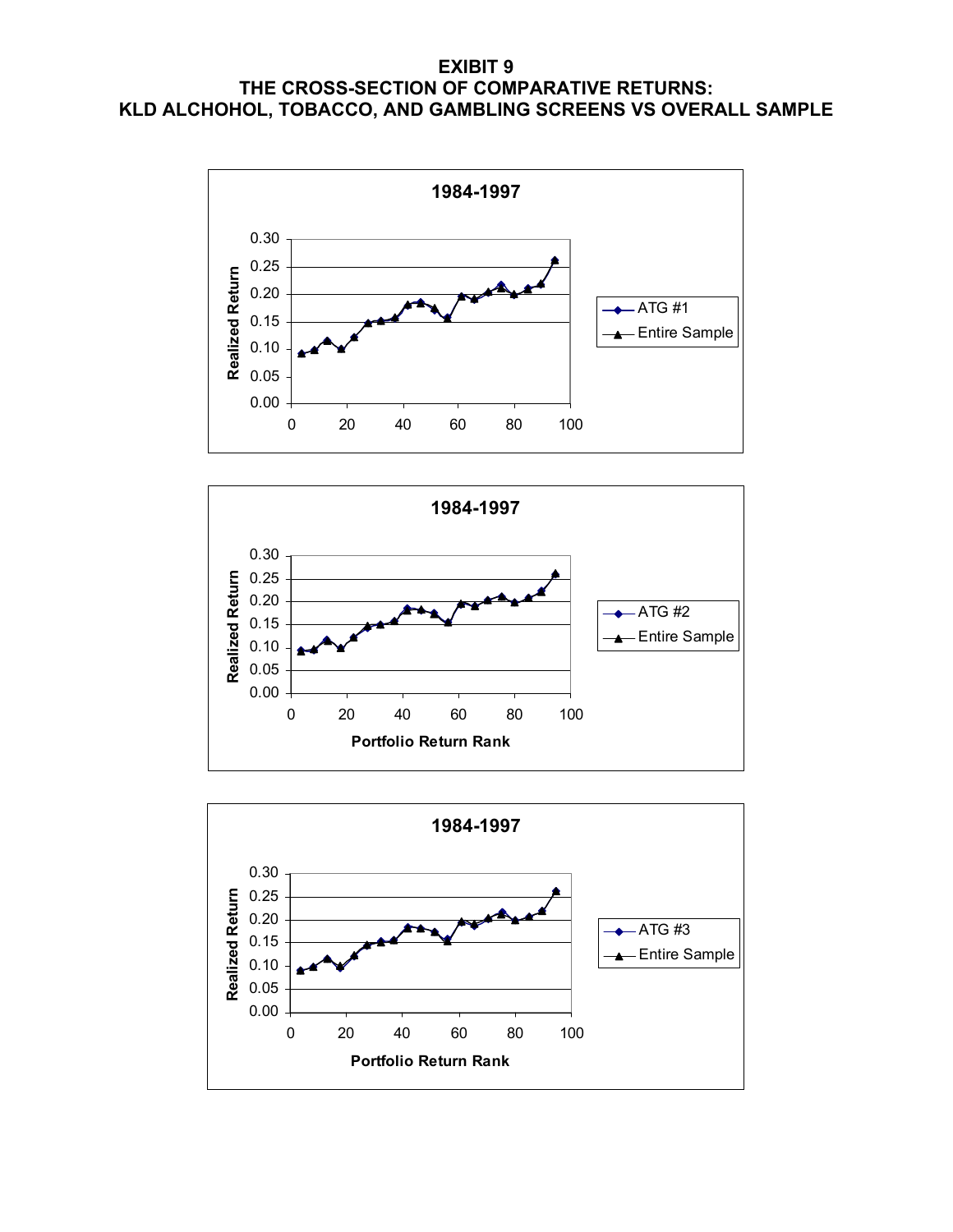# **EXHIBIT 10 THE CROSS-SECTION OF COMPARATIVE SHARPE RATIOS: KLD ALCHOHOL, TOBACCO, AND GAMBLING SCREENS VS OVERALL SAMPLE**





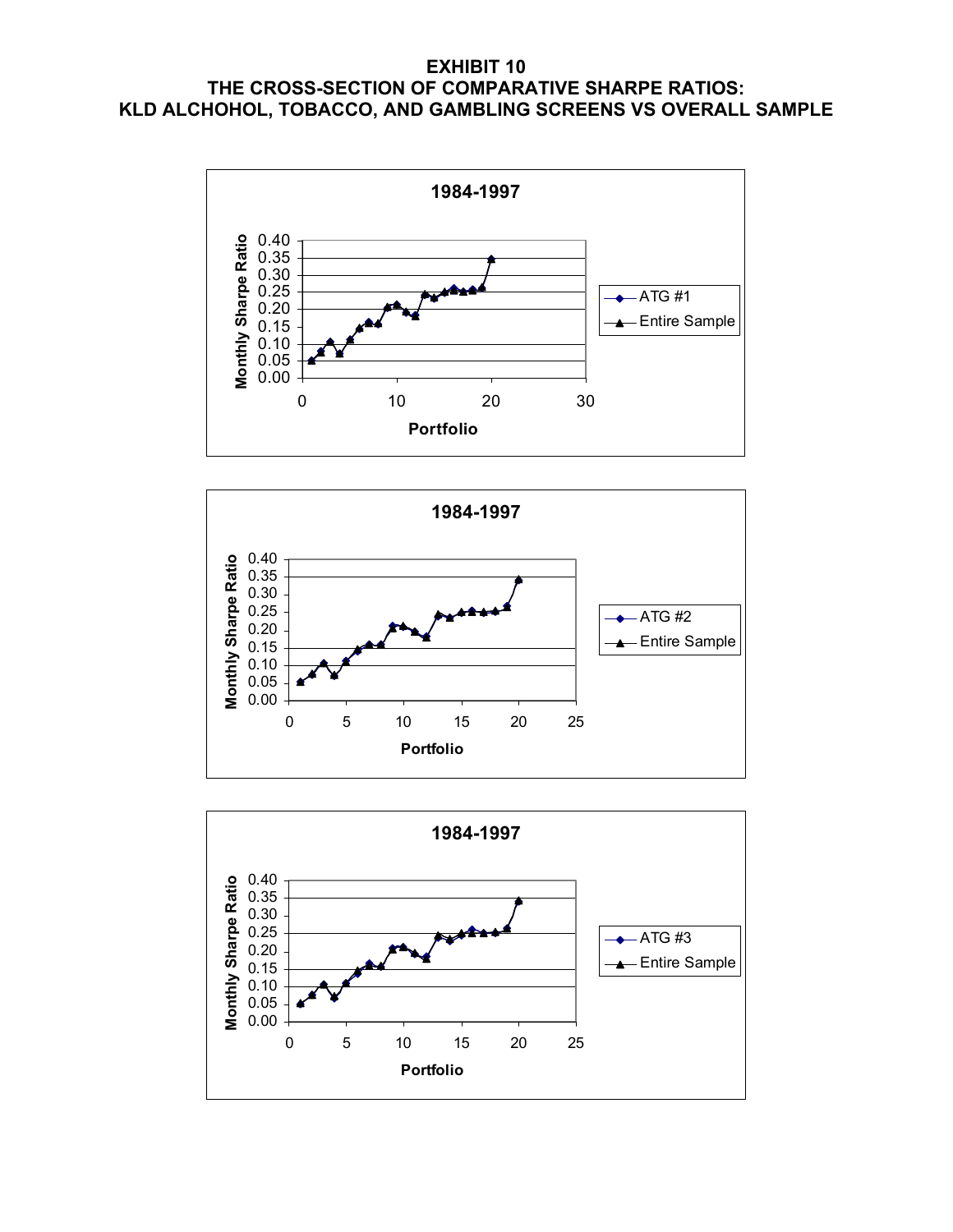# **EXHIBIT 11 THE CROSS-SECTION OF COMPARATIVE RETURNS: KLD DEFENSE SCREENS VS OVERALL SAMPLE**





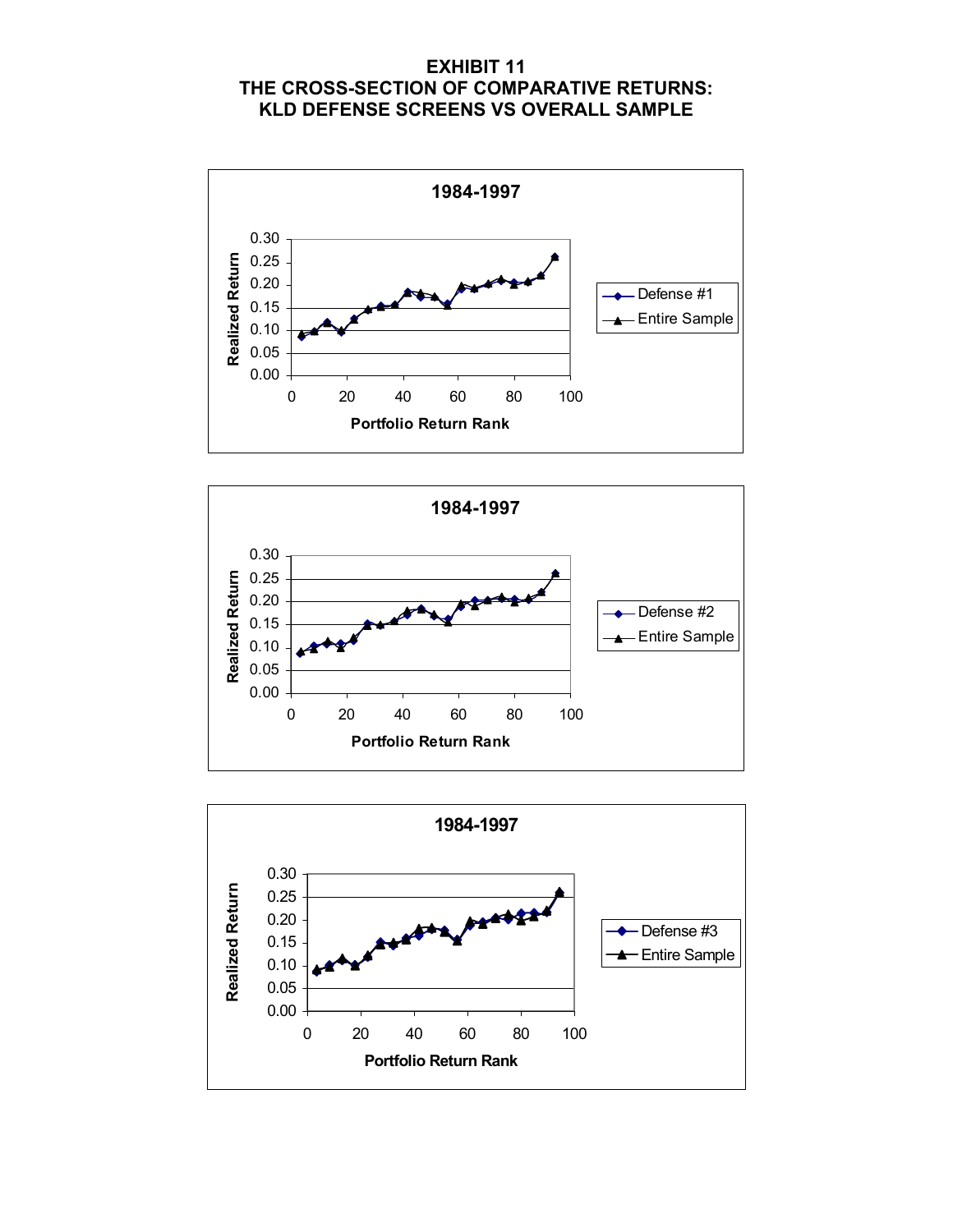# **EXHIBIT 12 THE CROSS-SECTION OF COMPARATIVE SHARPE RATIOS: KLD DEFENSE SCREENS VS OVERALL SAMPLE**





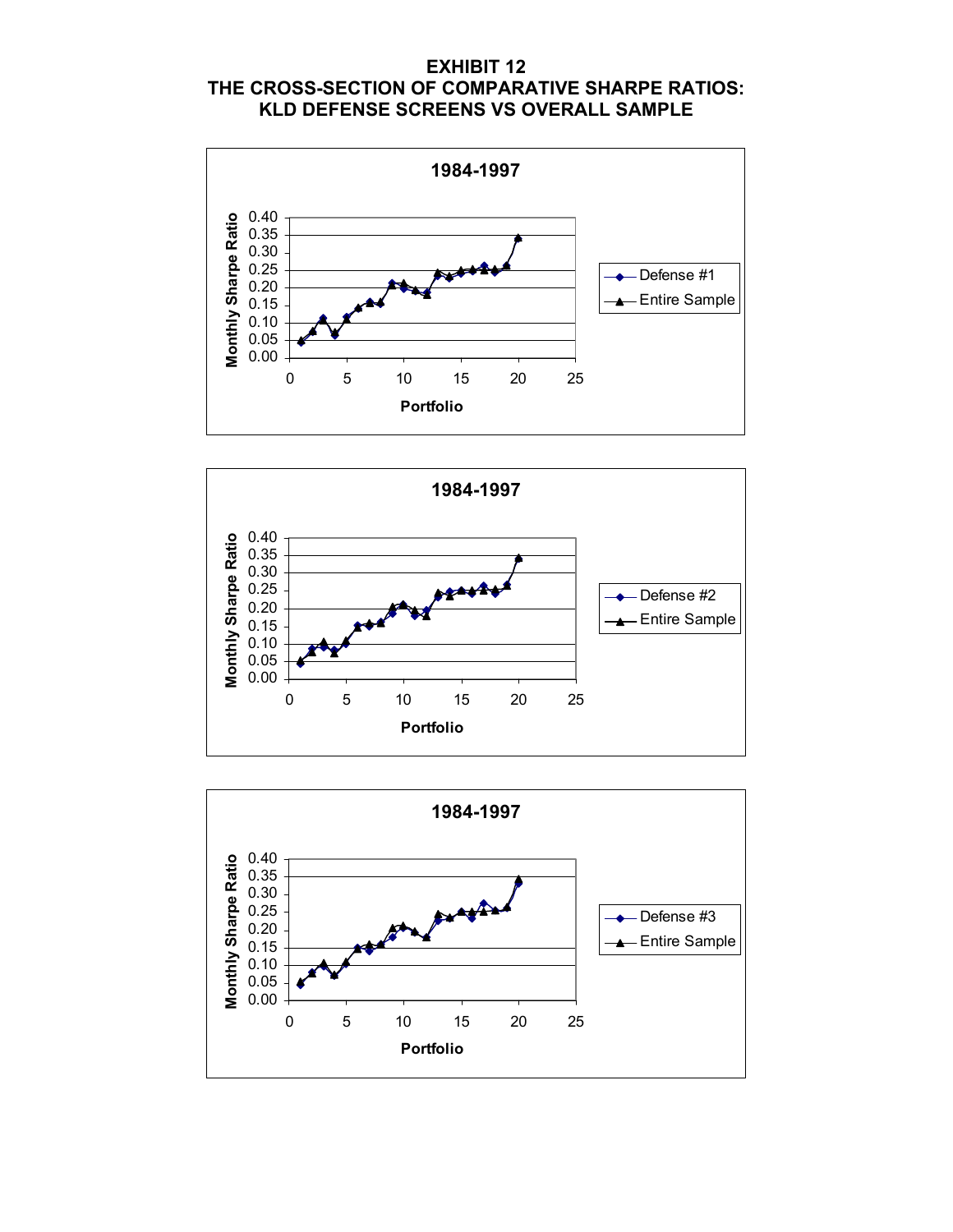# **EXHIBIT 13 THE CROSS-SECTION OF COMPARATIVE RETURNS: KLD ENVIRONMENTAL SCREENS VS OVERALL SAMPLE**





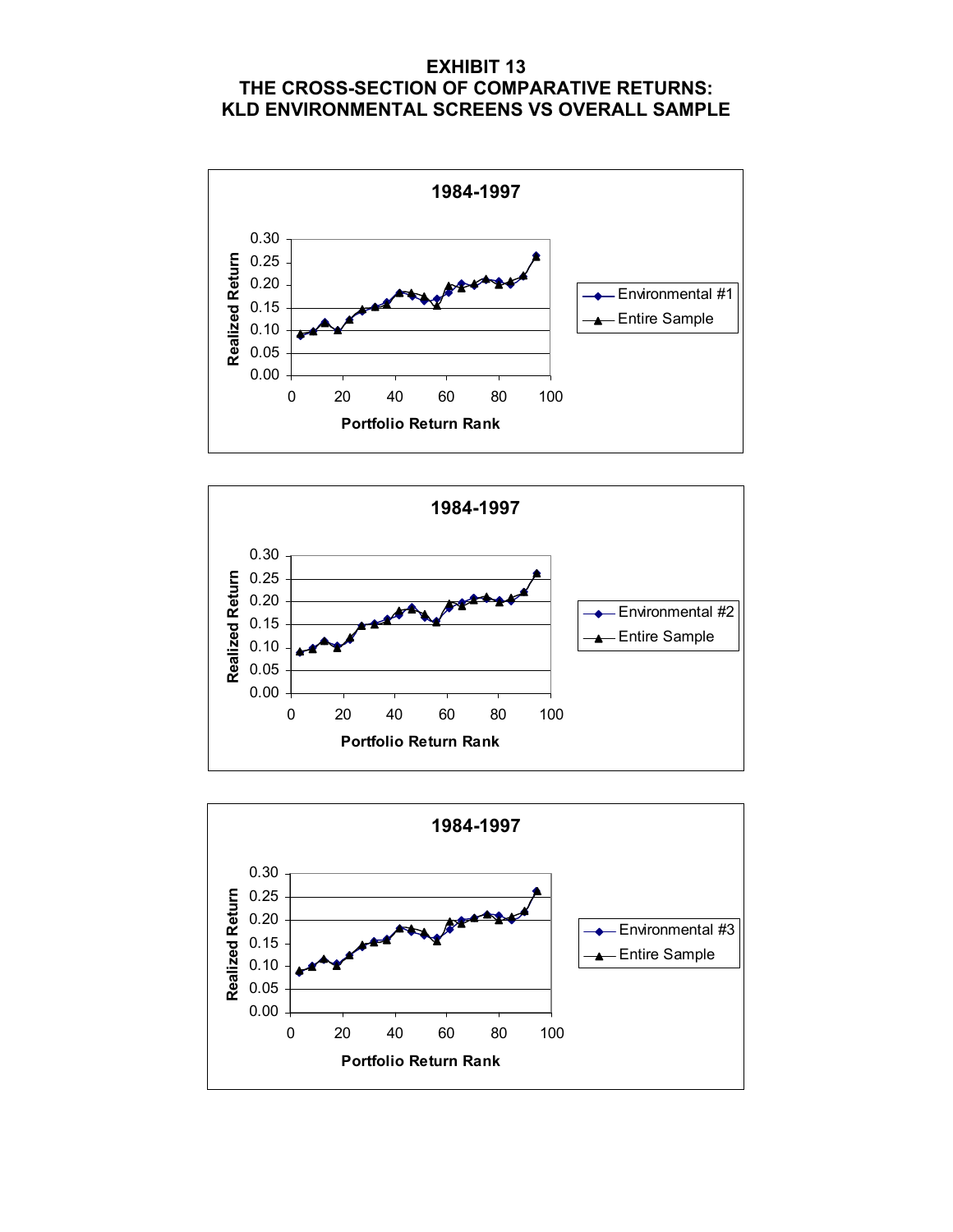# **EXHIBIT 14 THE CROSS-SECTION OF COMPARATIVE SHARPE RATIOS: KLD ENVIRONMENTAL SCREENS VS OVERALL SAMPLE**





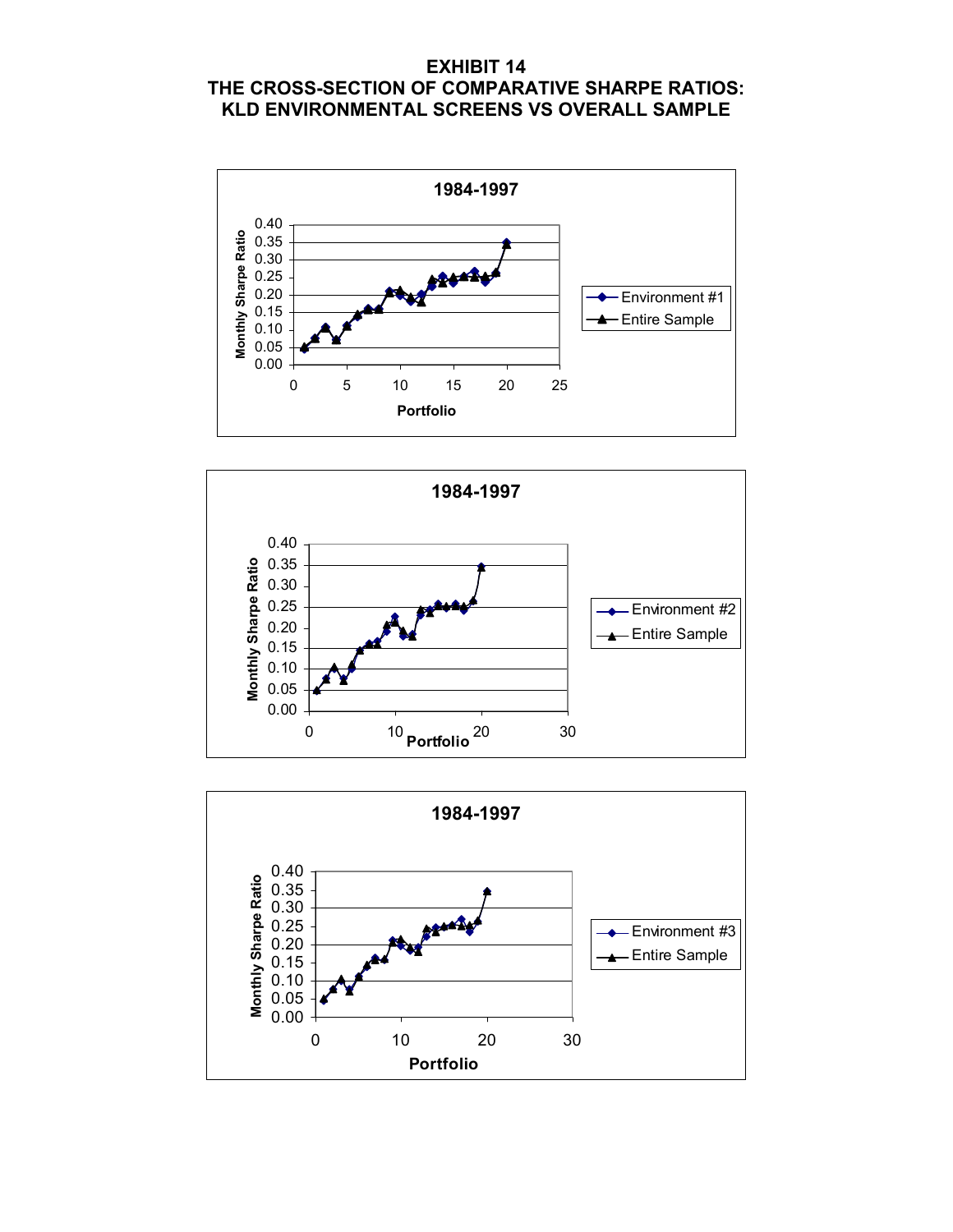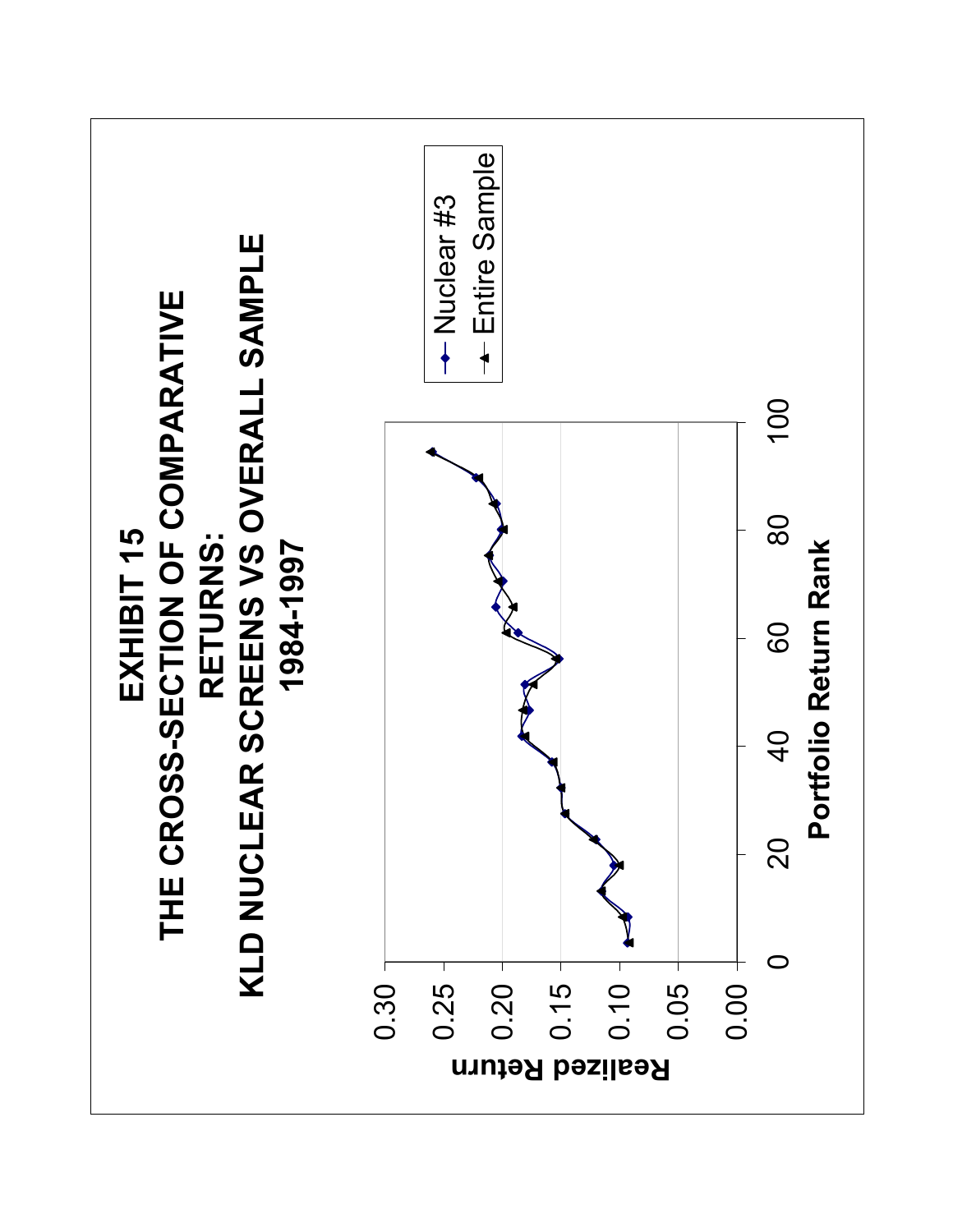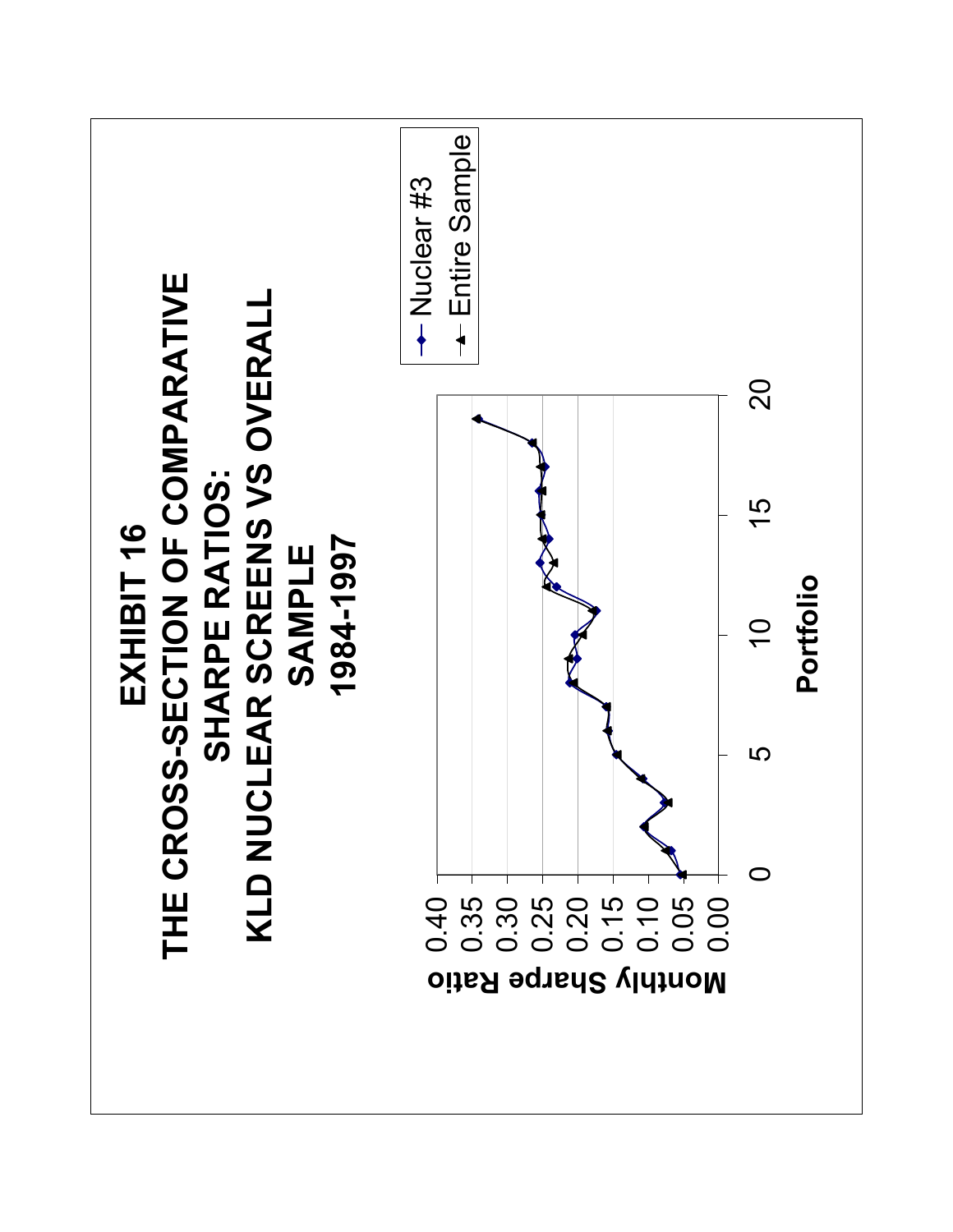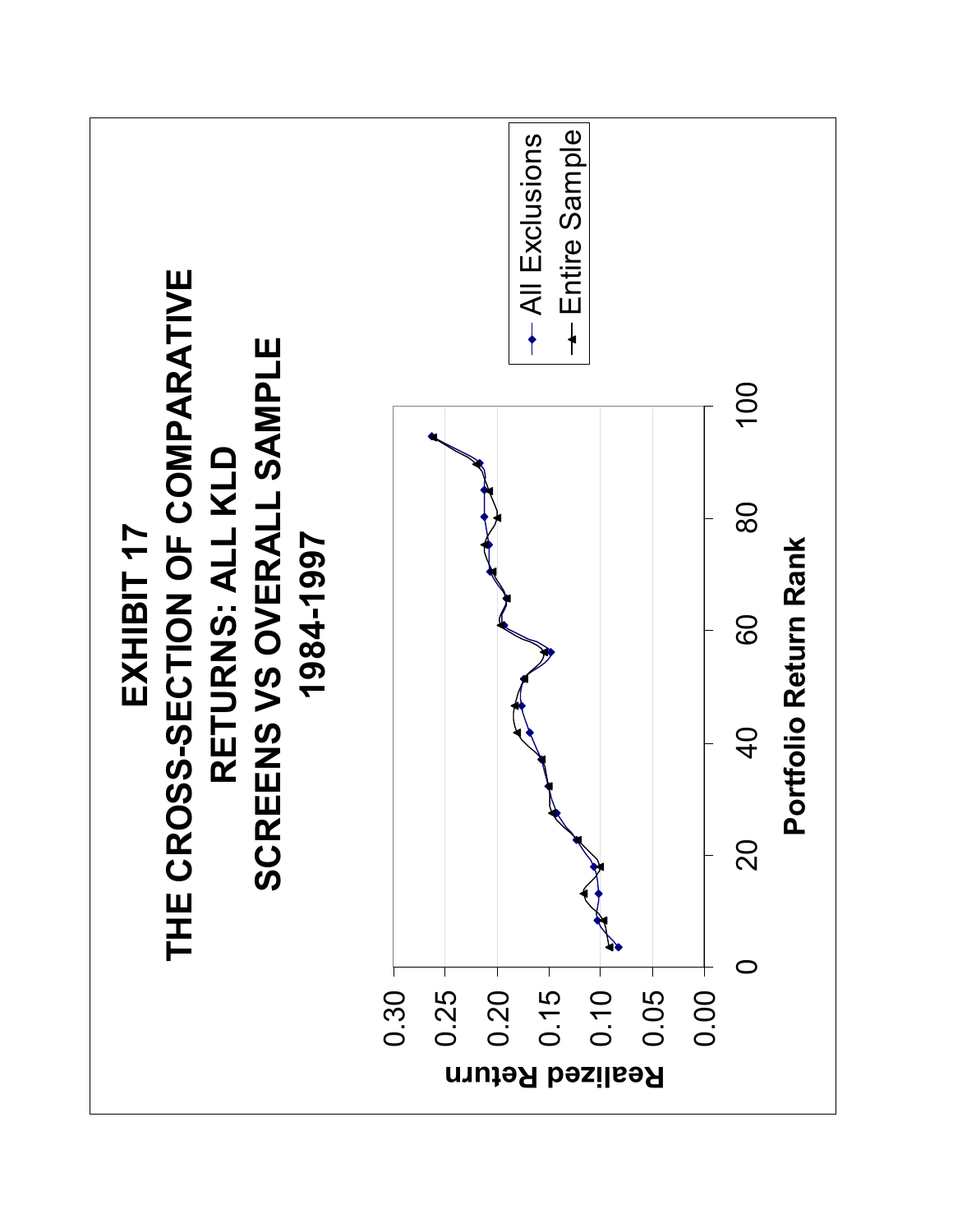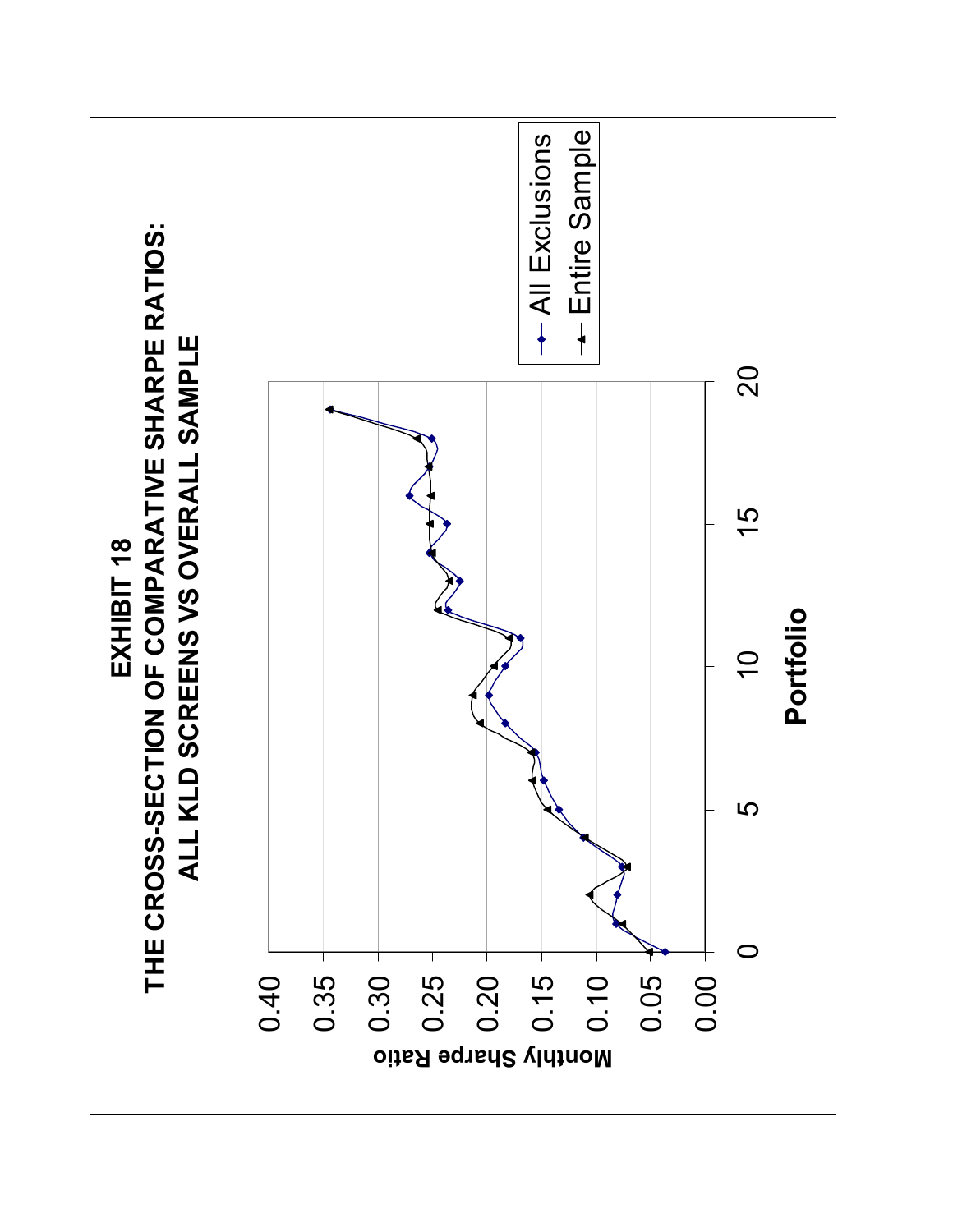# **EXHIBIT 19 THE CROSS-SECTION OF SUBPERIOD RETURNS: ALL KLD SCREENS VS OVERALL SAMPLE**





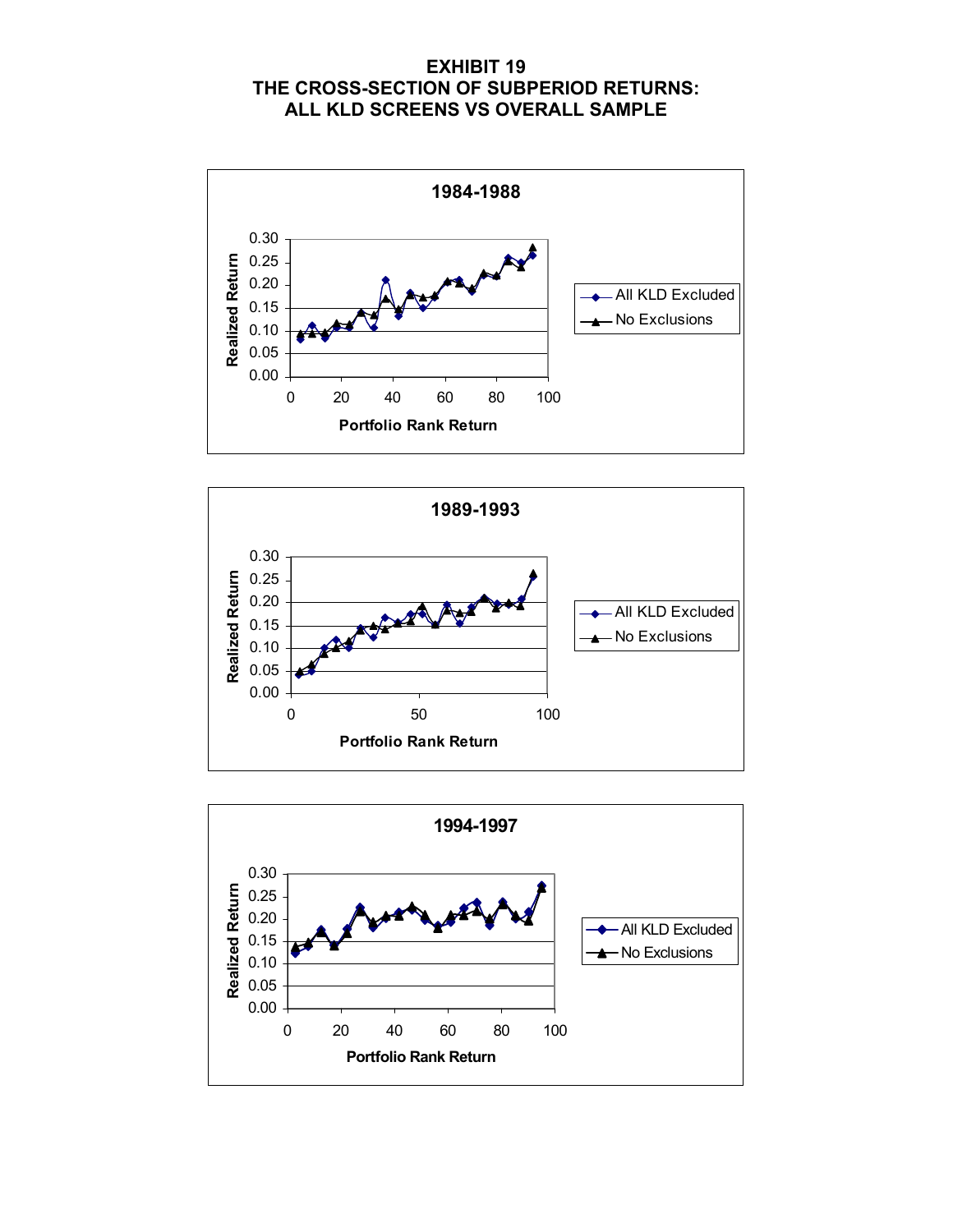# **EXHIBIT 20 REALIZED SHARPE RATIOS FOR THE UPPER QUARTILE: SCREENED AND UNSCREENED SAMPLES Q384-Q497**

| <b>Security Set</b>        | <b>Quartile 4</b> |  |  |  |
|----------------------------|-------------------|--|--|--|
| Universe: No Screening     | 0.28              |  |  |  |
| Defense 1                  | 0.28              |  |  |  |
| Defense <sub>2</sub>       | 0.28              |  |  |  |
| Defense 1&2                | 0.28              |  |  |  |
| ATG 1                      | 0.28              |  |  |  |
| ATG <sub>2</sub>           | 0.26              |  |  |  |
| <b>ATG 1&amp;2</b>         | 0.28              |  |  |  |
| <b>Environment 1</b>       | 0.28              |  |  |  |
| <b>Environment 2</b>       | 0.28              |  |  |  |
| <b>Environment 1&amp;2</b> | 0.28              |  |  |  |
| Nuclear                    | 0.28              |  |  |  |
| All Screens                | 0.28              |  |  |  |

#### Comments:

- 1. The upper quartile portfolio is formed by combining the top five portfolios in each time period.
- 2. Each annualized Sharpe ratio was computed using realized monthly returns on the respective upper quartile portfolio.
- 3. The only screened universe not having a realized Sharpe ratio of .28 is ATG2.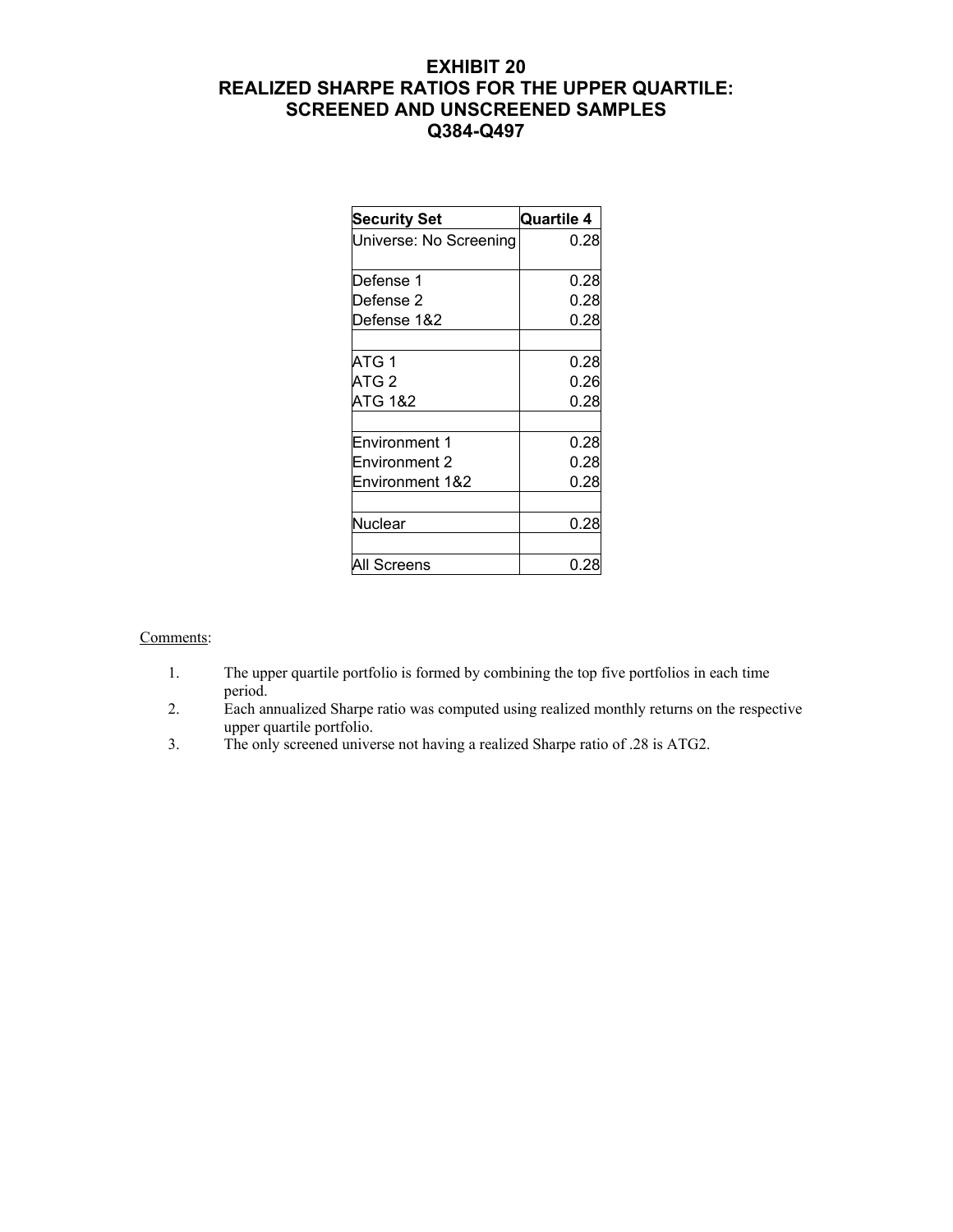**A PLOT GIVING THE AVERAGE ONE STANDARD DEVIATION BAND ABOUT THE MEAN FOR EACH PORTFOLIO**  THE AVERAGE WITHIN-PORTFOLIO STANDARD DEVIATION OF EACH CONTROL VARIABLE:<br>A PLOT GIVING THE AVERAGE ONE STANDARD DEVIATION BAND ABOUT THE MEAN FOR EACH PORTFOLIO **THE AVERAGE WITHIN-PORTFOLIO STANDARD DEVIATION OF EACH CONTROL VARIABLE: EXHIBIT 21**  EXHIBIT 21

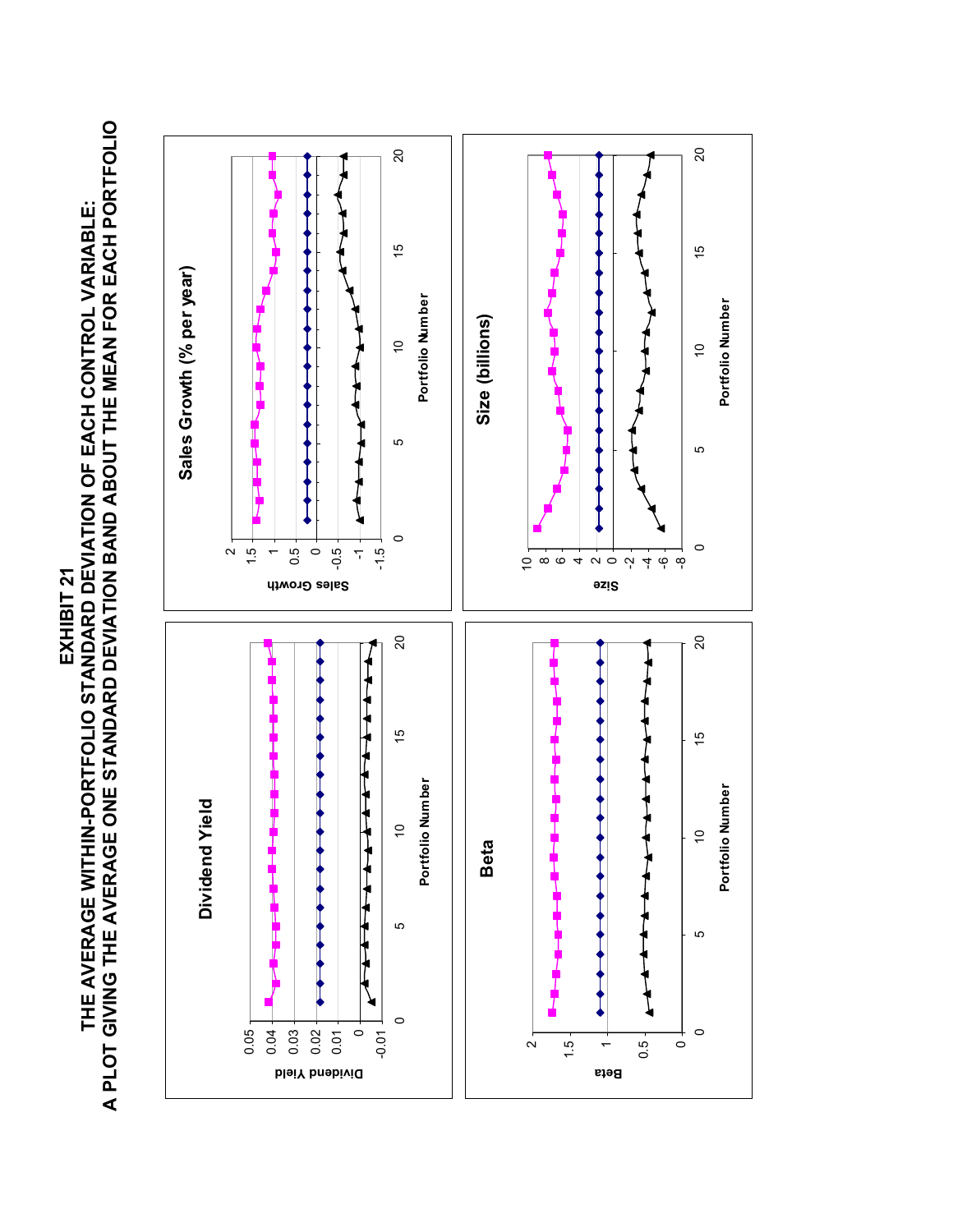

Comments:

- 1. The predicted return score is the output of the forecast model. A quarterly return score for a security is generated a from quarter's coefficients multiplied by the start-of-quarter variable values for each security. The portfolio return score is the security-weighted average of the return scores for the securities in the portfolio. The mean score plotted for each portfolio is the time average tabulated in Exhibit 5.
- 2. The within-portfolio standard deviation is computed relative to each portfolio's mean return score. The plot here gives the time average of a one standard deviation confidence band for each ranked portfolio. Thus, the upper and lower lines in the plot give time-average one standard deviation confidence bands relative to the time average mean return.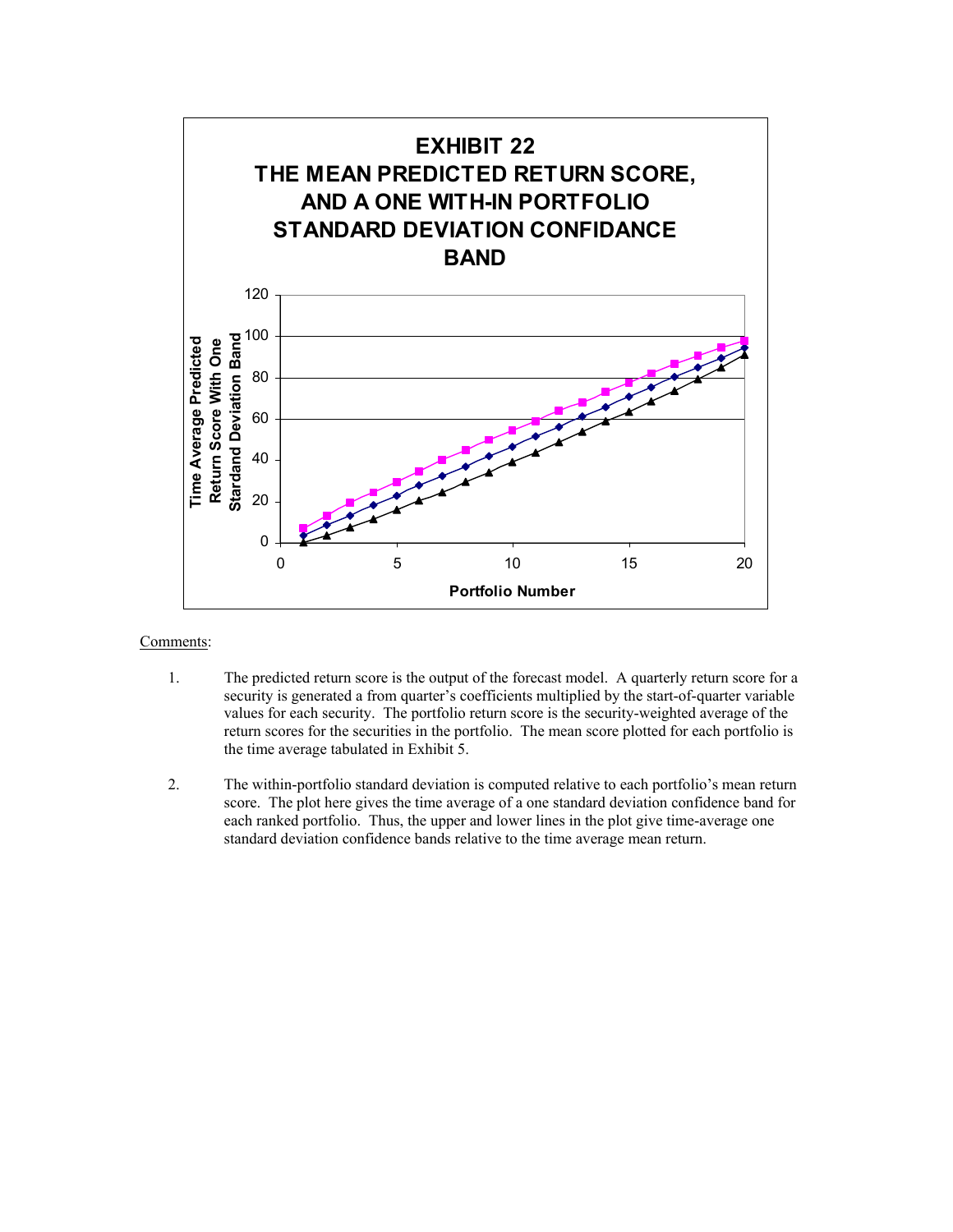